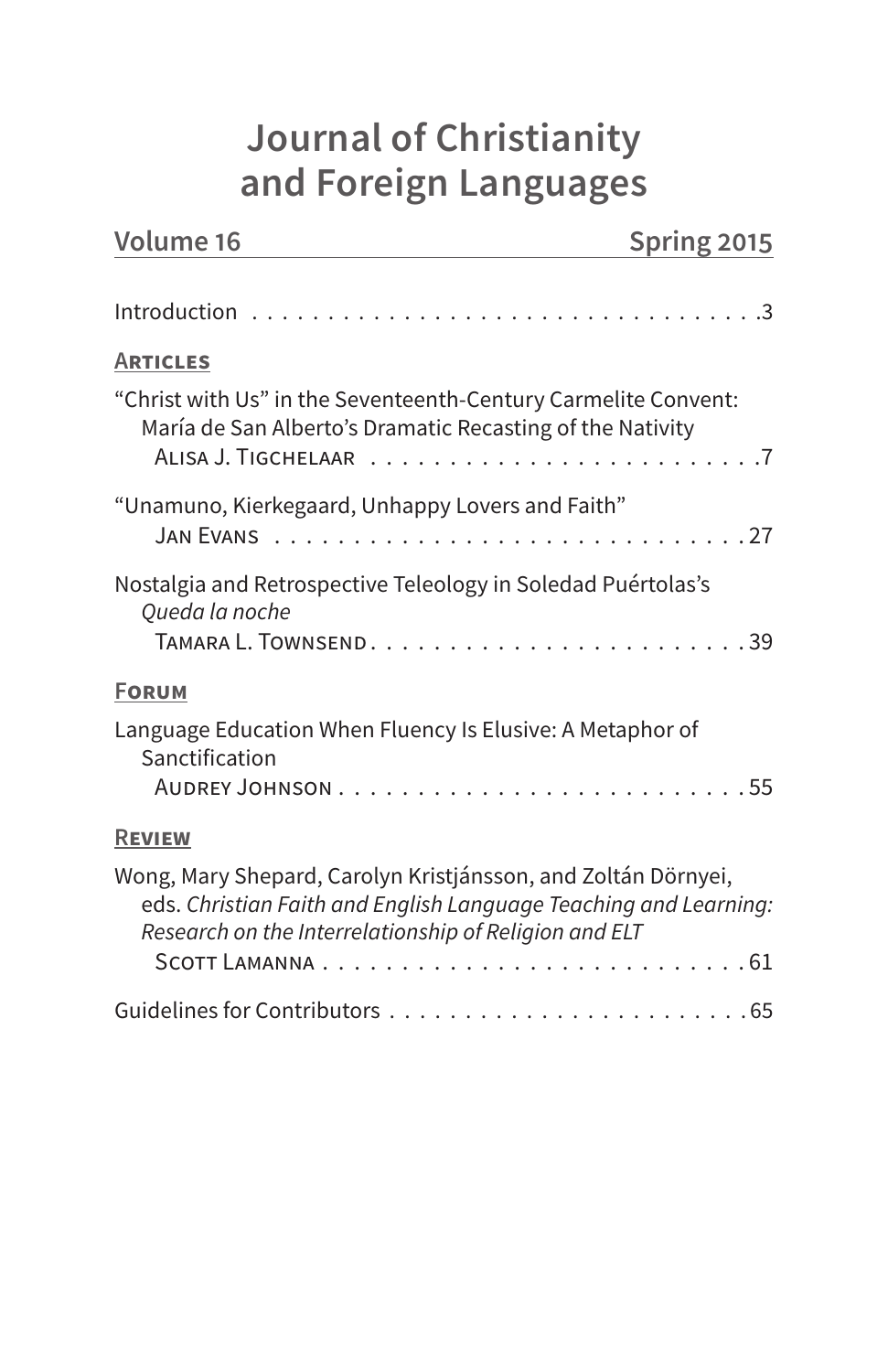#### **Published by NACFLA**

**North American Christian Foreign Language Association Officers President:** Tamara L. Townsend Wheaton College, Wheaton, Illinois **Vice President:** Kelsey Haskett Trinity Western University, Langley, British Columbia **Secretary:** Patricia Tinkey Grove City College, Grove City, Pennsylvania **Treasurer:** Alex Nix Vaughan La Vega High School, Waco, Texas **Webmaster:** Scott Bennett Point Loma Nazarene University, San Diego, California

#### **Annual Conferences**

2016: Houghton College, Houghton, New York

**Membership:** For more information and membership please see the NACFLA website, http://www.nacfla.net.

JOURNAL OF CHRISTIANITY AND FOREIGN LANGUAGES **Editors:** Cynthia Slagter and Dianne Zandstra Calvin College, Grand Rapids, Michigan

**Subscriptions:** The journal appears once per annum and is received gratis by all members of NACFLA. The cost per issue to nonmembers is \$16 North America, \$18.50 overseas surface mail, \$23.50 overseas airmail, \$30 library rate. To subscribe, visit http://www.nacfla.net; libraries should contact the treasurer, Alex Nix Vaughan (Alex\_Vaughan@baylor.edu). For back issues, write to

> JCFL Dr. Jan Evans Department of Modern Languages and Cultures Baylor University One Bear Place #97393 Waco, TX 76798-7393 Burleson 119 Jan\_Evans@baylor.edu

**ISSN** 1538-439X. All rights reserved by the North American Christian Foreign Language Association.

**Referees:** The editors extend their thanks to all those who volunteered their time and expertise in reading and reviewing manuscripts.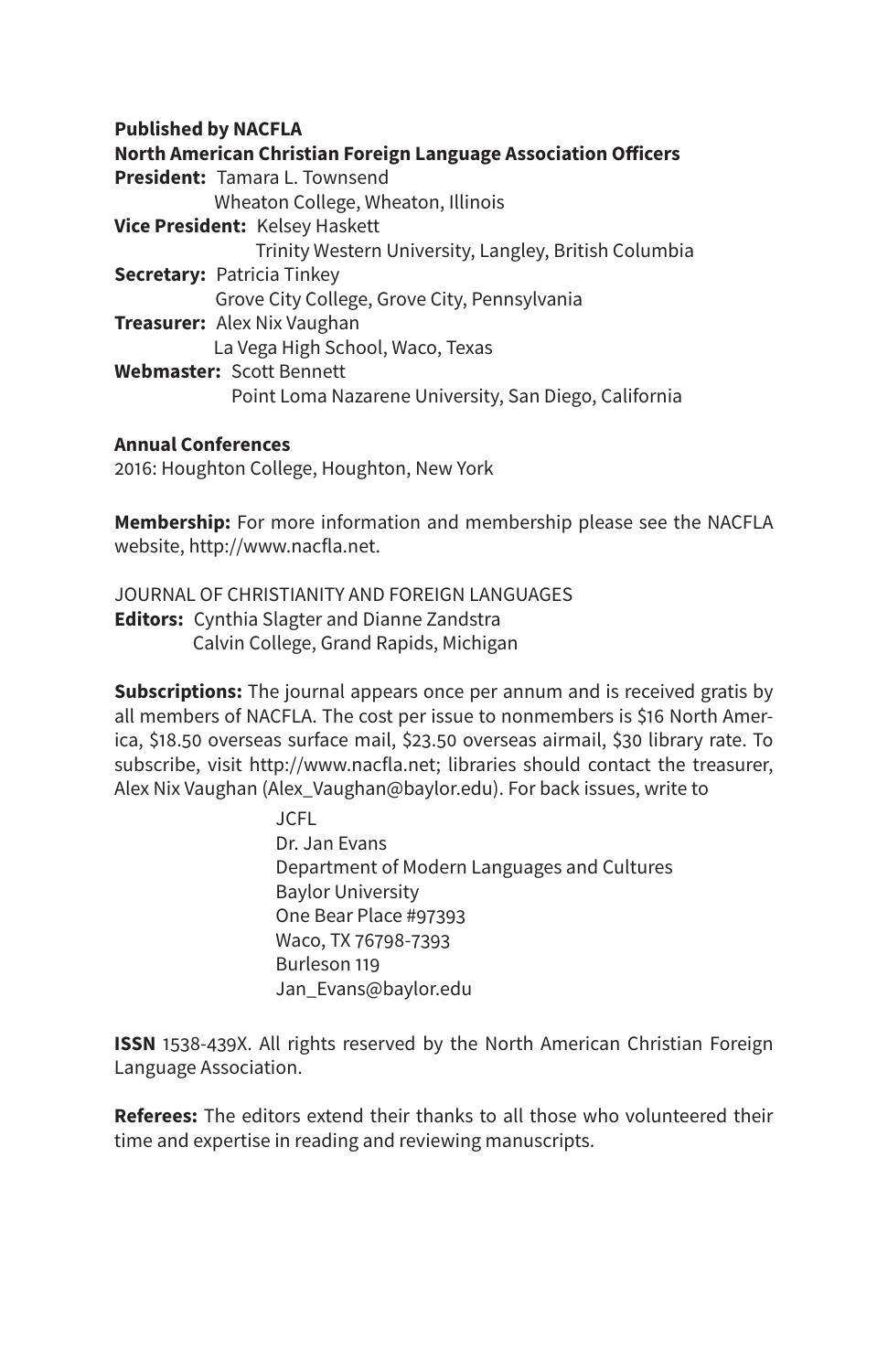# **Introduction to Volume 16 (Spring 2015)**

Our college is currently undergoing one of its periodical revisions of the core curriculum and, as part of the process, the value and importance of the study of World Languages has been the topic of some discussion. Calvin has long had a fourth semester language requirement, although students may fulfill the requirement with four years of high school study. If a student does need to take language at Calvin, there are several options to fulfill the requirement ranging from one to four language courses, including the possibility of completing the entire requirement with a study-abroad semester. Nevertheless, the World Language requirement is often seen as burdensome or excessive by students and sometimes also by non-World Language faculty.

We who teach languages are not unaware of the deep-seated fear of foreign languages in the general North American public and are, sadly, quite used to having to defend them. Perhaps in recognition of this, the American Council of Teachers of Foreign Languages dedicates quite a bit of its website to advocacy (http://www.actfl.org/advocacy/what -the-research-shows). There are plenty of other defenders of languages: a quick Google search on "Why study foreign language" turns up lists of justifications for language learning, most of which emphasize the competitive edge a multilingual individual can realize in business or politics. At first it seems heartening that these lists always include the value of language study for achieving cultural competence, but then this outcome often is marketed once again as leading to a competitive edge!

Even our Christian institutions need to be reminded of the importance of foreign language learning. In 2010 NACFLA commissioned a team to research and write a position paper defending the teaching and learning of languages in Christian colleges and universities, one which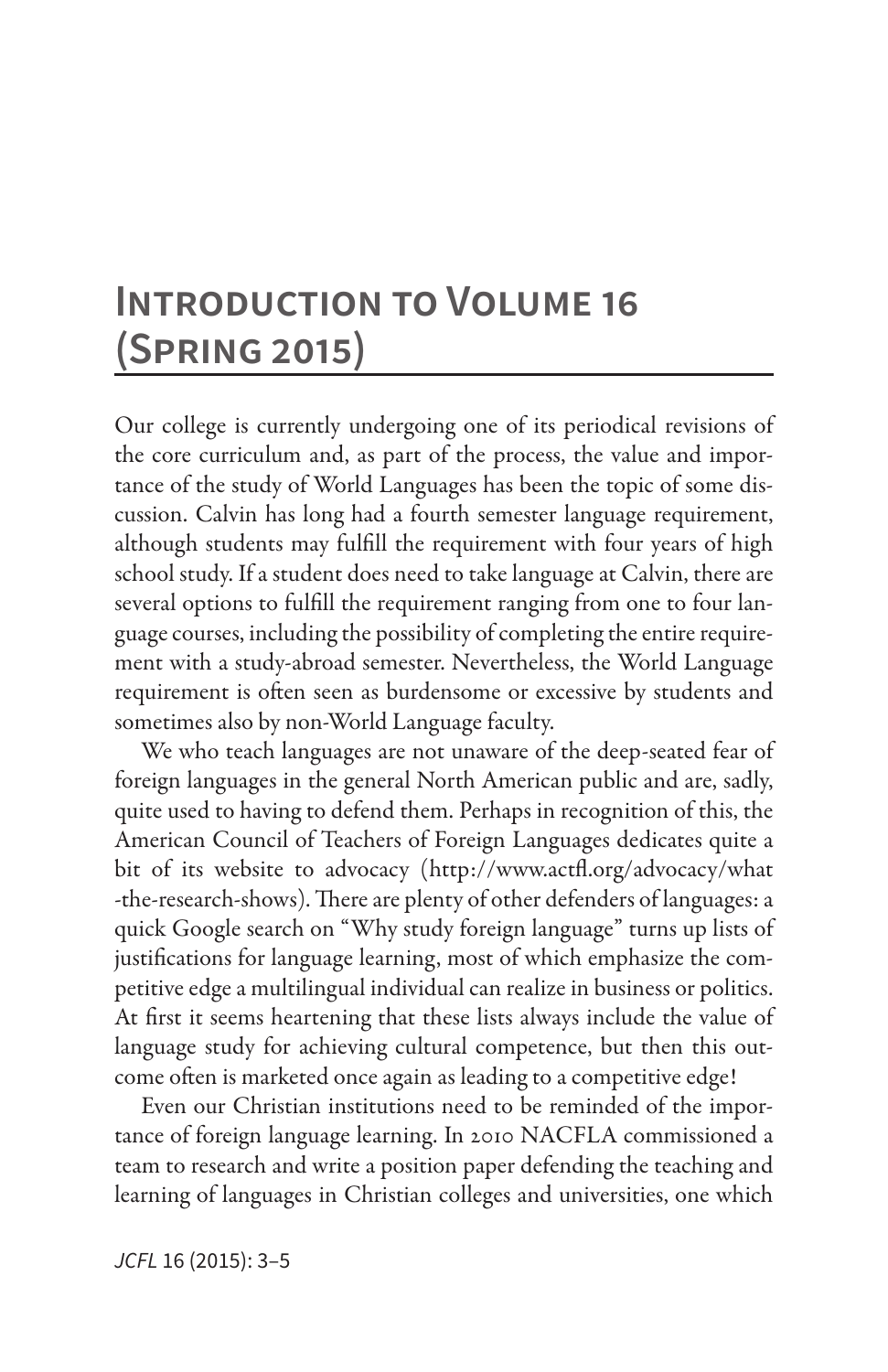would ground its justification in something other than the pursuit of profit and power. The "White Paper" that resulted ( JCFL volume 12) argues persuasively that the biblical call to love our neighbors as ourselves implies "some investment in learning others' languages instead of assuming that they should adjust to my linguistic needs" (72) and offers specific recommendations for language programs. A significant element of these recommendations is that student should study languages more deeply, suggesting that "[t]hey should have done more than dabble with a second language" (76) and "encouraging students to understand the minimum requirement as a launching pad, not as an end point"  $(77)$ .

Thus, many of the arguments in favor of learning languages point to the benefits that accrue to the person who is able to speak another language fluently, or at least passably well. With most colleges and universities requiring only four semesters or less, it is unlikely that most students will achieve that level of proficiency. What then, is the value of these introductory classes? How do we defend the necessity of including basic language classes in a general education curriculum? In the Forum section of this issue Audrey Johnson offers a unique Christian reflection on the value of even the most tentative language learning. We hope her musings spark further discussions and dialogue on our role in the Christian academic enterprise.

In this issue we are pleased to present three critical article on Spanish literature. First, Alisa Tigchelaar illustrates how a Carmelite nun used drama to link the simple, common life of characters in a Nativity play with the modest, devotional life of the nuns and thereby elevate the nuns' status both as females and as Christ-followers. The emphasis in these female-authored plays is on Jesus' humanity, particularly in his incarnation in the Virgin's womb. The depiction of the bond between mother and child opens up a space for these religious women to envision themselves more fully in an intimate relationship with Christ.

While the first article in this volume examines the love between mother and child as symbolic of God's love, the second investigates the love between a man and woman as metaphor of the love of God for his people. Drawing on a short story by Miguel de Unamuno, Jan Evans outlines Unamuno's vision of love and compares it to the beliefs of Søren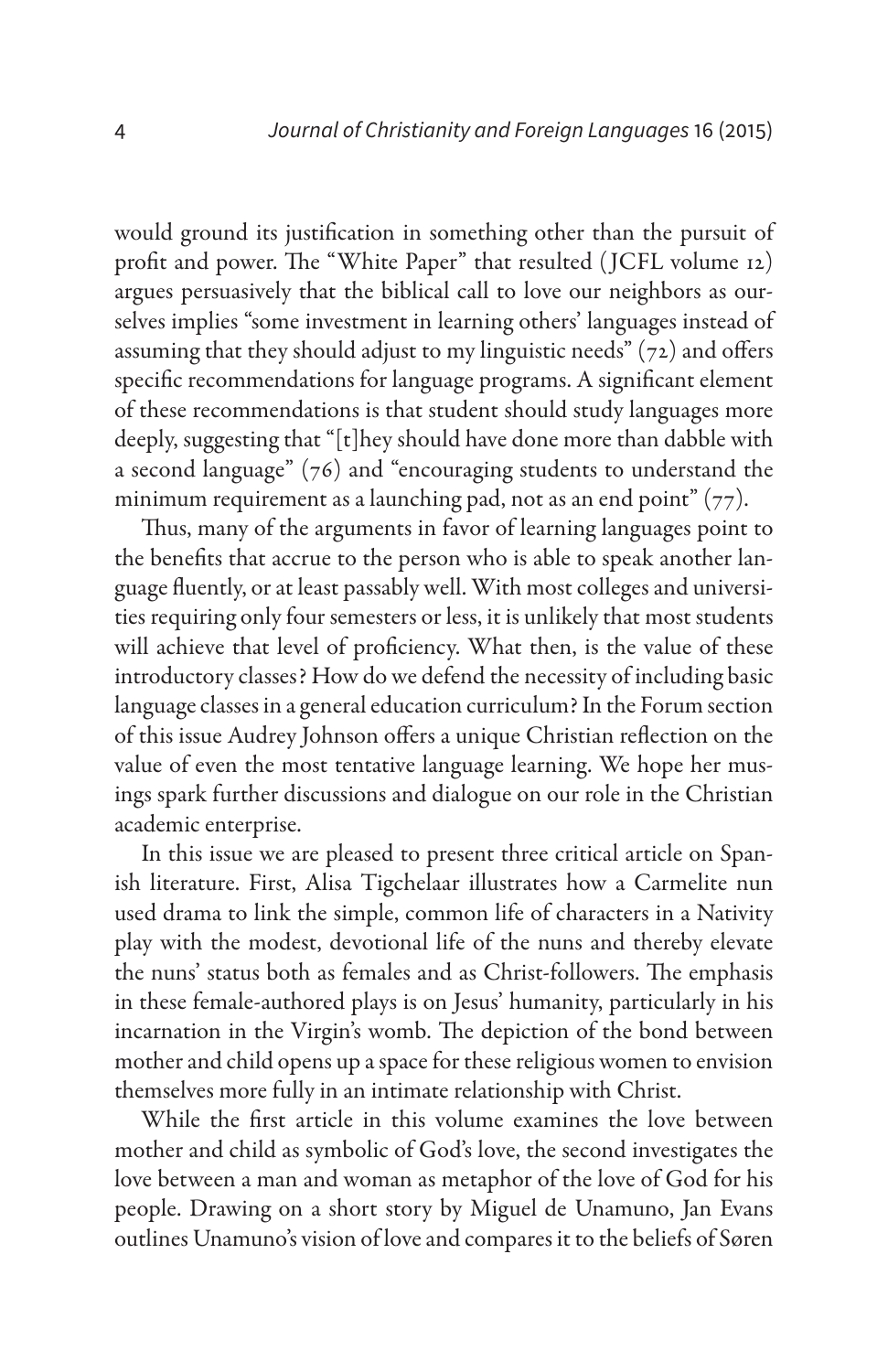Kierkegaard in that regard. She explores the extent to which the two men would agree with the premise that the love between a man and a woman is an imperfect reflection of God's love for us.

The third article in this issue invites readers to consider their own place in the divine story of redemption by examining how a contemporary Spanish author views the past and reorders it in the present. Tamara L. Townsend contrasts the way the novel fails to find meaning in the sweep of history with the hope that derives from a Christian perspective of God's work throughout history.

This volume marks my final year as editor of JCFL. The editorial and management duties for JCFL will be moving to Baylor University and the capable hands of Jan Evans and Jennifer Good. I would like to thank all those who have collaborated during these past three years by contributing articles, writing book reviews, and serving as reviewers. I would especially like to thank my co-editor, Dianne Zandstra, who worked tirelessly behind the scenes for more than ten years. Her concise and insightful comments and her excellent copy editor's eye have played an important role in maintaining the quality of this publication. Her efforts are greatly appreciated and gratefully acknowledged.

As always, we commend the work in this volume to you with the hope that it will provoke further thought and profitable discussions.

*Cynthia Slagter and Dianne M. Zandstra*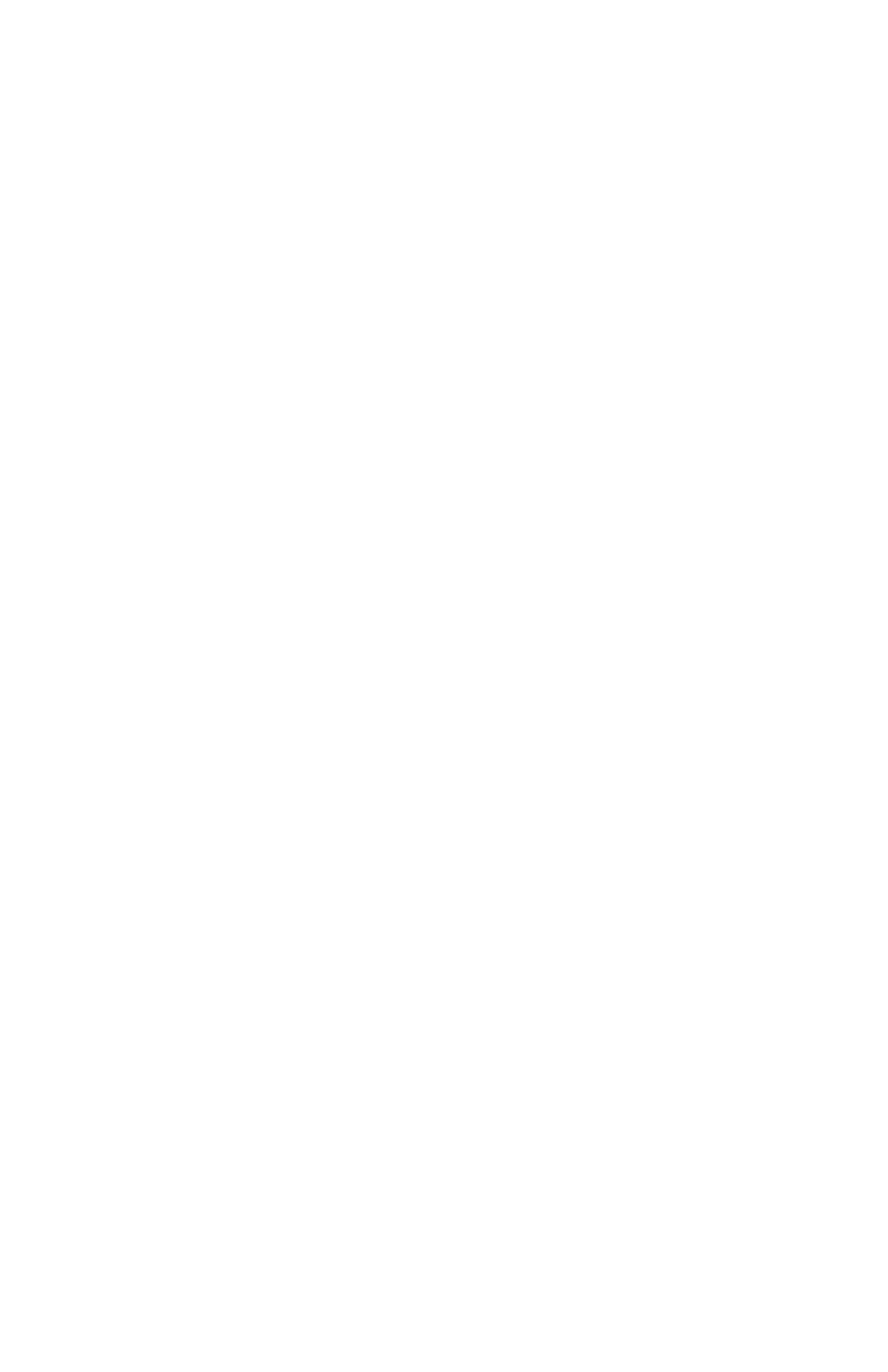# **"Christ With Us" in the Seventeenth-Century Carmelite Convent: María de San Alberto's Dramatic Recasting of the Nativity**

**Alisa J. Tigchelaar Calvin College Grand Rapids, MI**

*This article presents how the reformed Carmelite nun María de San Alberto uses her literary gifts to show fellow nuns how they serve Christ in their lives. Brief comparisons with better known contemporaries Sor Juana Inés and Marcela de San Félix and with existing religious theatrical tradition serve to highlight María's dramatic and didactic originality, and point to a central thesis: María used her talent first to serve her Lord and help other sisters understand a personal vital application of important Catholic doctrine.*

If generally educated readers are familiar with any one Hispanic writing nun, it is the Golden-Age Mexican Sor Juana Inés de la Cruz (1651–1695). Indisputably brilliant, de la Cruz's work participated in the scholastically doctrinal pursuit of her time period, even challenging the theological conclusions of equally gifted men. Her literary output—most notably her poetry and dramatic texts—also followed the norms of her time period artistically and philosophically speaking, and so some works that concern a connection with God through and beyond his creation are clearly neo-Platonic, "Primero sueño," for example. Other early modern Hispanic nuns were equally

*JCFL* 16 (2015): 7–25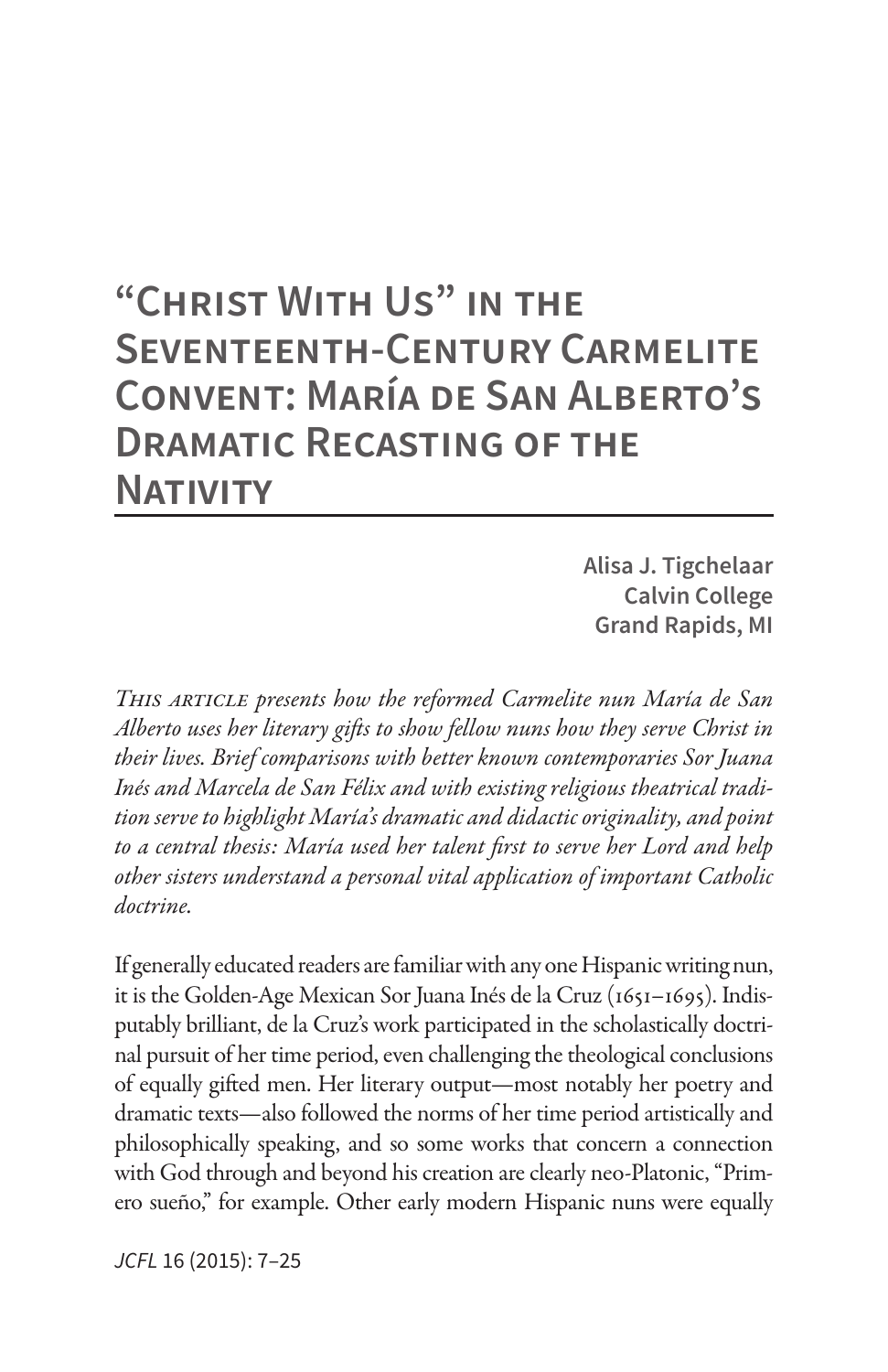gifted in their own way, although perhaps less well recognized now as then. One example from Spain that may be familiar to some is Sor Marcela de San Félix (1605–1687), the daughter of Lope de Vega. Sor Marcela's work, until recently relatively unknown, is now considered canonical, which might in part be due to her paternal heritage. Be that as it may, Marcela, like Sor Juana, was in equal measures intelligent and literarily gifted, and used those talents to instruct other faithful Christians, as did the "Fénix de América."1 While Sor Juana famously corrected Church leaders through scholastically oriented argumentation, however, Marcela was more intent on giving spiritual direction to the humble and often illiterate females who were her sister nuns. Her Teresian background<sup>2</sup> encouraged obedient instruction of fellows above exercising, and much less flaunting, personal giftedness and talents. She also ultimately promoted a spirituality focused not centrally on rationally imbued mystical *abandono*, but on service to God in the here and now.

Another spiritual daughter of Saint Teresa of Avila, Madre María de San Alberto (1568-1640), followed a similar pattern, engaging fully with her own immediate socio-spiritual milieu as she taught fundamental Christian truths through her writing. There were other commonalities; both Madre Marcela and Sor María wrote in all the literary genres, including drama. In fact, many convent scholars suggest that an important part of the better-known Marcela's appeal lies precisely in her dramatic gifts.3 In an early study of the more famous of the two nuns, Fernando Doménech even credits Marcela with creating a new dramatic entity, "un teatro escrito, dirigido e interpretado por mujeres (las monjas o no-

<sup>1.</sup> The original *Fénix* is, of course, Lope, who, incidentally, admired the literary talent of his blood daughter as much as those who bestowed the same title on Sor Juana praised hers.

<sup>2.</sup> Marcela was Trinitarian, but her order followed the reforms of the Discalced Carmelites.

<sup>3.</sup> For example, Susan Smith mentions her "poetic skill, keen wit, . . . sense of dramatic tension  $\ldots$  " ("Notes" 148) and "... the variety and arrangement of [her] poetic forms . . ."(161); Electa Arenal and Georgina Sabat de Rivers delight in Marcela's use of stylistic techniques common to secular Golden Age drama, for example, ". . . la frecuencia y la variedad de las referencias a sí misma y a su padre . . . , y su manejo del lenguaje cómico de plazas y ferias . . ." (59).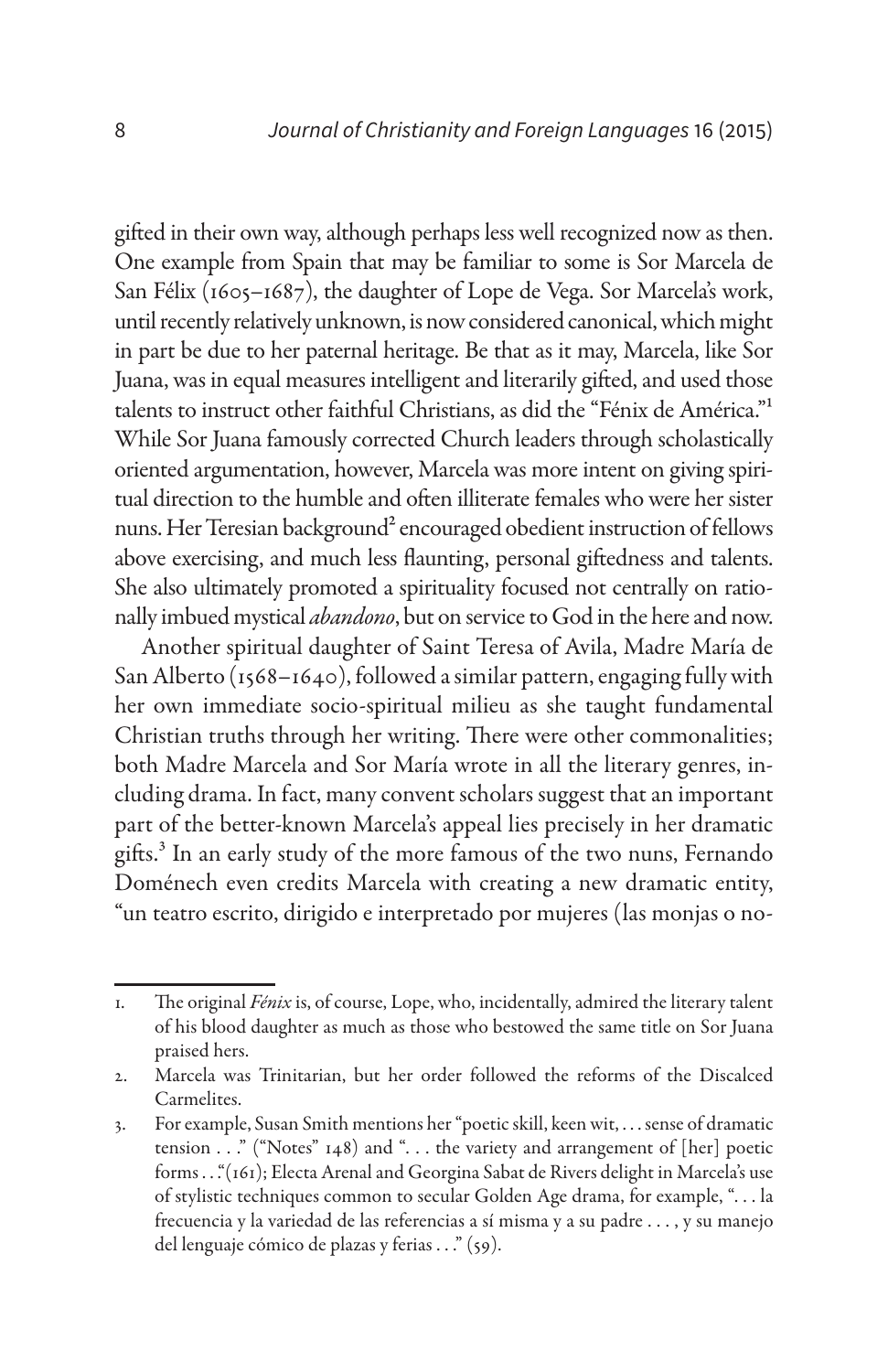vicias), para un público de mujeres (el resto de la comunidad)" (I: 397).<sup>4</sup> It is likely, however, that as Marcela's older contemporary, María deserves this title, even as she also merits recognition for her use of the dramatic medium in particular to a very special end. This study aims to show how María uses her forerunning theater to write the story of Christ's birth into daily convent life in order to instruct all nuns in humble and active service of the Savior. Additionally, we see how the dramatic medium uniquely lends itself to a recasting of the nativity that included nun players in key biblical roles, a recasting which in turn reminded participating nuns how exercising their vows meant imitatively following the Christon-earth himself, potentially against cultural norms.

María de San Alberto came to pair notable literary talent and rare spiritual fervor in a way similar to that of the nuns with whom we have compared her here and others. She grew up in a reformed Catholic world of social and intellectual privilege, having been born in 1568 to a Portuguese nobleman, Antonio Sobrino, and his wife, Cecilia Morillas. According to her son Diego's account of the family, Cecilia had learned grammar, reading and writing from her father, a tradition that she continued with her own children, to whom she also taught languages, painting and music.<sup>5</sup> What this mother, scholar and artist did not know for herself she learned from Diego's tutors and passed along to her younger children, including María Sobrino Morillas. Cecilia's intellectual legacy no doubt influenced María as it did the son who wrote about her so fondly and respectfully. María was also inspired by the spiritual fervor Cecilia's biographer son highlighted; she entered the Discalced Car-

<sup>4.</sup> Doménech's study, in which he discusses drama written by women from the sixteenth through the eighteenth centuries, is included in Juan Antonio Hormigón's *Autoras en la historia del teatro español* (1500–1994). Among the nuns, he mentions several Trinitarians and a few examples of *dramaturgas* from other orders, including the Carmelite Sor Gregoria de Santa Teresa. He does not refer to the subject of this study, Madre María de San Alberto, nor is she included in the anthology.

<sup>5.</sup> As Arenal and Stacey Schlau note, Cecilia was well-known in larger circles for her talents: "many luminaries of the time . . . recognized Doña Cecilia as an intellectual, artist, inventor and illuminator. Her home was open to intellectuals and artists; the king's cosmographer and mathematician was a regular visitor" (132).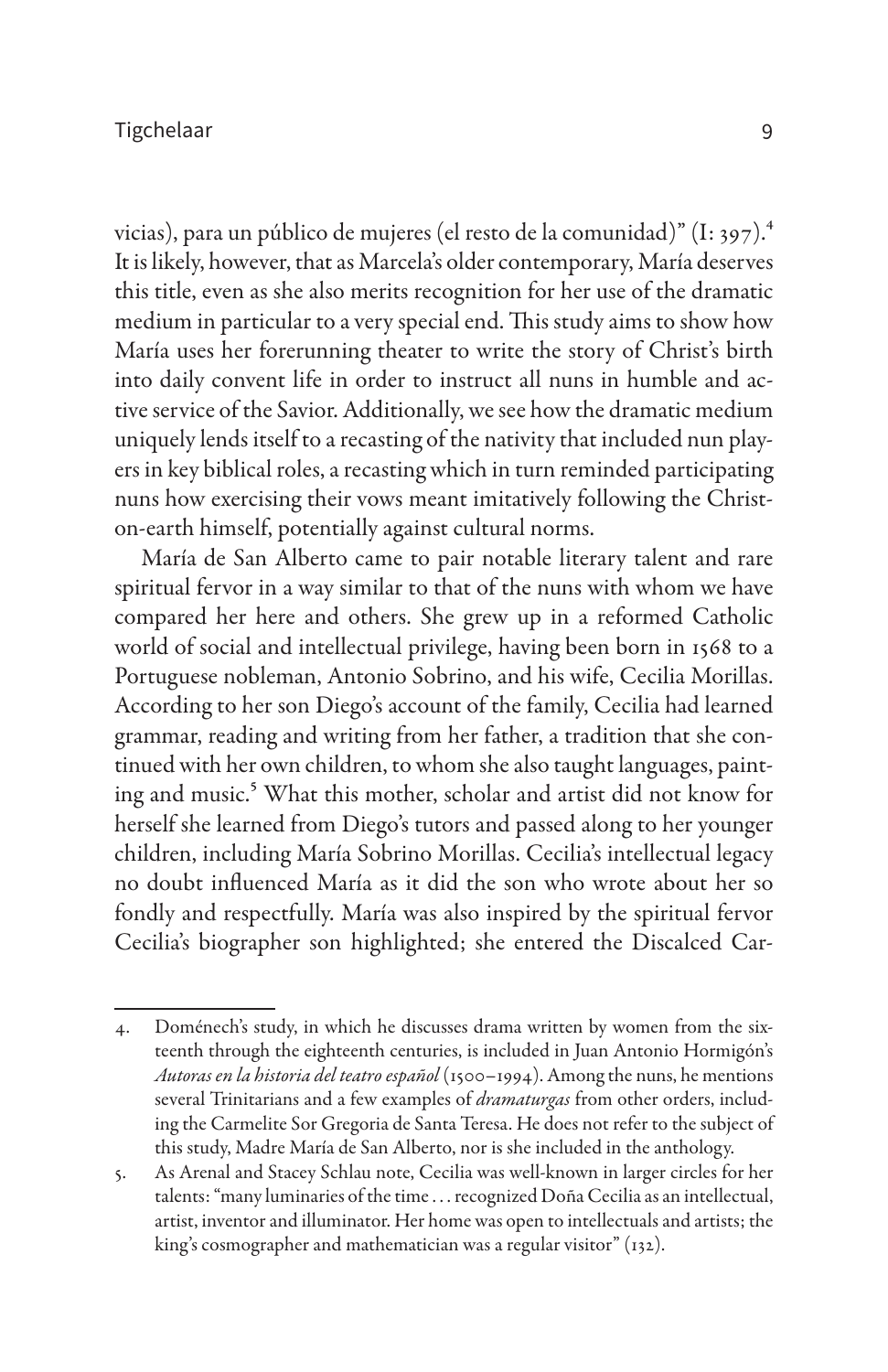melite Convento de la Concepción with her sister, named Cecilia after their mother, in 1588. Although the Sobrino Morillas sisters, well known for their many gifts, had been encouraged to join the Real Convento de Las Huelgas, both preferred the Discalced Carmelite order in spite of its stricter rules and regulations (Schlau 19). The Carmelite convent of seventeenth-century Spain, reformed in the mid-sixteenth century by Saint Teresa of Avila, was a cloistered order, allowing nuns little or no contact with the outside world. Teresa's "daughters" were expected to adhere to the basic Carmelite vows of poverty, obedience and chastity and to center their lives on mental prayer, silence, and religious thought and activity. However, Teresa also encouraged her followers to study and write;<sup>6</sup> her correspondence and literary texts include direct challenges to talented nuns not to give up writing out of misguided modesty, but rather to view it as one of many gifts of God, to be used in his service within the convent community. As suggested earlier, María certainly followed her spiritual mother's advice. Following her profession, she became a prolific writer; her many surviving pieces include translations of biblical text, biographies, poetry in various styles, testimonies, convent archival work, narratives of her visionary life as a practitioner of mysticism and, of course, dramatic pieces.7 At the same time, María did not shirk the other duties required of servant leadership according to Saint Teresa, which may have contributed to her license to write: she was twice elected Mother Superior (1604–1607 and 1629–1632), and she also served terms as sacristan, mistress of novices and doorkeeper.

<sup>6.</sup> Teresa's reform of the Carmelite order in Spain followed her conviction that nuns must have time for contemplation, prayer, reading, studying and writing. These tasks had been emphasized in the medieval Carmelite convent, but had since been relaxed in Spain and elsewhere, following national need and other pressures. Teresa wished to exempt herself and anyone who would follow her example from what she considered to be a dangerous externalizing trend: "Among the convents' recognized functions in Spain and its colonies in the sixteenth and seventeenth centuries were control and management of real estate and ministering to the poor and sick, and in times of national disaster, to the whole population" (Arenal and Schlau 3).

<sup>7.</sup> Schlau informs us that the majority of the nun's prose work was likely burned at the behest of one of her confessors, Alonso de Jesús María, or lost to us in some other way (39).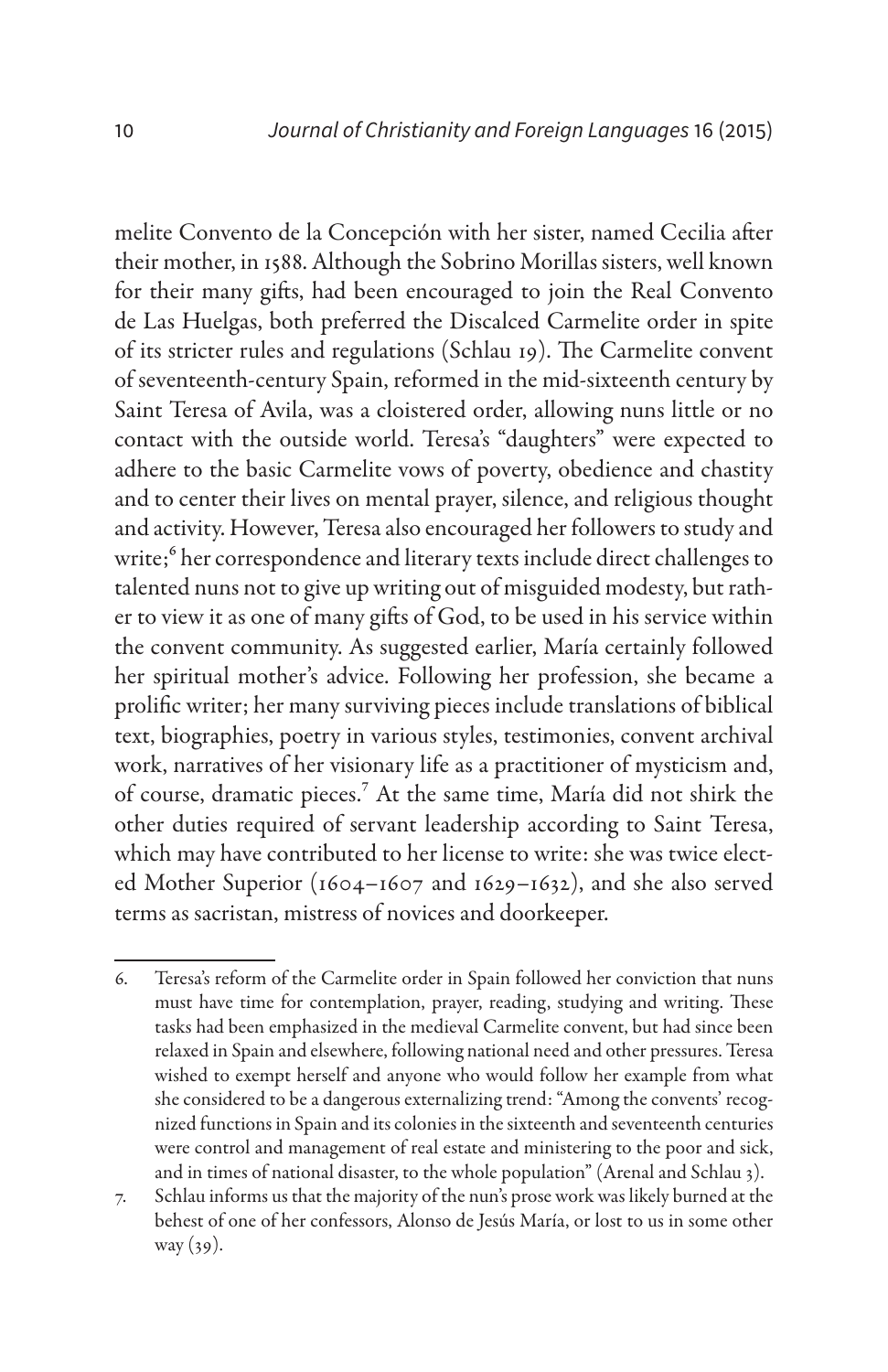Because of her allegiance to her foremother, María dedicated herself to serving God according to her own giftedness. This meant that some of her emphases were different than those of Teresa. The founding mother spent much of her time establishing convents and teaching her adherents to follow the traditional Carmelite emphases, including the occasionally suspect practice of mysticism.<sup>8</sup> Therefore, Teresa's texts-such as *El camino de perfección*, *Las moradas del castillo interior* and portions of her *Libro de la vida*—focus on internal prayer, serving at the same time as teaching manuals and careful defenses of the exercise itself among a new group of nuns. Although we know that María herself practiced mysticism and that some of her poetry concerns mystical experiences, the majority of her writings are dedicated to the birth of the human Christ rather than on his position as the eternal and etherealized "Amado."9 While her perspective was different, however, San Alberto still followed Teresa's model of guiding her fellow nuns toward a spiritually empowering and direct image of themselves in relationship with the divinity. Like Teresa's exemplification of mysticism, María's work, particularly her drama, invites an audience made up only of nuns to envision themselves in a special and perhaps controversial way in relationship to Christ, in this

<sup>8.</sup> Many authorities of the Catholic Church were undeniably loath to accept the practice of mysticism, especially among nuns, since it enabled direct contact with God and thus evaded mediation on the part of confessors. In fact, Saint Teresa's mysticism was often confused with Illuminism (*alumbramiento*), which caused her many problems. As Roland Bainton explains, "[Teresa's] spirituality had much in common with that of the condemned . . . . Since [her] interiorization of religion resembled that of the Alumbrados, investigation by the Inquisition was to be expected" (47, 58). See also Alison Weber's "Between ecstasy and exorcism: religious negotiation in sixteenth-century Spain," which discusses the Catholic Church's fear of and reaction to mystical rapture in response to the Protestant Reformation, the practice of Illuminism and other social and historical factors (*Journal of Medieval and Renaissance Studies* 23 [1993]: 221–34).

<sup>9.</sup> Also numerous are María's poems dedicated to Saint Teresa in defense of her canonization and beatification. This poetry, written in collaboration with Cecilia, is another example of María's dedication to the reformer, whom she describes as "propheta y doctora," the "luz de toda España" (94). At the same time, this poetry emphasizes the ways in which Teresa's "esquadrones de vírgenes" (126) are to understand themselves in terms of her example.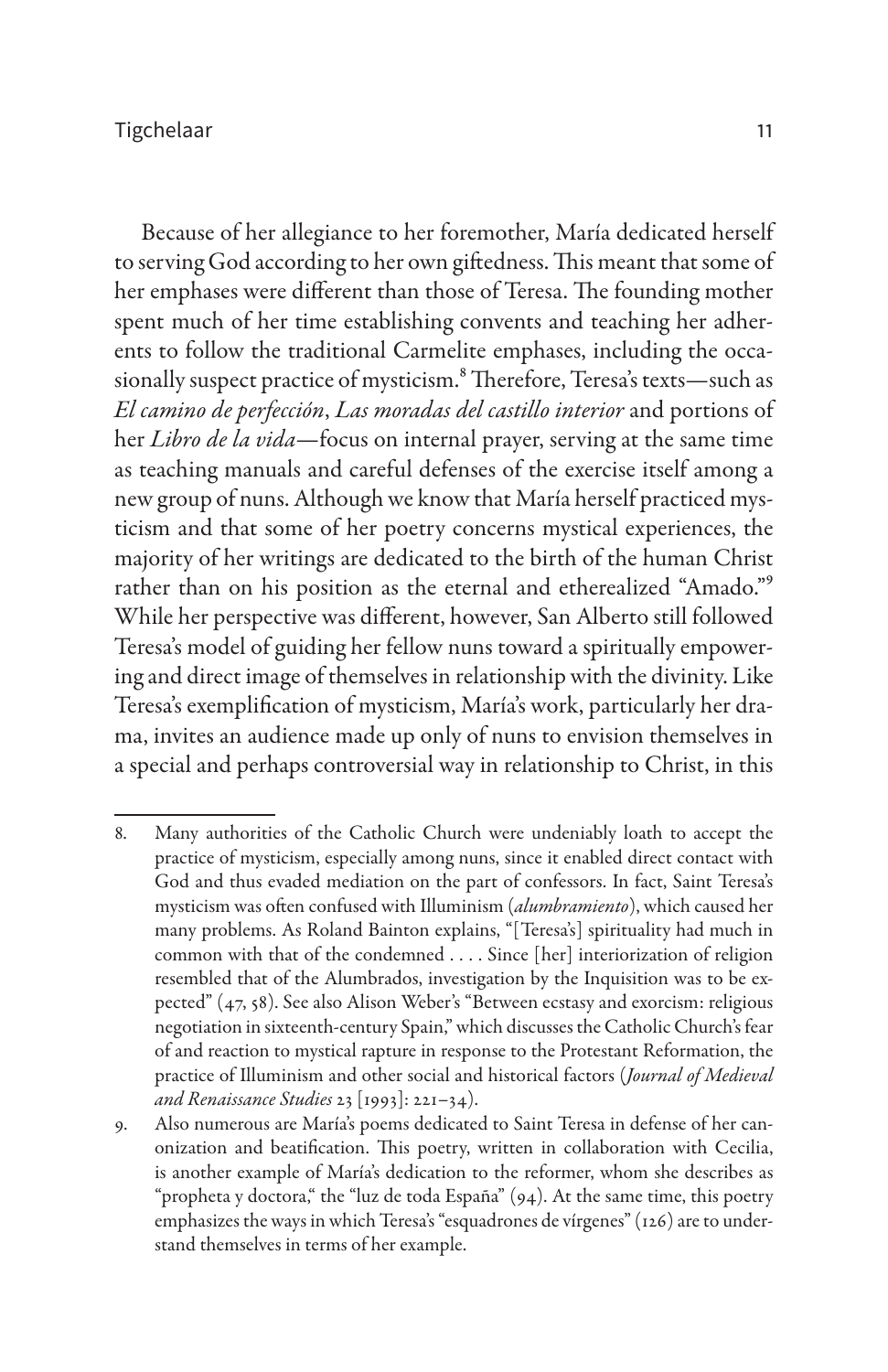case the Christ child. Likely taking its cue from the medieval mystery play tradition, all of María's dramatic material focuses on the birth of Christ and presents a fusion of her main interests: acknowledgment of the Savior as a human being as well as God and, concurrently, emphasis on his presence and involvement in the nuns' own physical world.

These accents, which we will centrally investigate through María's two major dramatic pieces, "Fiesta del nacimiento I" and "Fiesta del nacimiento II," are supported and clarified by the nun's non-dramatic writings. Indeed, much of María's poetry investigated a spirituality that maintained vibrant contact with Christ's earthly history and humanity. For example, these lines invite entry into Mary's body in order to witness the metaphoric formation *in utero* of the Christ child:

> En el bientre de María ques una nube gloriosa biene ya con luz copiosa este sol que alumbra el día .... (216)<sup>10</sup>

sensibles facultades,

- mas de las interiores
- que tres rectrices son, ennoblecida
- —que para ser señora
- de las demás, no en vano
- la adornó Sabia Poderosa Maño … (196).

(Of course, is important to note that the juxtaposition between the two nuns on this point may be best understood as a matter of [literary] emphasis; as mentioned, María was also a mystic practitioner, and Juana's work here or elsewhere never disparages sensate experience or worldly duty. Esther M. Martínez highlights, "while we see in … *Primero sueño* … an impatience with the limitations of human reason in the attainment of knowledge, there is no desire to dispense with the body, nor to represent it as less than a necessary and desirable part of the human composite, to be respected and even loved" [183]. Indeed, for many mystics, the practice at its best enhanced and informed the day-to-day.)

<sup>10.</sup> This contrasts with, for example, the type of contact with the creative Deity centrally affirmed in Sor Juana's aforementioned "Primero sueño," where human understanding of God is pursued aside from the senses and physical-worldly experience: no de las cinco solas adornada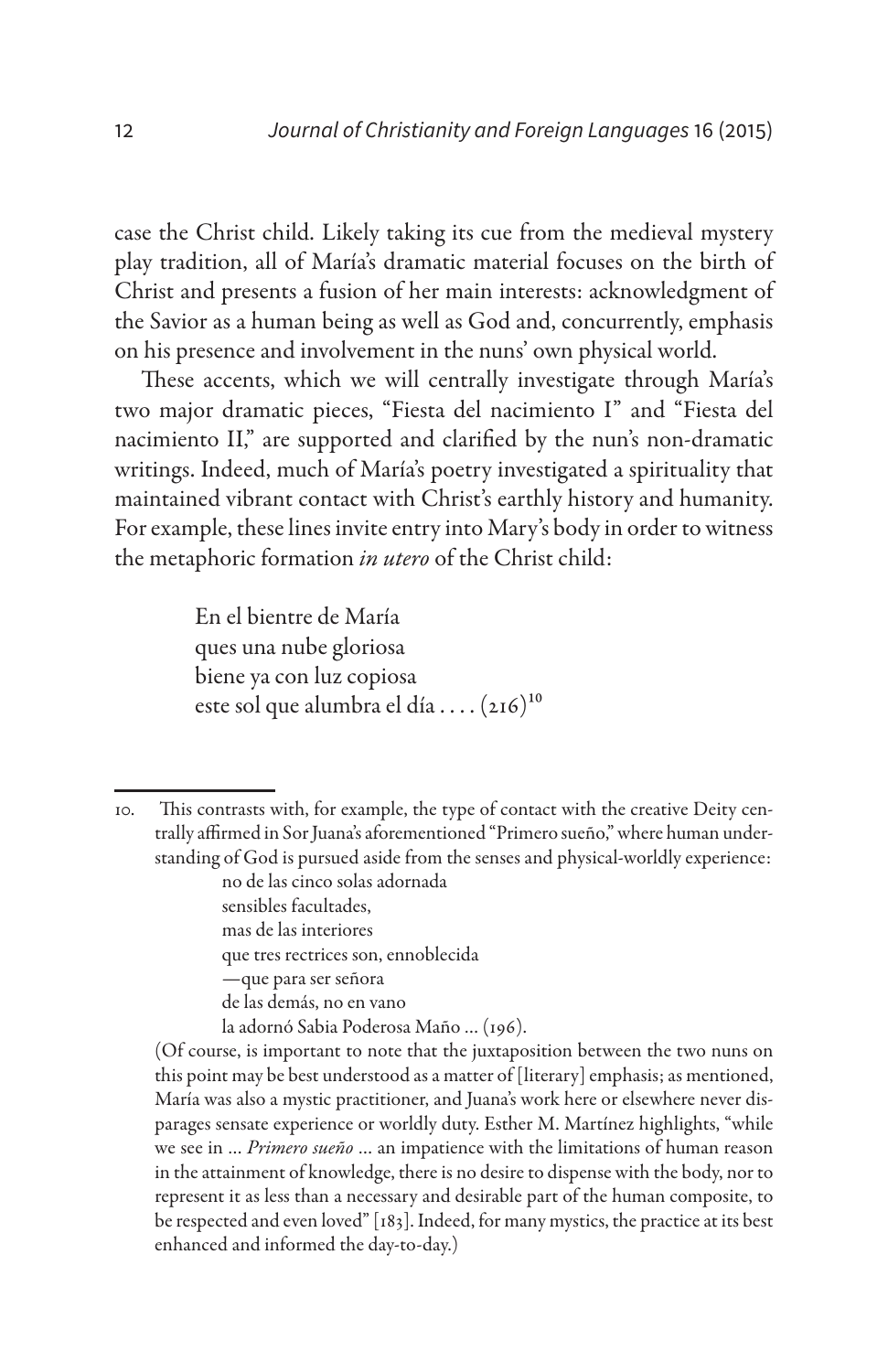Maintaining her emphasis on a God involved in the world, María also focused on his presence and activity in the everyday human experience of the Carmelite nun, as seen in these lines from a prose piece, "Favores recibidos de Nuestro Señor," in which we see that contact with the Lord in Holy Communion provides the nun with the meaning of an abbreviated word in correspondence:

En otra occasion de un negocio que se offrecio al convento, quien procurava por nosotras diome un papel para que les trasladase . . . . La letra era algo escura y tenia una abreviatura que nunca la pude açertar. Fuyme al santisimo sacramento . . . y dixe, --Señor, que quiere decir esta abreviatura? Respondiome,  $-$ quiere decir privativamente ....  $(277)$ 

Similar in their earthly scope, María's plays represent a union between biblical history—the birth scene—and present-day conventual activity: dramatic representation thereof. More specifically, through the plays featured here, María was inviting the Carmelite nuns of her cloister in Valladolid to participate in the historical-biblical setting of the birth of Christ in the roles of traditionally male figures: the shepherds and the wise men. So, when they formed part of this dramatic experience on the Carmelite stage, the nuns, whether actors or audience members, were certainly reaffirming their belief in the earthly ministry of their Savior and their own grateful position in that story. But they were also "rewriting" the sacred scriptures of the Catholic faith in order to personally identify themselves with and participate in the Nativity. Like Saint Teresa, then, Madre María may have taken some risks to help her fellow nuns expand their understanding of their special collective identity as Carmelite sisters.<sup>11</sup>

<sup>11.</sup> I base the idea of identity formation through theatrical practice on Sue-Ellen Case's Feminism and Theatre, particularly her discussion of "performance text" as it involves the mutual creation of meaning by author, actor and audience alike. As Case notes, when "co-production of the play's meaning" (116) includes only women, it results in an understanding of the female identity that is at a remove from social conceptions imposed by (male) authority figures. Valerie Hegstrom considers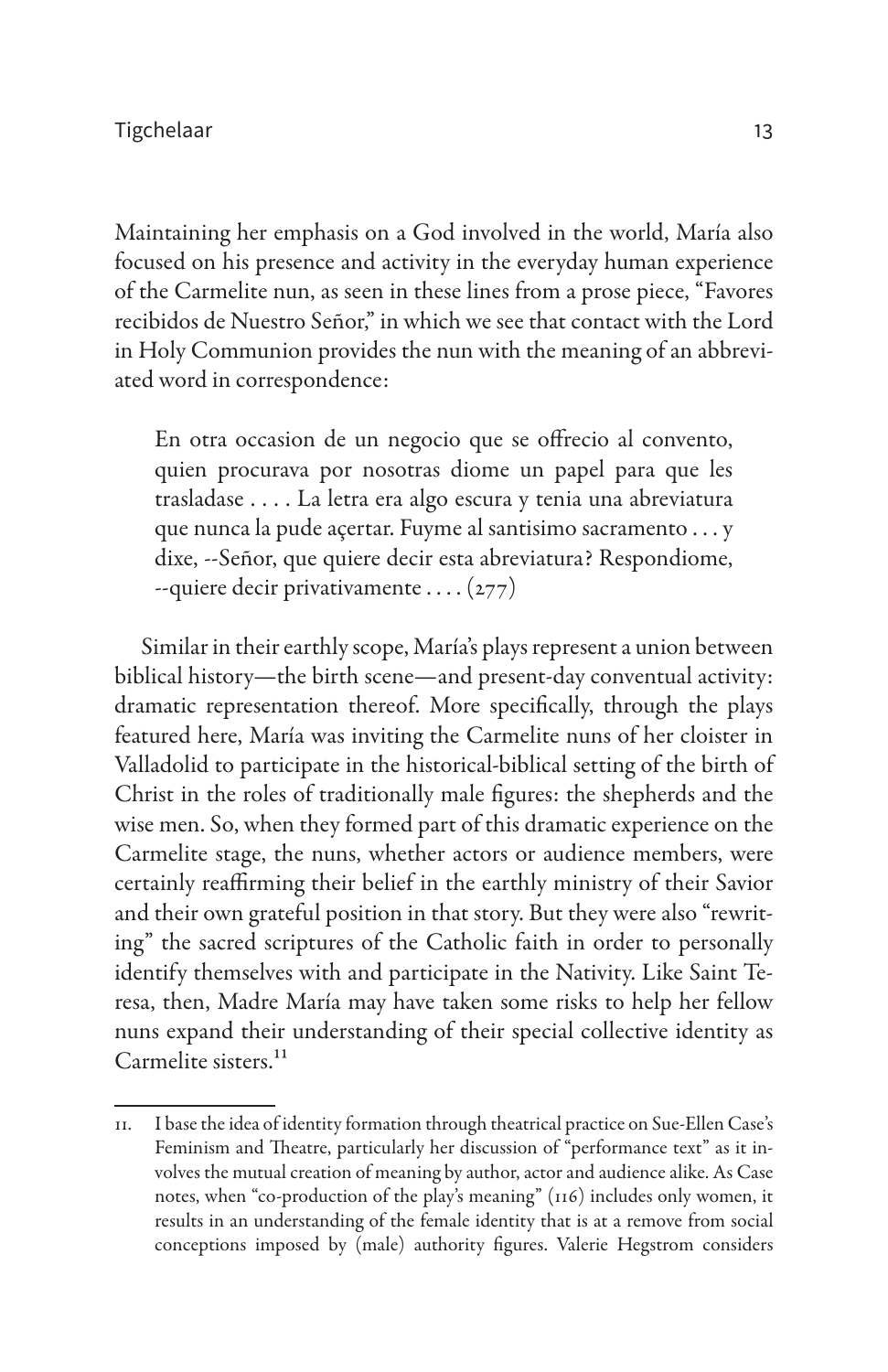Understanding María's role as a playwright and director within her convent can help clarify what the nun wanted to achieve with her drama in terms of her fellow nuns' self-perception. To continue with previous parallels, like those of Sor Juana and Madre Marcela, María's dramatic texts present a blend of humor and seriousness, the allegorical and the real.12 Using an irregular metrical style, these pieces, like Marcela's, function on several levels of personal and collective experience, even as they teach important biblical lessons. That is, they artistically reinforce belief systems while providing a reflecting image of the nuns' identity. Furthermore, as I suggested earlier, María, like and perhaps before Marcela, diverges from the majority of convent-related dramatic practice in Spain and elsewhere<sup>13</sup> in that she wrote and directed plays that were to be performed entirely by nuns exclusively for an audience of nuns.

Golden-Age convent theater in similar terms:

An all-woman audience offers certain advantages, which allow the playwrights and actors to "get away with" meanings that they would have to veil in other circumstances, but it also permits the spectators a kind of freedom they could not experience in a mixed-gender audience. Women spectators and actors alike can participate in the theatrical ritual together without the threat of objectification that can result from the male gaze. (213)

- 12. The goals of these choices, of course, may differ. For example, we recall that Sor Juana's "Loa para el auto sacramental *El Divino Narciso*" presents allegorized figures that draw the contemporary world into a theology lesson though the figures of "América" and "Occidente." De la Cruz emphasizes "doctrinal" commonalities between indigenous faiths and Catholicism—as in "¿será esa Deidad que pintas, / tan amorosa, que quiera / ofrecérseme en comida, / como Aquésta que adoro?" (388)—but in order to teach the similarities between the doctrines: The physical world primarily leads us (like in "Primero sueño," perhaps?) to understand principles; the main emphasis is ultimately the ideological. In contrast, María de San Alberto's allegorization of the human world teaches doctrine also, *but* in a way that directly and inevitably encourages human praxis.
- 13. Of course, dramatic practice was common in other convent settings, both before and outside of the Teresian reform. It included, among other things, "comedias profanas . . . que . . . se habían estrenado en los teatros públicos" (Cotarelo y Mori 461) and attendance by non-initiates of both genders. The Teresian order, which prohibited contact with the outside world, thus provided a unique situation in which drama could be used to new ends.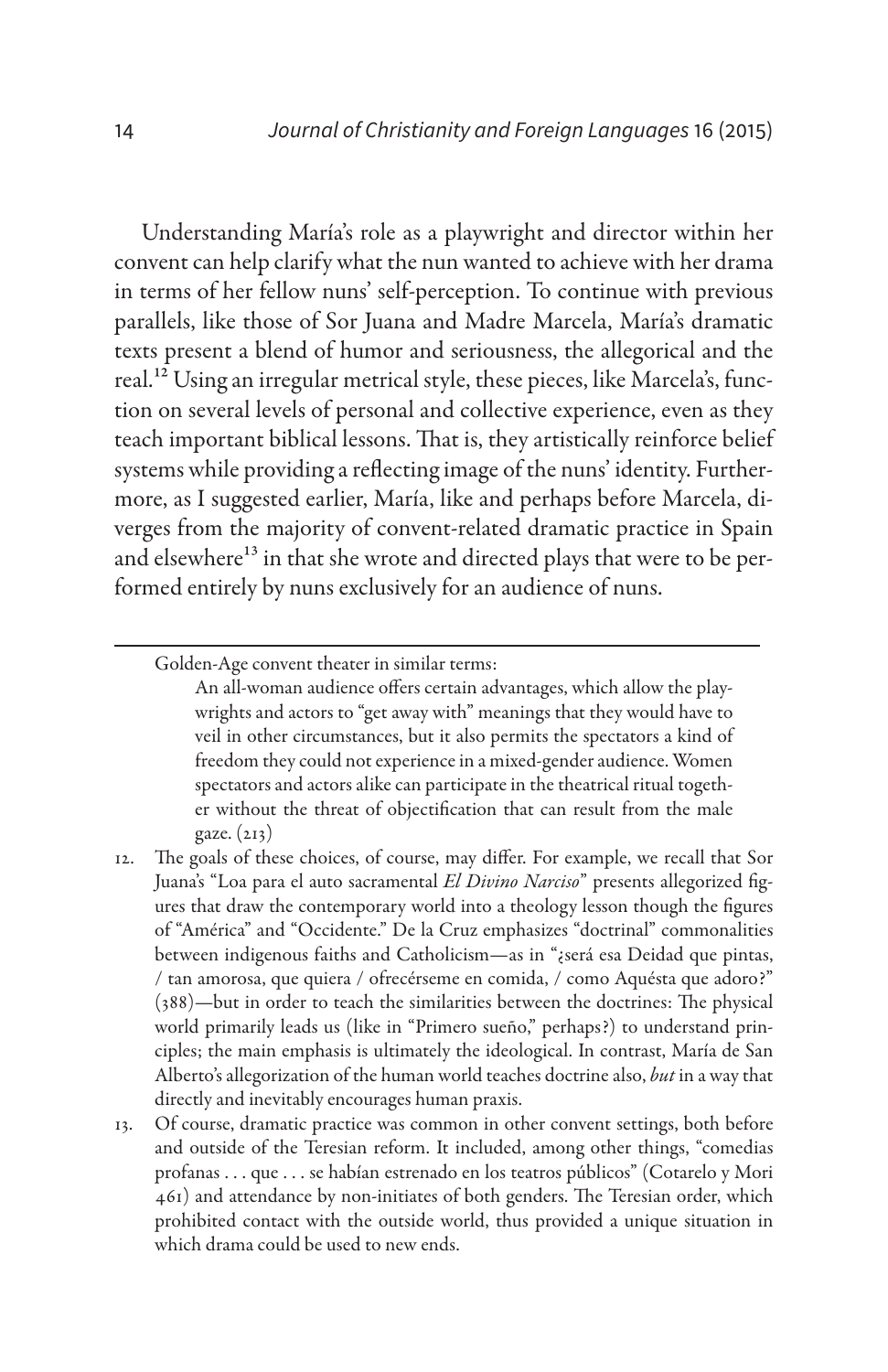What remains of María de San Alberto's dramatic texts includes two complete *fiestas* and two fragmentary ones. All four *fiestas* deal with the response of various parties—shepherdesses and shepherds, the Magi, four virtues and the Carmelite nuns themselves—to the birth of Christ. These pieces are joined by *romances*, *loas* and *seguidillas*, which also focus on the birth scene. As Schlau notes, these shorter works "served to entertain the audience at the beginning or end of the play, as well as during intermissions" (49). Their presence, in other words, indicates that María's drama was likely staged. Although we have no record of their staging, several features of the plays themselves reveal that the author wrote them with presentation in mind. Moreover, María's stage directions show that she was an able director, sure of both her own artistic ability and the merit of her drama. For example, in a note that accompanied a *loa* in one of the nun's manuscripts, she establishes authorship of her work as well as its thematic unity, suggesting the order in which a *lira* might be presented: "estas liras son tanbien de la madre Maria de san Alberto. Y podran servir para loa antes que se comienze la fiestecica del nacimiento que va en el quadernico" (50 n1). On another occasion, in the stage directions of one of her *fiestas*, María implies her own artistic skill and authority—as well as her concern for the successful staging of her work—by confirming how a line is to be read: "Y hase de advertir que de proposito va el quarto pie mas largo que los otros para la gala y tonada" (61). Her stage directions also note who is to sing at a given moment and how dance steps and other physical movements must accompany the vocal gestures:

La gracia desta festeçica es que se hagan las cosas con gran sosiego y puntualidad, como se va cantando asi lo pongan en ejecucion los que dançan. (63)

Madre María also concerns herself with matters such as stage properties, stating at one point in the text's stage directions that if a necessary lily is not available it should be made out of paper (66). She even mentions how color should be used: "Aqui salen las cuatro virgenes adornadas como virtudes acomodando los colores de que van vestidas" (65). In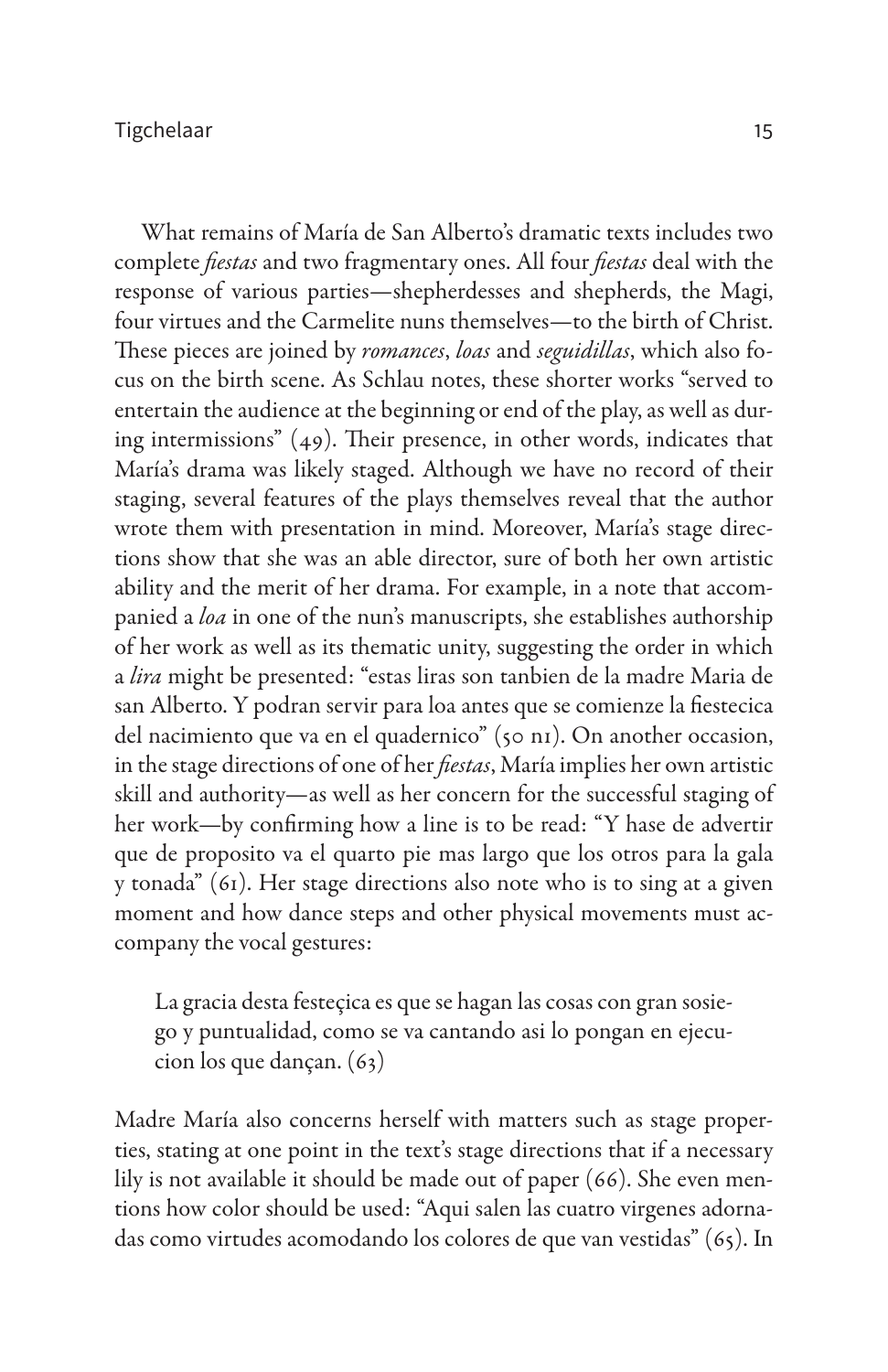sum, San Alberto seems almost as concerned with the art of representing her work as she is with its spiritual lesson. As a director, she synchronizes dance, song, visual aspects and aural details—the meter of a line of poetry, for example—very carefully. In this way, she makes evident her desire not just to portray a religious message in drama, but to succeed in the dramatic medium specifically. María's need to be effective certainly had to do with artistic merit. She obviously took pride in her skill and authorship. (Writing *well* to instruct, we recall, had been encouraged by Teresa of Avila, who also championed artistic excellence itself as a means of serving God.) Perhaps her care also had to do with creating a *mise en scène* worthy of her central goal: again, to propose a unique position for her nuns as active participants in the birth and life of the human Christ. The two of María's *fiestas* on study here do this by replacing the shepherds and the Magi of the biblical accounts with lowly Carmelite nuns themselves or with female figures with whom they could easily identify,<sup>14</sup> and thus are of particular interest.

While in her second fiesta María makes explicit reference to the sisters—"las monjas primitivas del Caramelo" (61)—the first uses the metaphor of the *pastora*, clearly if indirectly inviting the active participation of her fellow nuns in a journey to visit the newly-born Christ. Madre María alters the scriptural narrative by placing the shepherdesses in a position of leadership over the shepherds of the familiar Bible story.15

<sup>14.</sup> San Alberto's other extant dramatic texts also evoke the periphery of contemporary Spanish society by placing marginalized figures in place of or alongside the biblical nativity-scene figures of Mary, Joseph, the infant Jesus, the Magi, shepherds and angels. The supposed black King is centrally featured in one of the nun's unfinished pieces, "Fiesta de los Reyes." Of all the Kings, this one plays a leading role, discussing Christ's gift of himself as God-turned-man, initiating the gift giving, and revealing the infant King's ultimate sacrifice of himself in speech reminiscent of his foreign heritage: "Yo ista mirra lo prisento / en seña de home pasible / qui hacera como la sento / a la fin aunque invesobile / en lo sepulcro lo asento" (76). A gypsy woman, who appears in one of Madre María's *liras* reveals the same surprising prophetic capabilities as the black King, also in language that evokes her marginal status: "Dame un poquito de pan / azi yo te vea logrado / quando en el palo quadrado / trunfarez de Leviatan" (73).

<sup>15.</sup> Luke 2: 8–18 tells the story of the unnamed shepherds and their visit to worship the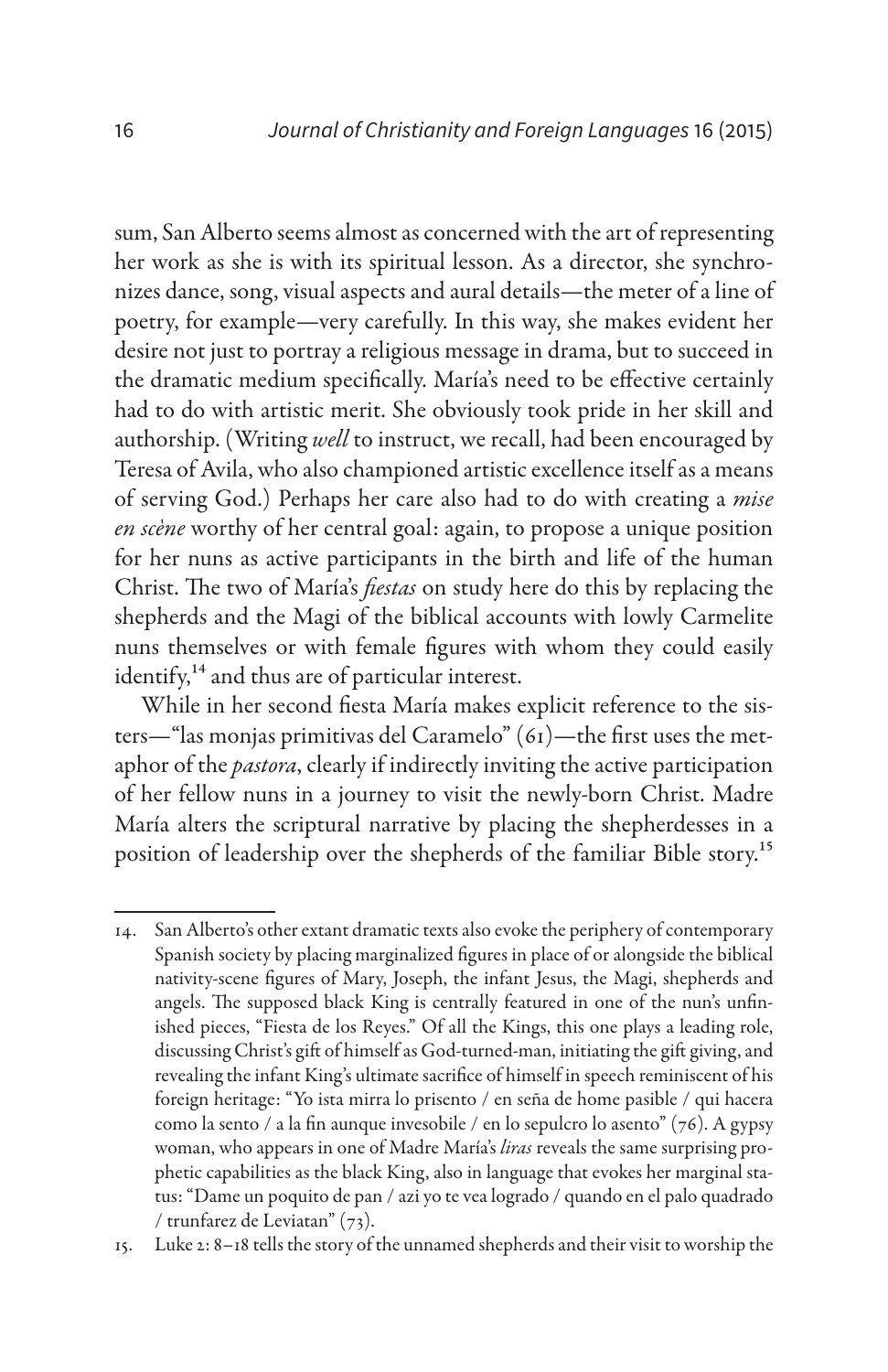As the play opens, a shepherdess worries that the wind of the open field will turn her normally pale skin brown and render her undesirable.<sup>16</sup> A second shepherdess encourages her not to worry, implying that internal characteristics are more important to an unexpressed potential love object—Christ—than the physical:

> No tengas pena pastora que la morena enamora si graçia con ella mora de que no estas ajena. (52)

The scene then shifts to several shepherds, who are planning on spending the night singing and dancing. Encountering the carefree shepherds, the shepherdesses encourage them to end their revelry and watch their sheep, which might otherwise be eaten by wolves. The women then ambiguously persuade the shepherds to anticipate another celebration:

> *Que alla en viniendo la fiesta* podemos muy bien baylar vosotros zapatear en reposando la siesta. (35, my emphasis)

To be sure, it seems as if the *pastoras* immediately comprehend on some level that they will soon have reason to participate in a special kind of commemorative dance; they seize the opportunity to celebrate some-

newly born Messiah. In this passage, the shepherds reveal both an intuitive understanding of the weight of what is happening—"the glory of the Lord shone around them, and they were terrified"—and the impetus to visit the King—"the shepherds said to one another, 'Let's go to Bethlehem and see this thing that has happened, which the Lord has told us about.'" As will soon become clear, María assigns these traits of instinctive comprehension and initiative to the shepherdesses.

<sup>16.</sup> We recall that the issue of skin color was one of great importance in Early Modern Spain. Noble families professed *limpieza de sangre*, and pale skin thus represented the integrity and lineage of the individual. Following Saint Teresa, Madre María here devalues this societal concern.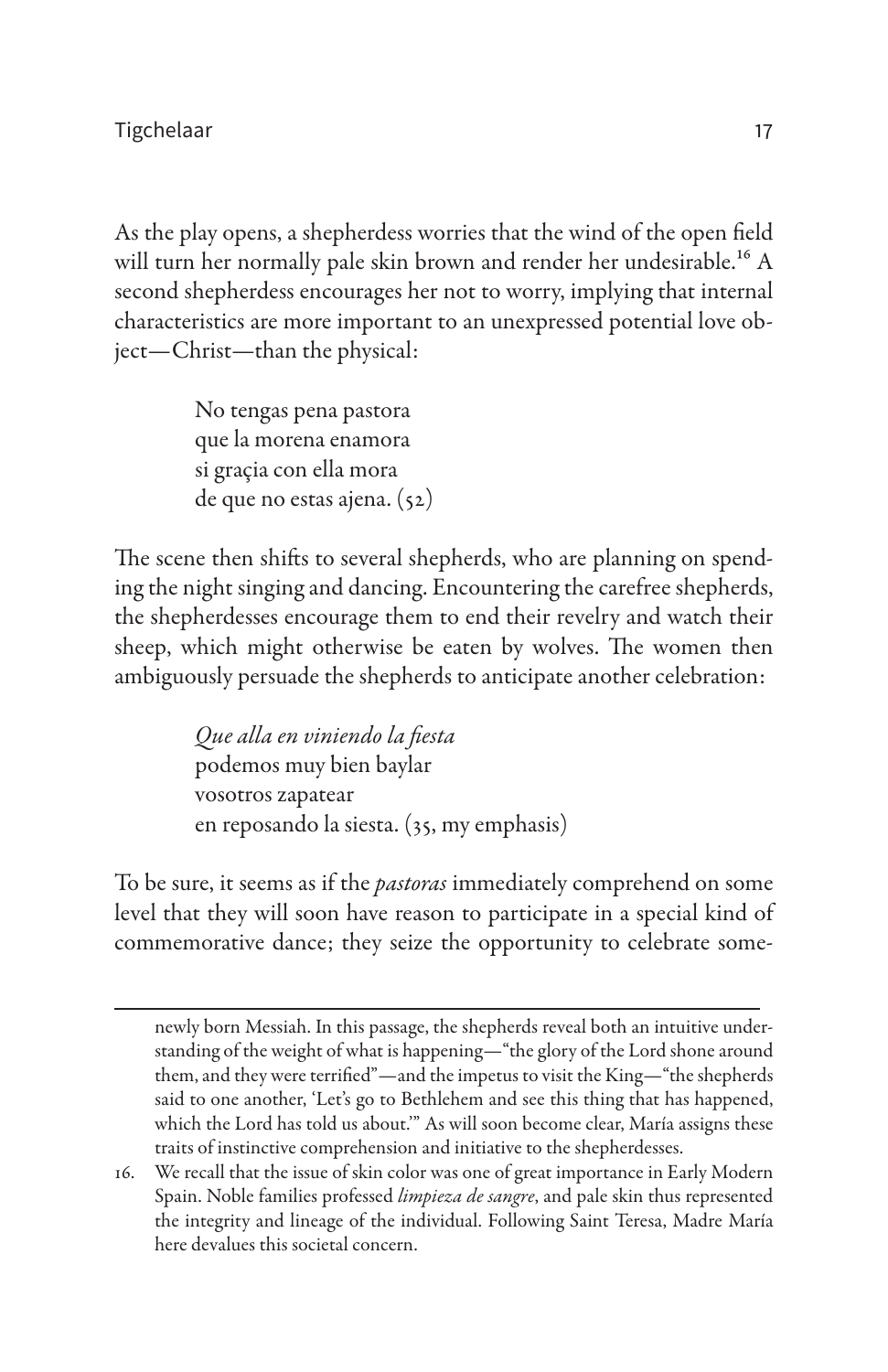thing special that remains undefined, while the shepherds are intent only on their immediate pleasure. This juxtaposition sets up the rest of the brief piece, in which the *pastoras* facilitate a visit to the newborn Christ for the otherwise clueless shepherds, serving as both teachers and on-the-scene examples.

The play offers an initial reference to the birth of Jesus in the form of the announcing angel. While the biblical account references the shepherds' immediate response to the angels, María's play emphasizes that the shepherdesses are the first to recognize the import of the angelic message:

> Que es esto que [hemos] oydo de quien es voz tan divina sin duda el angel ha sido que dice Dios ha naçido y haçia Belen nos inclina. (54)

Once the shepherdesses decode the angel's message for them, the shepherds are tellingly content to rejoice in the birth where they are, but a *pastora* chastises their limited joy, thus initiating the famous journey to visit the Christ that the shepherds undertake of their own initiative in Luke  $2$ :

> No se te pase en goçar un tiempo tan limitado sino dexando el ganado pasamos le luego a buscar que no te faltaran goços dentro de aquel portatillo Pascual, Anton, Carillo vamos andad a caproços. (54–55)

The shepherdesses also prove to be the leaders of the journey on an emotional level, interpreting for the shepherds what they are likely feeling in response to seeing the Christ child. Acknowledging the confusion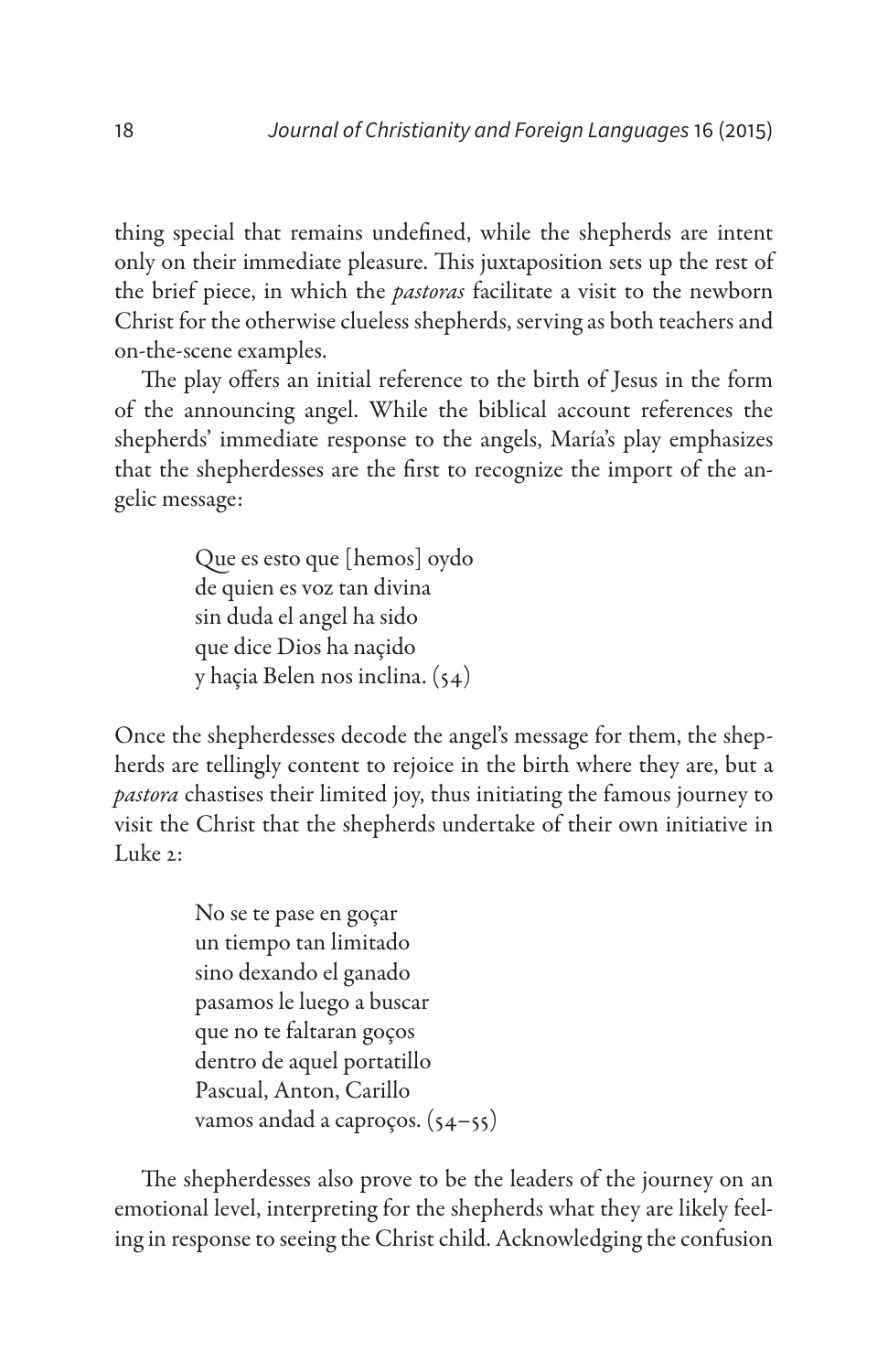of a shepherd who inquires into the strange thing that "en mi [h]e sentido," one of the shepherdesses explains:

> La gran fuerça y alegria del goço que reciviste quando el angel oyste lo que anunciaba y decia . . . .

At the same time, the first shepherdess, who earlier had complained of her dark skin, recognizes divine love and presents it to the shepherd who had previously been loath to approach their Savior:

> Tu pastor que no podias sufrir en gran açidente que oyendo la voz sentias mira lo que ves presente. . . . (55)

Continuing in their leadership roles, the shepherdesses are the first to approach and address the Christ child, while the shepherds hang back, unable to respond to their emotions and in need of a guide. They say:

> Esta gran alegria que aca dentro esta encerrada que si no es miedo quitada no [h]ay quien pueda hacer la guia. . . . .

Hearing the shepherds' complaints, the shepherdesses again provide the example. One of them approaches the birth scene, comfortable enough with herself and the presentation of her simple gift to request that a borrowed jar be returned:

> Yo os ofrezco esta jarilla llena de manteca y miel para haçeros papilla hermosisimo donçel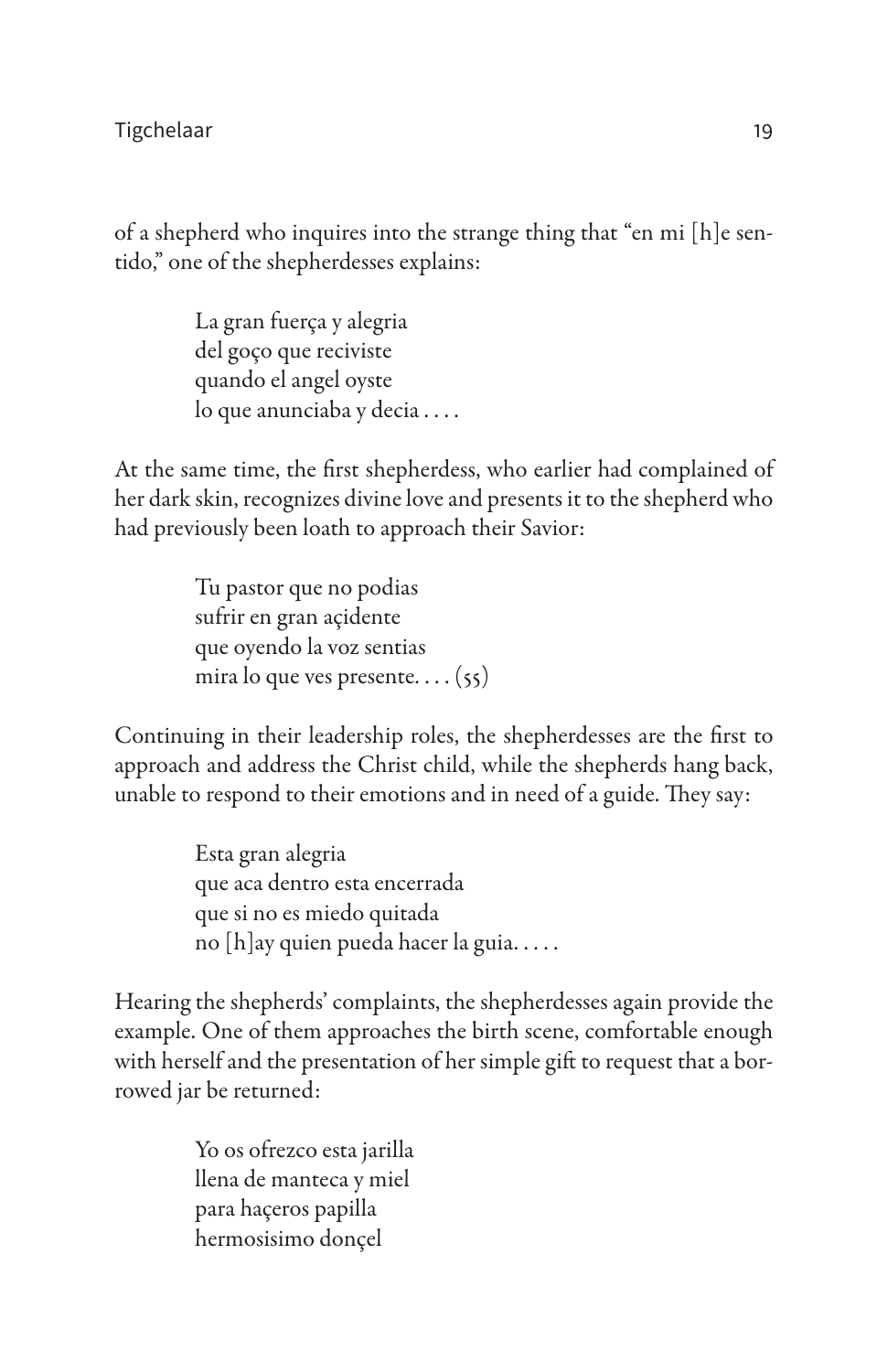Y vos virgin consagrada en hacienda la papilla bolvereisme la jarilla porque la traygo prestada . . . . (56)

Upon witnessing the shepherdesses' easy exchange with the Savior and his virgin mother, the shepherds finally follow suit. Following the tradition of the contemporary *auto sacramental* in which allegory clarifies an aspect of Eucharistic doctrine, at this point in the play it becomes clear that the male shepherds, led by the females, have finally come to terms with and grasped what they could not understand before: that they have come to worship the Messiah as God-become-flesh. In following the shepherdess's precedent, the shepherds at last comprehend and acknowledge Christ's coexisting divinity and humanity. Their offerings highlight this understanding. One gives the baby Jesus a lamb, seeing this gift as a symbol of Christ himself: "el [cordero] verdadero" (57) who came to earth to become "nuestro hermano" as human being and, as God, to sacrifice himself for human redemption. Another comprehends Christ's dual nature by offering wine, perceiving this as a fitting gift for the "pan vivo" who has to place himself "aca en el suelo / en un pesebre encoxido" for our "eternal satisfaccion." Finally, a third shepherd offers the deity his heart, viewing this gift as flesh for flesh:

> tanto amor habeis tenido a todo genero humano que estays de carne vestido. . . . (58)

The fiesta ends with the recommencement of the delayed celebration, which the shepherdesses had intuitively deferred for this more timely moment.

It is clear that although this piece does not feature the nuns *per se*, it would have been easy for the nuns who saw it to relate to the female players especially. In the first place, the nuns would certainly have recognized the *pastoras* as Madre María's own edition of the story of the second chapter of Luke. By inviting the "shepherdesses" towards imita-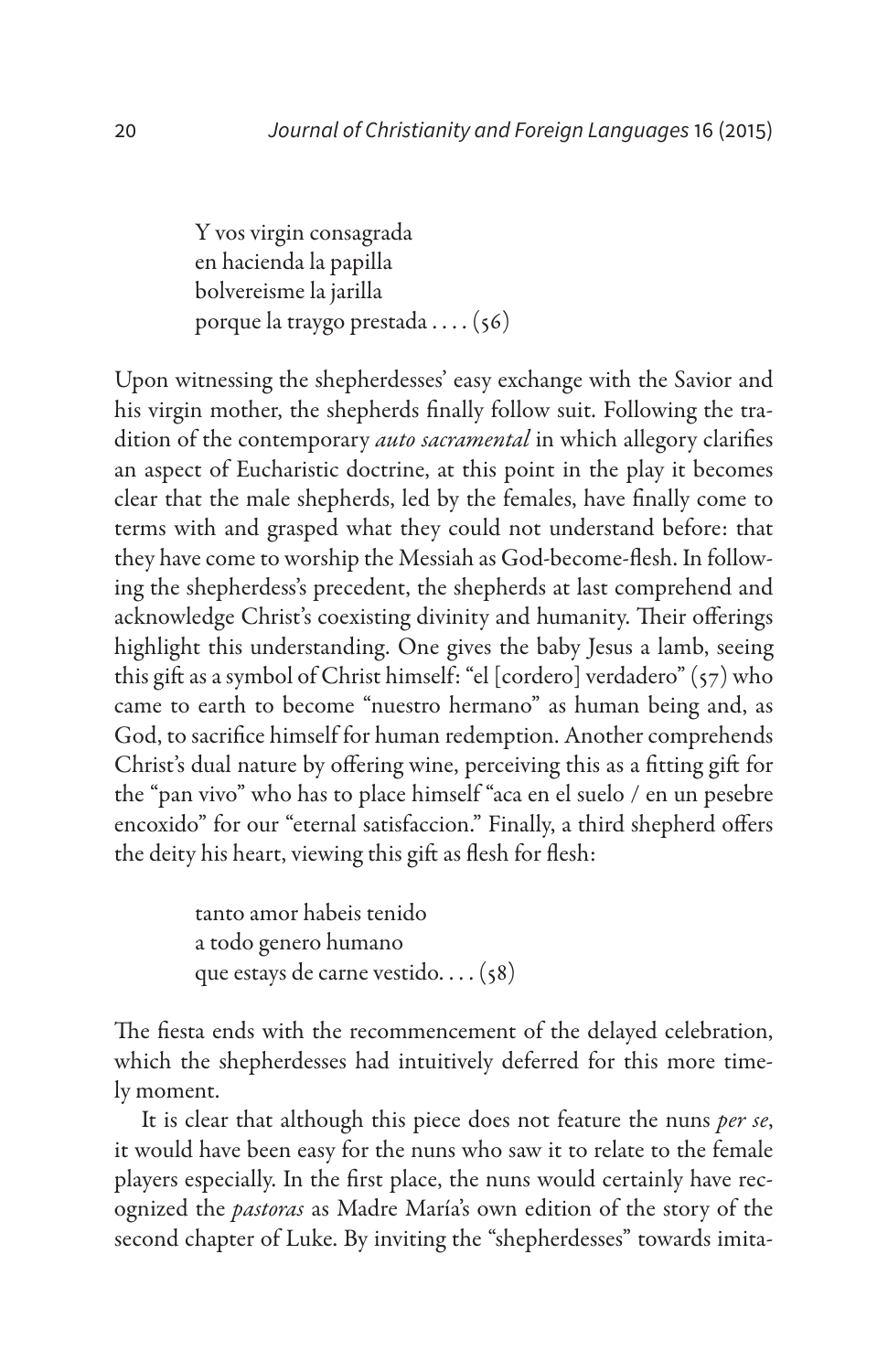tion of Christ, the Shepherd, it would not have been difficult for the nuns to identify directly with these women characters. Beyond offering them just any position in the nativity scene, however, María makes a special statement, portraying the shepherdess-nuns as the initiators in every sense of the word: aural, verbal, physical, emotional and spiritual. Certainly, by identifying with the shepherdesses, the nuns must have felt at greater liberty to perceive themselves in positions of leadership and initiative in their own lives, even as they dealt with male authority figures, who offered them no such autonomy with any regularity. Moreover, the staging and viewing of "Fiesta del nacimiento I" would have offered the sisters permission to validate their special importance as nuns to the incarnate—as well as the ascendant—Christ. To this end, Madre María imagined a special place for them at his birth and brought this place into existence on the cloistered Carmelite stage in celebration of the Christmas holiday. This is a place where the material of common life—a jar, simple food—featured as gifts for Christ, underscore that since ordinary aspects of routine are to be used in his service and as such represent our position *vis a vis* Christ, they are vitally and even doctrinally, important. This concluding emphasis is picked up even more clearly in the second *fiesta*.

San Alberto's following "Fiesta del nacimiento," this one incomplete at fifty-two lines, has much in common with the first, including its brevity, style, metric irregularity and inclusion of detailed stage directions, which again reveal the nun's general concern for aspects of presentation.17 More importantly, as does the former, this text invites the nuns (directly referenced as such this time) to usurp the positions of the biblical characters that figure in the scriptural account of Jesus' birth, as María once again invents and affirms a vital connection between the Carmelite sisters and their Lord's experience as a human being. This time, María's dramatic text borrows the biblical version of the birth narrative as it is

<sup>17.</sup> Interestingly, in this piece María focuses especially on the correspondence of movement, song and voice. Her stage directions reveal this concern for artistic unity, for example: "Bajanla todas con gran concierto a la par con puntualidad a las palabras," (62) and "entre copla y copla ha de durar el tañido de los dos que cantan porque se gusten major las diferençias y mudanças de las que dançan . . . " (64).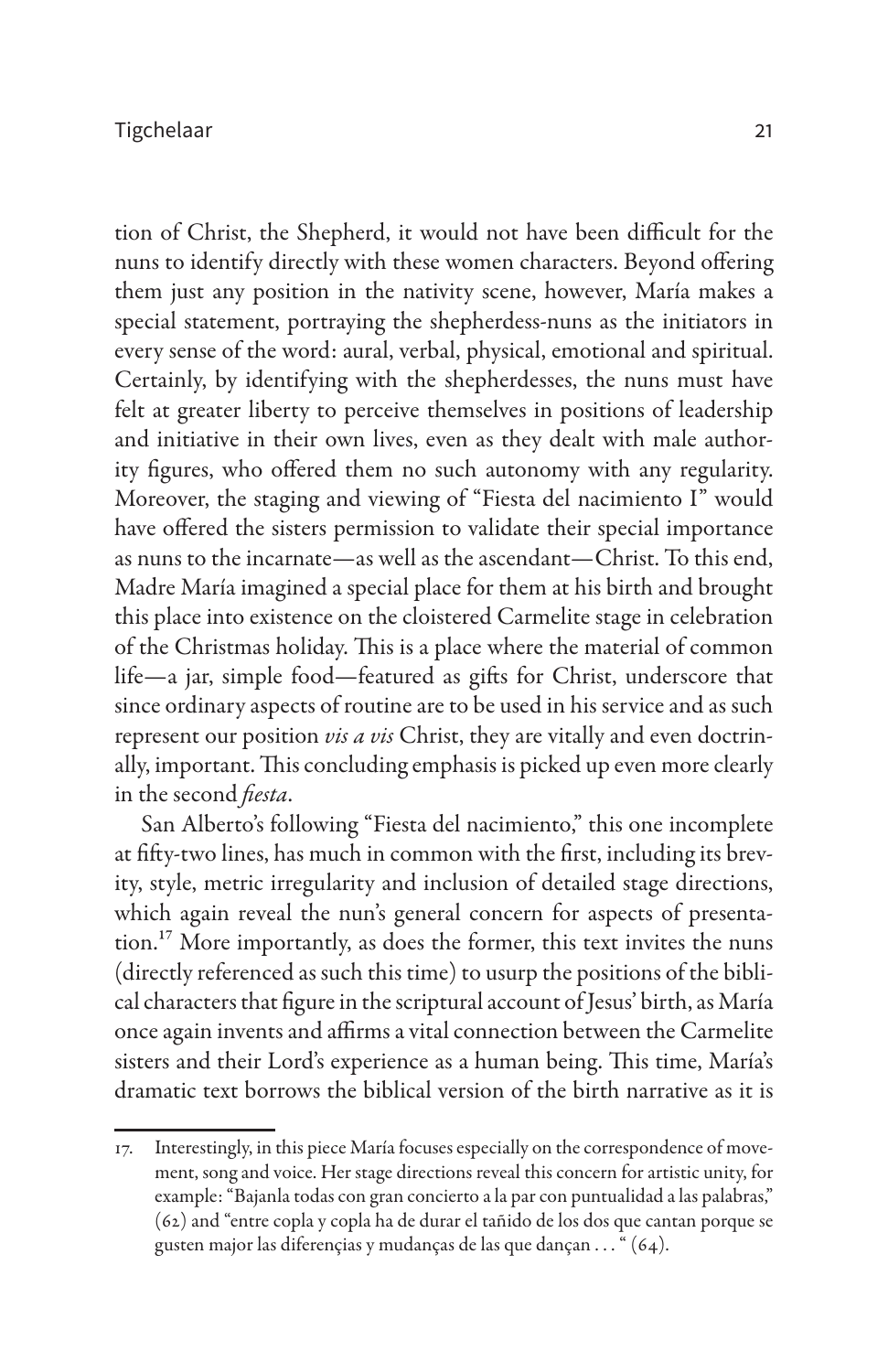presented in the second chapter of Matthew, in which the Magi come to visit the baby Jesus bearing gifts of gold, frankincense and myrrh.<sup>18</sup> The play opens with these lines:

> Esta noche hay gran consuelo de una fiesta singular y quien la ha de celebrar son las monjas primitivas<sup>19</sup> de Caramelo en reverencia del Rey que ha nacido en el portal  $\ldots$  (64–65)

Thus invited on the birth scene, three virgin-nuns make gifts of their original Carmelite vows: poverty, chastity and obedience. The first nun, representing poverty, offers the Christ a sack cloth: "La primera ques pobreza / del sayal que trae vestido / al niño recien nacido / ofreça su presente / que es grande riqueza." Chastity, in turn, volunteers a lily "para que imitar merezca / al Rey en su pureça y santidad" (62). A third nun, who exemplifies obedience, offers a wooden yoke: "el yugo le ofreçera / y en el se sujetara / con entera voluntad a su gran potençia." The fourth virgin offers Christ a cross, the only gift that the nuns cannot directly imitate: "quel venir a ser humano es para que muriendo nos salve Jesus" (63). In this piece, brief and unfinished as it is, Madre María again points to

<sup>18.</sup> The resonances between these two plays and traditional medieval mystery plays are probably clear by now. Equally if not more interesting is a central divergence between María's *fiestas* and a prominent example in Spanish, *Auto de los Reyes Magos*. Whereas in the medieval play the wise men present the traditional and symbolic three gifts with the goal of "proving" that the recipient is indeed the Christ, San Alberto's plays invert this goal in that the dramatic tension (assessed by Bruce W. Whardropper to this moment) relates to the *receipt* of the gifts by the Christ, who thus acknowledges the service of his joint heirs, or verifies the truth of *their* identity. (Miguel Angel Pérez Priego's analysis of the twelfth- or thirteenth century play interestingly focuses on this *auto* as a search for truth. See his introductory material in *Teatro medieval* [Madrid: Cátedra, 2009].)

<sup>19.</sup> We notice how the use of the word "*primitivas*" to describe the nuns and the present tense verb "*ha nacido*" bring the Carmelites and the event of the birth of Christ together temporally.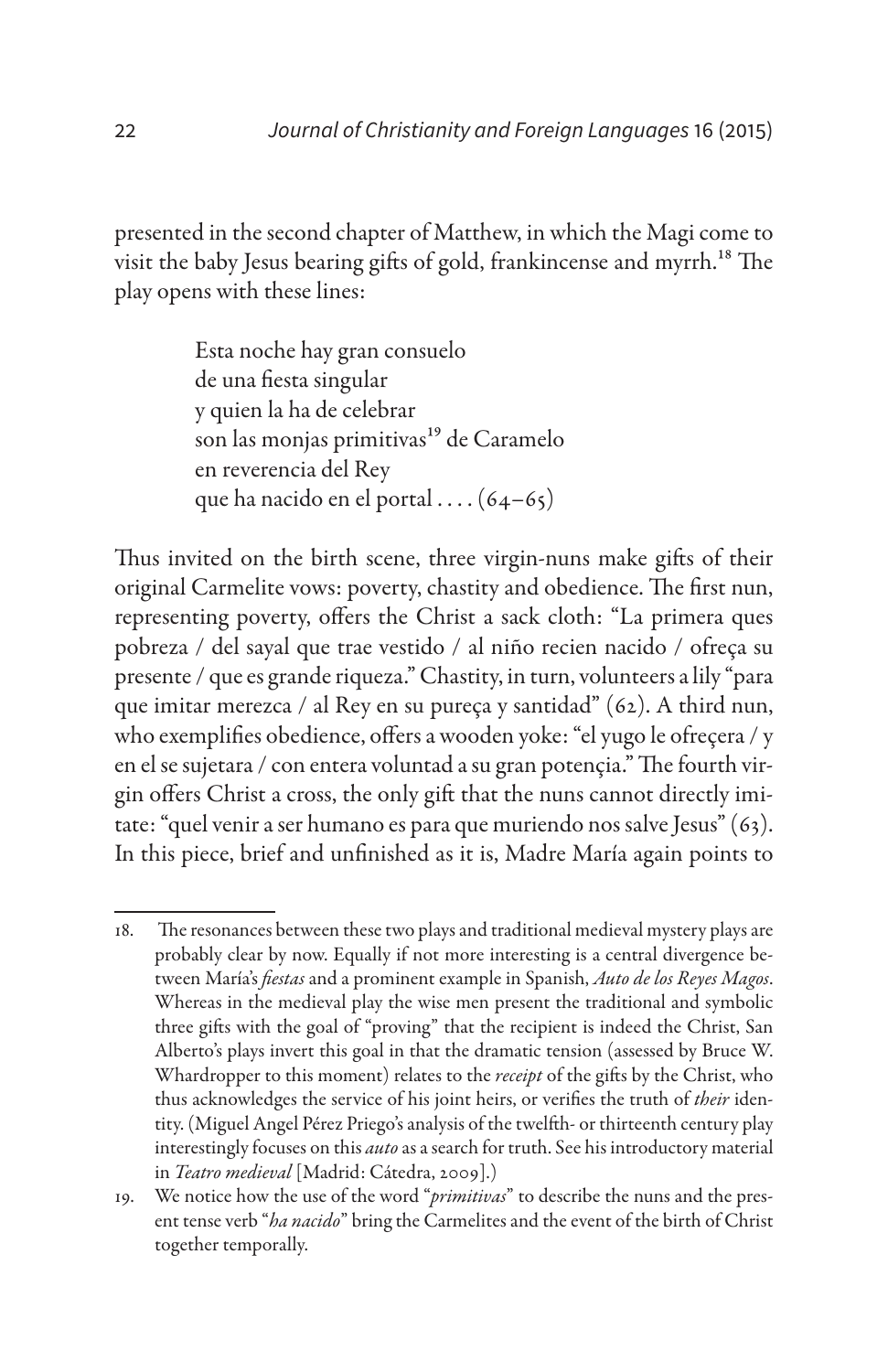the importance of the Christ in his earthly frame. In parallel fashion, she shows that all day-to-day aspects of the sisters' lives, here demonstrated through the carrying out of their vows, are indeed spiritually meaningful, since as did "Fiesta del nacimiento I," this play reminds the nuns that the vows they took as novices are nothing less than an intimate reflection of what their Lord assumed in his human form. Here, the poverty that the nuns lived out—represented here by a *sayal*—both parallels Christ's own earthly poverty and intimates his death on a cross, also a "presente ques grande riqueza." Similarly, the lily evokes the nuns' chastity, which in turn imitates Christ's example of "pureça y sanctidad" (62) here on earth. Finally, the vow of obedience that the yoke implies harks back to the Son of Man's ultimate act of obedience to his Father: willingly emptying himself to die on a cross. As she did in her first nativity-scene *fiesta*, then, María utilizes biblical roles to give meaning to the Carmelite experience. Whereas in the first piece she predominantly grants the nuns the opportunity to envision themselves as guides even of men<sup>20</sup> as they share their understanding of Christ's earthly mission and their responsive role, here María centrally enables them to view their every daily activity, always guided by their vows, as a vital connection with the Savior whom they served.

In sum, by using drama to provide the Carmelite sisters a venue through which they could celebrate themselves and their vows as they celebrated Christ's life on earth in an artistically and theologically rich way, María was essentially re-envisioning the Carmelite life experience in a way that likely helped many nuns understand it, and perhaps take renewed delight in it. She dramatically represented the lives of the nuns in terms of a powerful parallel between Christ's earthly journey and the enactment of their vows. The very act of daily living, when seen through the perspective of these plays, thus became an opportunity for the sisters to affirm the unique identity in Christ that they had chosen for them-

<sup>20.</sup> San Alberto does not (otherwise) mention the spiritual role of women concerning men, although her spiritual mother, Teresa of Avila, does carefully suggest in places that men might be guided by female insight even in doctrinal matters, and certain of María's contemporary Carmelite sisters speak of affirming their authority in the convent in the face of male church figures who would interfere with it, for example.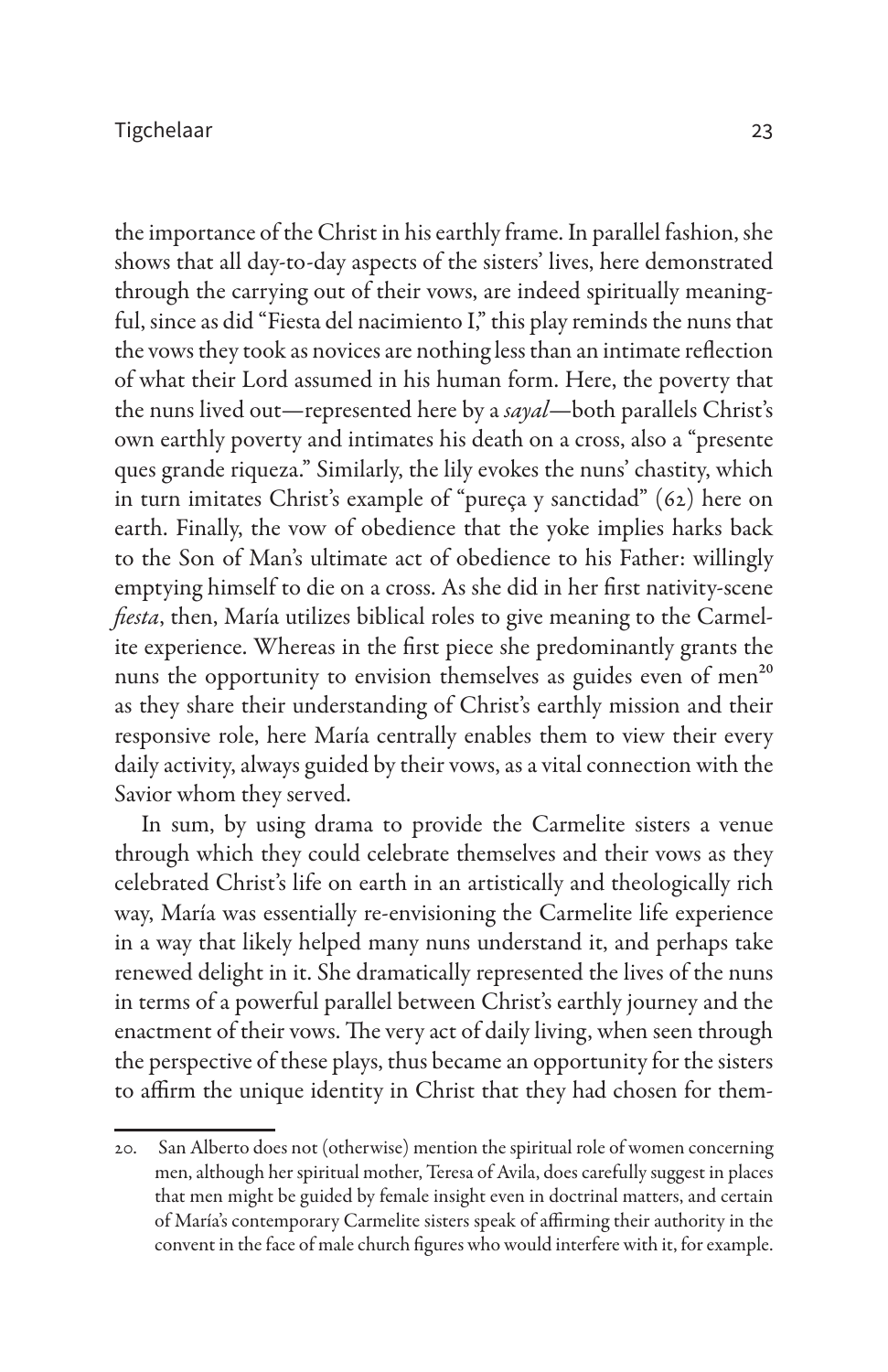selves, a vision that they were to a certain extent encouraged to assume aside from the mediation of church authorities, who had no access to the plays. Moreover, San Alberto's trademark emphasis on Christ as a human as well as heavenly Savior, combined with the active position that she vibrantly offered her fellow sisters therein through her drama, allowed for an expanded and more liberated identity for the cloistered Carmelite nun. This identity, however, was not primarily a precursor to early secular feminism, as some scholars have posited. Rather, it likely helped the sisters to grasp more viscerally and authentically the central doctrine of Christ's redemption, and see themselves as its unique inheritors. Finally, we also see how María's work was distinctive even among writing female religious. Unlike Sor Juana, whose efforts were for the literate and relied on a traditional or scholastic grasp of theology, María's work—equally doctrinally sound and artistically conscientious in its own way—provides a more personal, visceral and quotidian means of illuminating a relationship with the Christ that is no less holy.

### **Bibliography**

- Arenal, Electa and Georgina Sabat de Rivers, eds. *Literatura conventual femenina: Sor Marcela de san Félix, hija de Lope de Vega, Obra completa. Coloquios espirituales, loas y otros poemas.* Barcelona: Promociones y Publicaciones Universitarias, 1988. Print.
- Arenal, Electa and Stacey Schlau, eds. *Untold Sisters: Hispanic Nuns in Their Own Works*. Albuquerque: U of New Mexico P, 1989. Print.
- Bainton, Roland H. *Women of the Reformation: From Spain to Scandanavia*. Minneapolis: Augsburg, 1977. Print.
- Case, Sue-Ellen. *Feminism and Theatre*. New York: Methuen, 1988.
- Cotarelo y Mori, Emilio. "Las comedias en los conventos de Madrid en el siglo XVII." *Revista de la biblioteca archivo y museo de Madrid* 2 (1925): 461–70.
- Doménech Rico, Fernando. "Autoras en el teatro español: Siglos XVI-XVIII." *Autoras en la historia del teatro español (1500–1994)*. 2 vols. Ed. Juan Antonio Hormigón*.* Madrid: ADE. 391–604. Print.
- Hegstrom, Valerie. "Entremés II: Theater in the Convent." *Engendering the*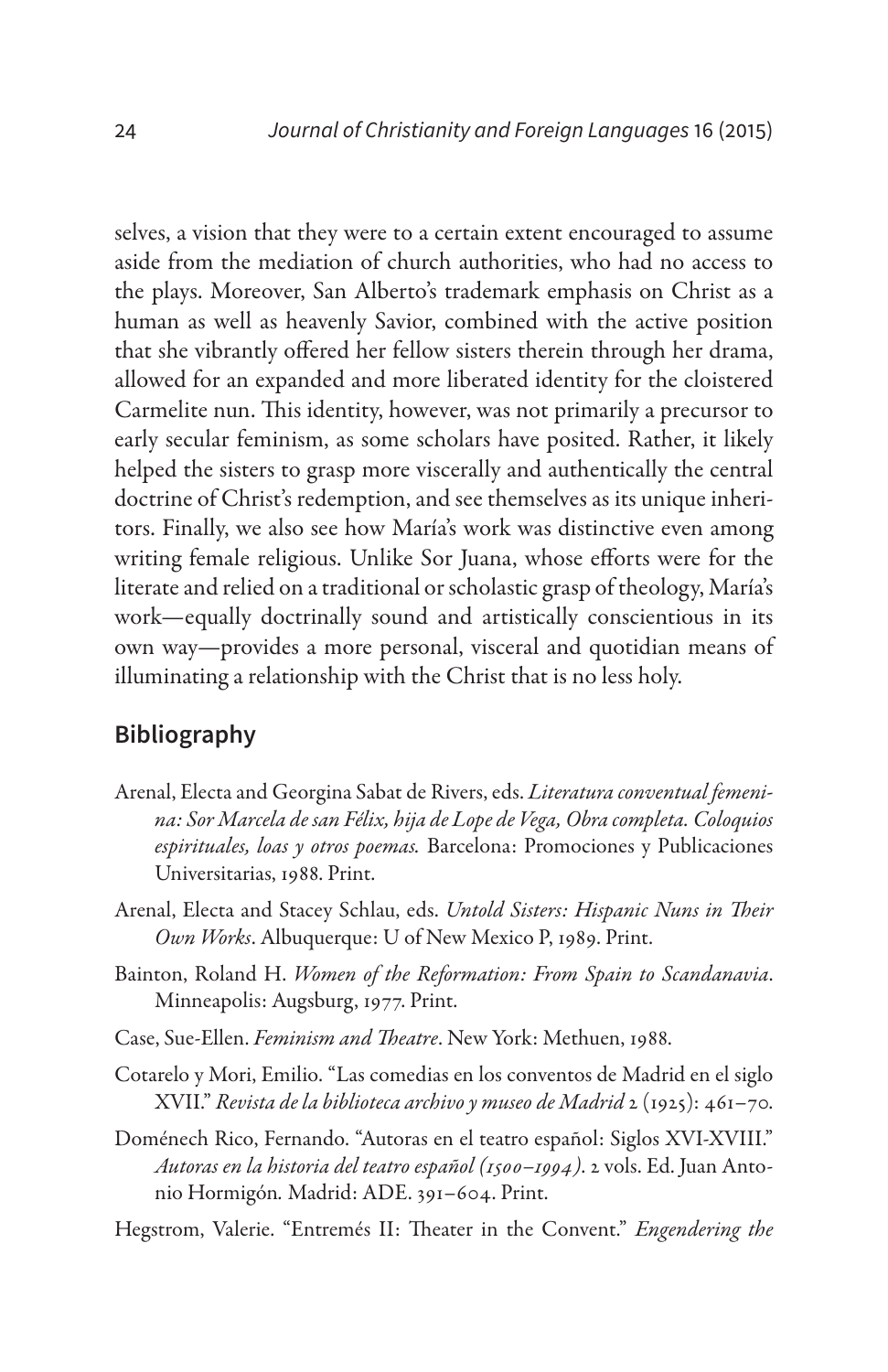*Early Modern Stage: Women Playwrights in the Spanish Empire*. Eds. Valerie Hegstrom and Amy R. Williamsen. New Orleans: UP of the South, 1999. Print.

- Juana Inés de la Cruz, Sor. *Sor Juana Inés de la Cruz: Obras completas*. Ed. Francisco Monterde. México: Editorial Porrúa, S.A., 1989. Print.
- María de San Alberto. *Viva al Siglo, Muerta al mundo; Obras escogidas de María de san Alberto.* Ed. Stacey Schau. New Orleans: UP of the South, 1998. Print.
- Martínez, Ester M. "Holymorphism in Sor Juana's Shorter Lyric Poetry and in the *Primero sueño*." *Letras femeninas* 23.1/2 (1997): 183–200. Print.
- Schlau, Stacey, ed. *Viva al Siglo, Muerta al mundo: Obras escogidas de María de san Alberto*. New Orleans: UP of the South, 1998. Print.
- Smith, Susan. "Notes on a Newly Discovered Play: Is Marcela de san Félix the Author?" *BCom* 52.1 (2000): 147–170. Print.
- *Zondervan NIV Study Bible*. Fully rev. ed. Kenneth L. Barker, gen. ed. Grand Rapids: Zondervan, 2002. Print.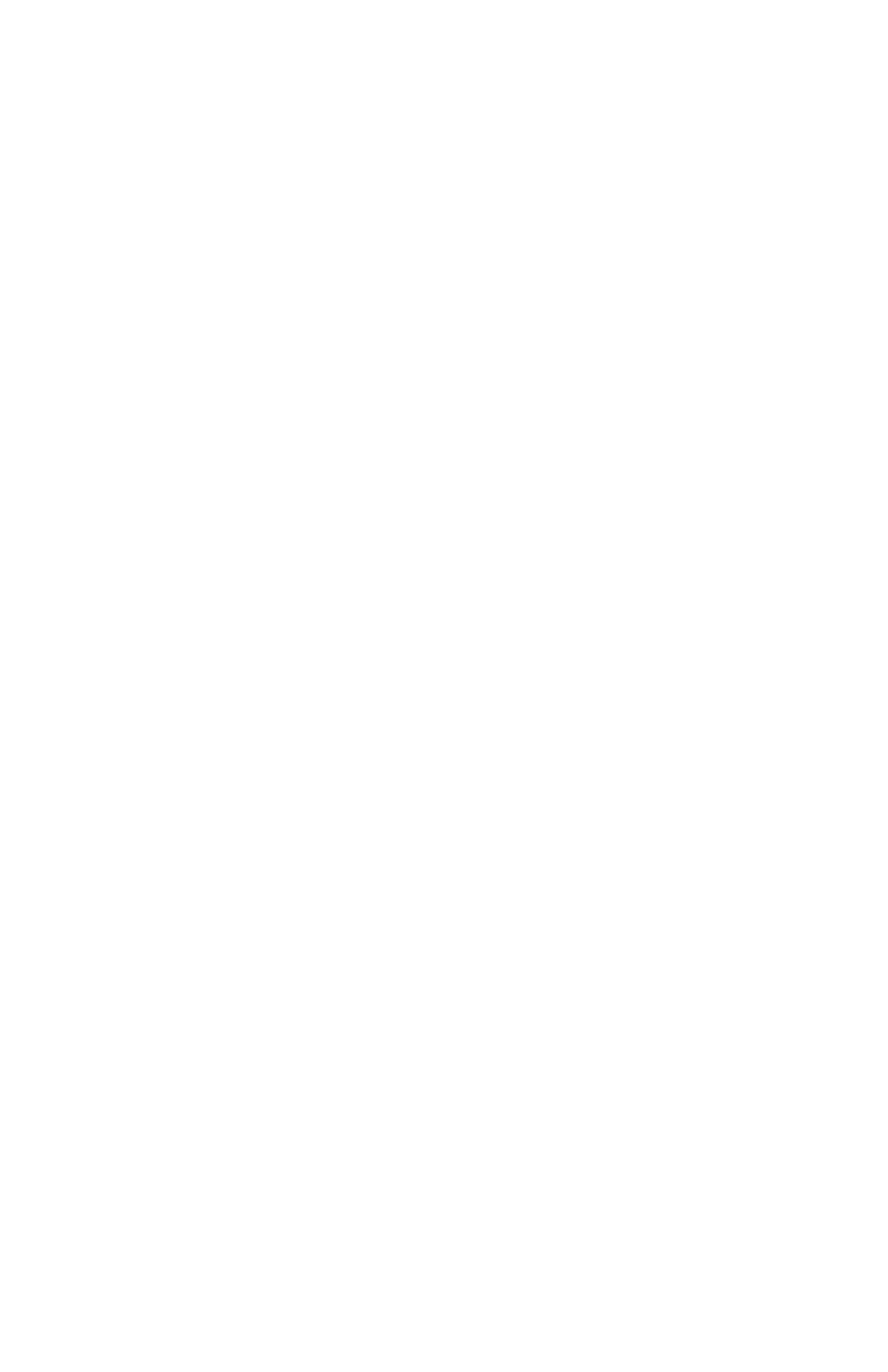# **"Unamuno, Kierkegaard, Unhappy Lovers and Faith"**

**Jan Evans Baylor University Waco, TX**

*In "Nada menos que todo un hombre," Unamuno uses Kierkegaard's understanding of unhappy lovers as those persons who fundamentally don't understand each other. After outlining the Kierkegaardian source in* Philosophical Fragments *this article shows how Unamuno's characters demonstrate two fundamental truths about love—that lovers must be equals who can communicate with one another and that real love is selfless. Since Kierkegaard uses the love between a man and a woman to be an imperfect picture of God's love for us, the essay further asks whether Unamuno would be in agreement with Kierkegaard in that regard.*

The years 2013 and 2014 marked two very important anniversaries in the world of philosophical literature. 2013 was the 200th anniversary of Søren Kierkegaard's birth, and 2014 marked the 150th anniversary of Miguel de Unamuno's birth. Fifty years separate the two as well as language and culture, but when Unamuno stumbled upon Kierkegaard's writings through Ibsen's critic, Brandes, he was intrigued.<sup>1</sup> He bought all of the volumes of the first edition of the collected works of Kierkegaard, which were published between 1901 and 1906 (Valdes xx, n7). Unamuno found in the Danish author a philosopher "de carne y hueso," ("flesh and bone") and declared that Kierkegaard shared his "sentimien-

<sup>1.</sup> See Miguel de Unamuno, "Ibsen y Kierkegaard," 3:289. All references to Unamuno's works will be by volume number and page of the Escelicer edition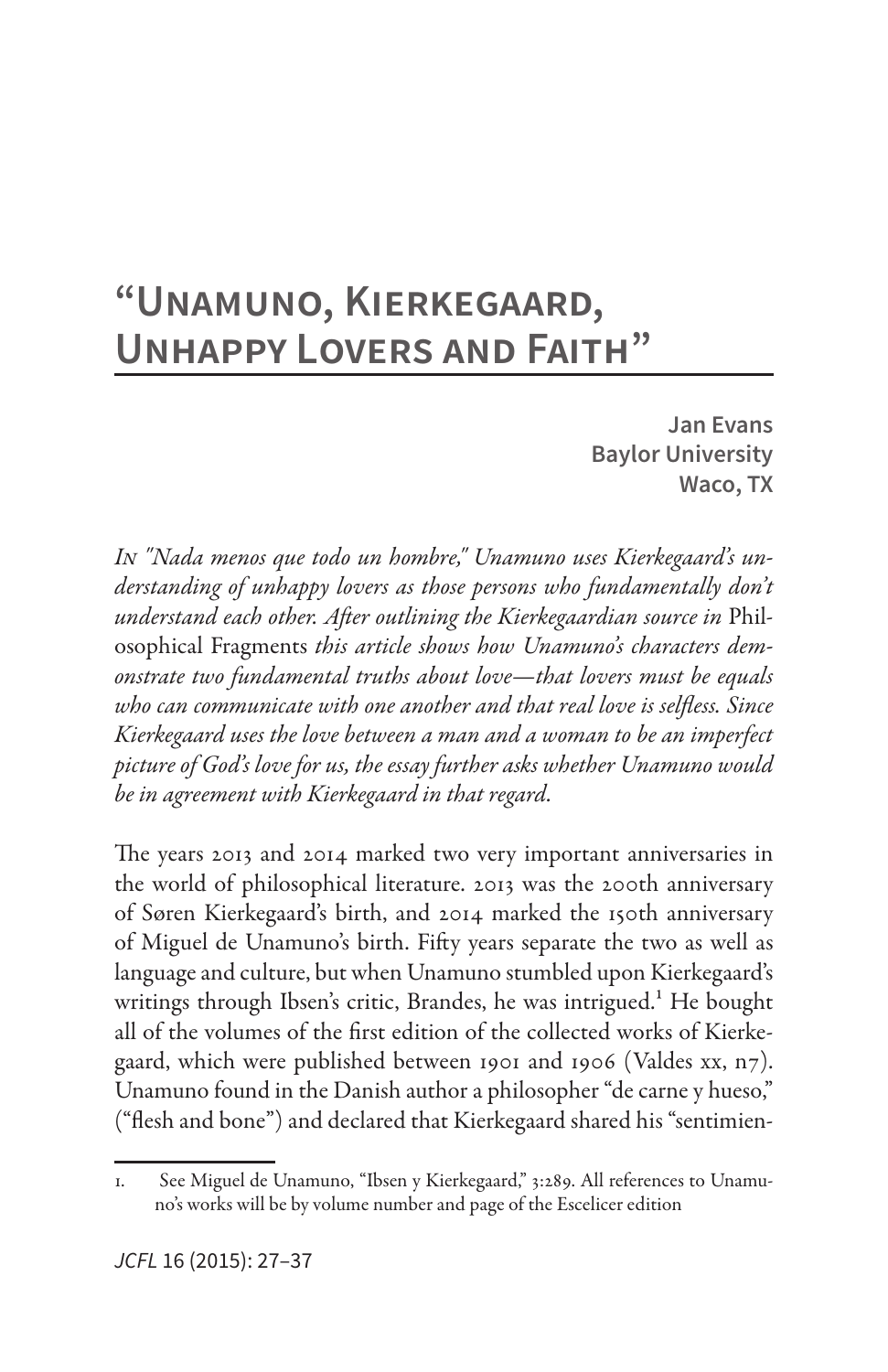to trágico de la vida" ("tragic sense of life") (7:119). While Unamuno claimed Kierkegaard as a brother, much work has been done to question and nuance that claim.<sup>2</sup> The following study continues that effort as it focuses on Unamuno's possible use of a Kierkegaardian story about the true nature of love.

While Unamuno read almost all of Kierkegaard's fourteen volumes, he marked passages along the way. We can suppose that Unamuno's imagination was captured by such passages, or perhaps he wanted to return to them. Many of the marked passages are later quoted in Unamuno's work, such as the ones from *Concluding Unscientific Postscript* (1846) that are found in *Del sentimiento trágico de la vida* (1913) (*The Tragic Sense of Life*). At least one critic believes that Unamuno plagiarized a lot of Kierkegaard, not attending to the task of documentation as we do today.<sup>3</sup> In any case, when Unamuno underlined a passage, it is reasonable to think that the idea would stimulate the Spanish author and find its way into the Unamuno production.

Such is the case with a fascinating passage from *Philosophical Fragments* that is longer than some. It reads:

There has been much talk in the world about unhappy love, and everyone knows what the term means: that the lovers are unable to have each other. And the reasons—well, there can be a host of them. There is another kind of unhappy love, the love of which we speak, to which there is no perfect earthly analogy but which we nevertheless, by speaking loosely for a while, can imagine in

<sup>2.</sup> For those interested in a fuller understanding of the complex relationship of Unamuno and Kierkegaard, please see my *Unamuno and Kierkegaard: Paths to Selfhood in Fiction*, Lanham, MD: Lexington Books, 2005. The first definitive study on the two philosophers was Jesús-Antonio Collado's *Kierkegaard y Unamuno: La existencia religiosa*, Madrid: Editorial Gredos, 1962, which was followed by Gemma Roberts' *Unamuno: Afinidades y coincidencias kierkegaardianas*, Boulder: Society of Spanish and Spanish-American Studies, 1986. The bibliography of articles devoted to Unamuno and Kierkegaard has grown considerably in recent years.

<sup>3.</sup> See Sánchez Barbudo, Antonio, *Estudios sobre Unamuno y Machado*, Madrid: Ediciones Guardarrama, 1959, 65.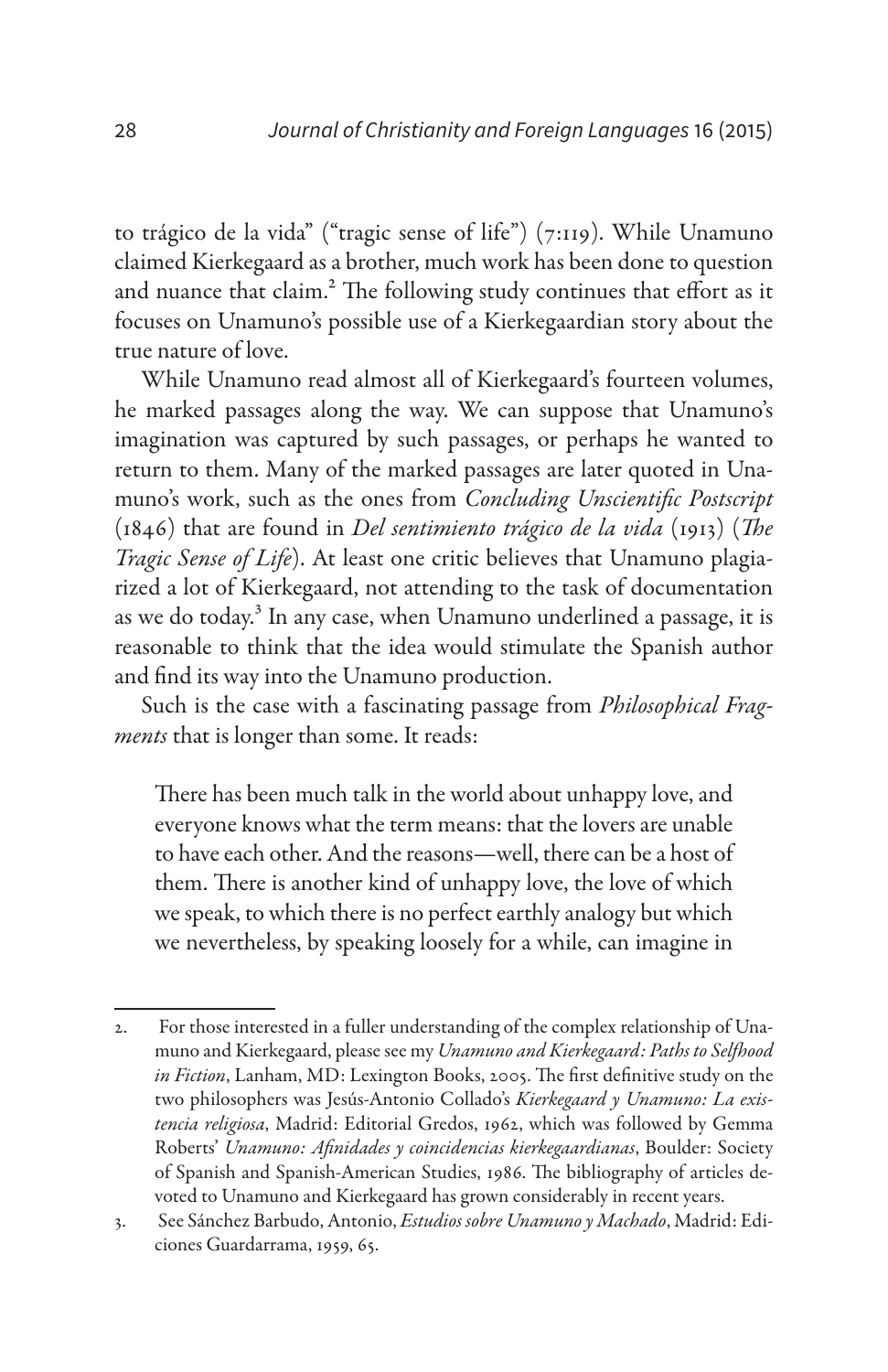an earthly setting. The unhappiness is the result not of the lovers' being unable to have each other but of their being unable to understand each other. And this sorrow is indeed infinitely deeper than the sorrow of which people speak, for this unhappiness aims at the heart of love and wounds for eternity.  $(PF 25-26)^4$ 

Unamuno wrote many stories about unhappy lovers whose source of unhappiness was that they did not understand each other, but I will concentrate on one of those, "Nada menos que todo un hombre" (1916) ("Nothing Less than All Man"). The love of which Kierkegaard speaks, the lack of which "wounds for eternity," is ultimately God's love for us, but he uses erotic love, love between a man and a woman, to be an imperfect analogy of God's love for us. Does Unamuno faithfully represent the true nature of love as Kierkegaard understands it? Is he in agreement with Kierkegaard about the fundamental impediment to love that wreaks havoc with human love commitments? Does he accept the analogy with regard to God's love for us and ours for him? "Nada menos que todo un hombre," will help us to unpack the answers to those questions, as we will see in the details of the narrative.

The quote in *Fragments* about the unhappy lovers as those who do not understand each other comes just before Kierkegaard's pseudonym, Johannes Climacus, tells the story of the king who loved a maiden from a lowly station in life. This king could have anything or anyone he wanted. He was all powerful and was feared by local politicians and neighboring monarchs alike. How could he approach such a maiden and be loved as he loved her? His courtiers would tell him that the girl should feel fortunate to be chosen, but the king knew that the splendor of his office and his life would be huge barriers to real love. The only solution was to woo her in disguise. So it is with God, except that God actually became human, wanting us to know his love for us and for us to love him in return. He did not come in splendor with displays of power but humbling

<sup>4.</sup> I will refer to Kierkegaard's works with the abbreviations that have been standardized in Kierkegaard studies: PF for *Philosophical Fragments* and WL for *Works of Love*.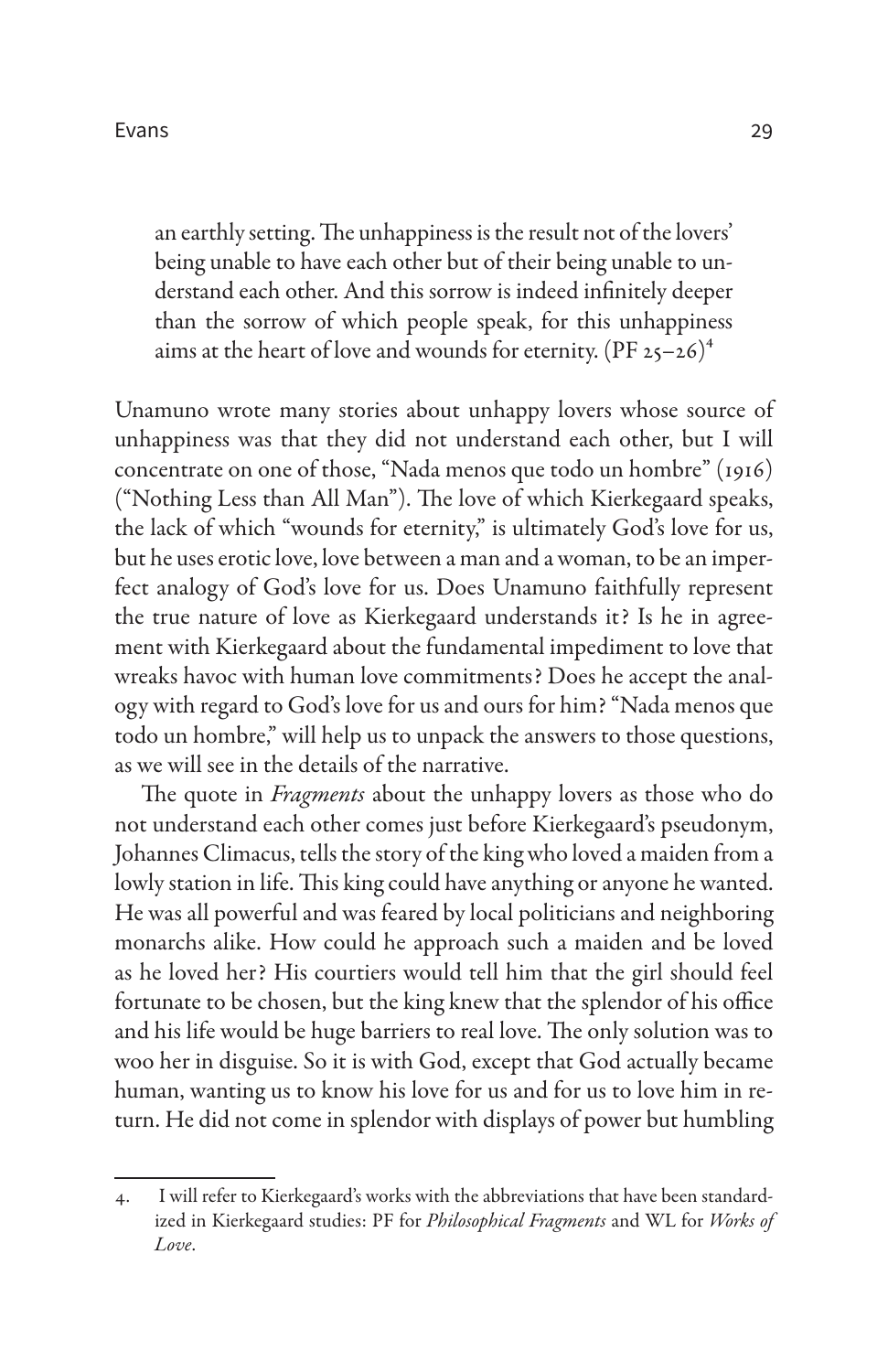himself as a servant to woo us to himself. Were he to have come any other way, the misunderstanding caused would abide for eternity. The analogy of the king and the maiden to God's love for us is imperfect, but it demonstrates first the importance of being understood for love to flourish and second that true love requires the emptying of the self. How well do Unamuno's stories convey these truths?

The lovers of "Nada menos que todo un hombre," Alejandro and Julia, do not get a promising start. Julia's father is in financial straits and so is anxious to get as much monetary benefit from Julia's beauty as he can. Julia wants to marry for love, not for money, though her father says marrying for love is the fantasy of the books she reads and not to be expected in real life. He is so overbearing in this desire to make Julia his ticket to financial security that she is ready to take any man just to get out of the house. The fact that she has read too many sentimental novels is somewhat confirmed when she demands of her first boyfriend that they flee together and be willing to kill themselves for love. He leaves her as quickly as possible while she chastises him for not *really* loving her.

So when a well to do "self-made man" puts her in his sights and determines that he will get whatever he wants, Julia's father is relieved of his financial pressures and Julia is sprung from the trap of her home. But immediately Julia wonders whether Alejandro loves her or wants her like a piece of expensive furniture, merely an object for others to admire. She feels an overwhelming sense of subjugation to a wealthy man who wields power and influence and is proud of her. Is that love? (2: 1015). Here, clearly, is the problem of unequals, both in power and in wealth, marrying and trying to find love together.

There is more at the center of the lack of understanding than the differences in wealth and power, however. What is at stake is the true nature of love and whether a person who is wholly consumed with self can love. Julia wants desperately for Alejandro to say that he loves her and even tells him of her need to hear the words, but Alejandro dismisses her, saying such is the stuff of the novels she reads. Julia so greatly wants to know whether he loves her that she feigns a relationship with a count to arouse jealousy in Alejandro. Alejandro is so sure of himself and the fact that *his* wife would never betray him that he has her committed to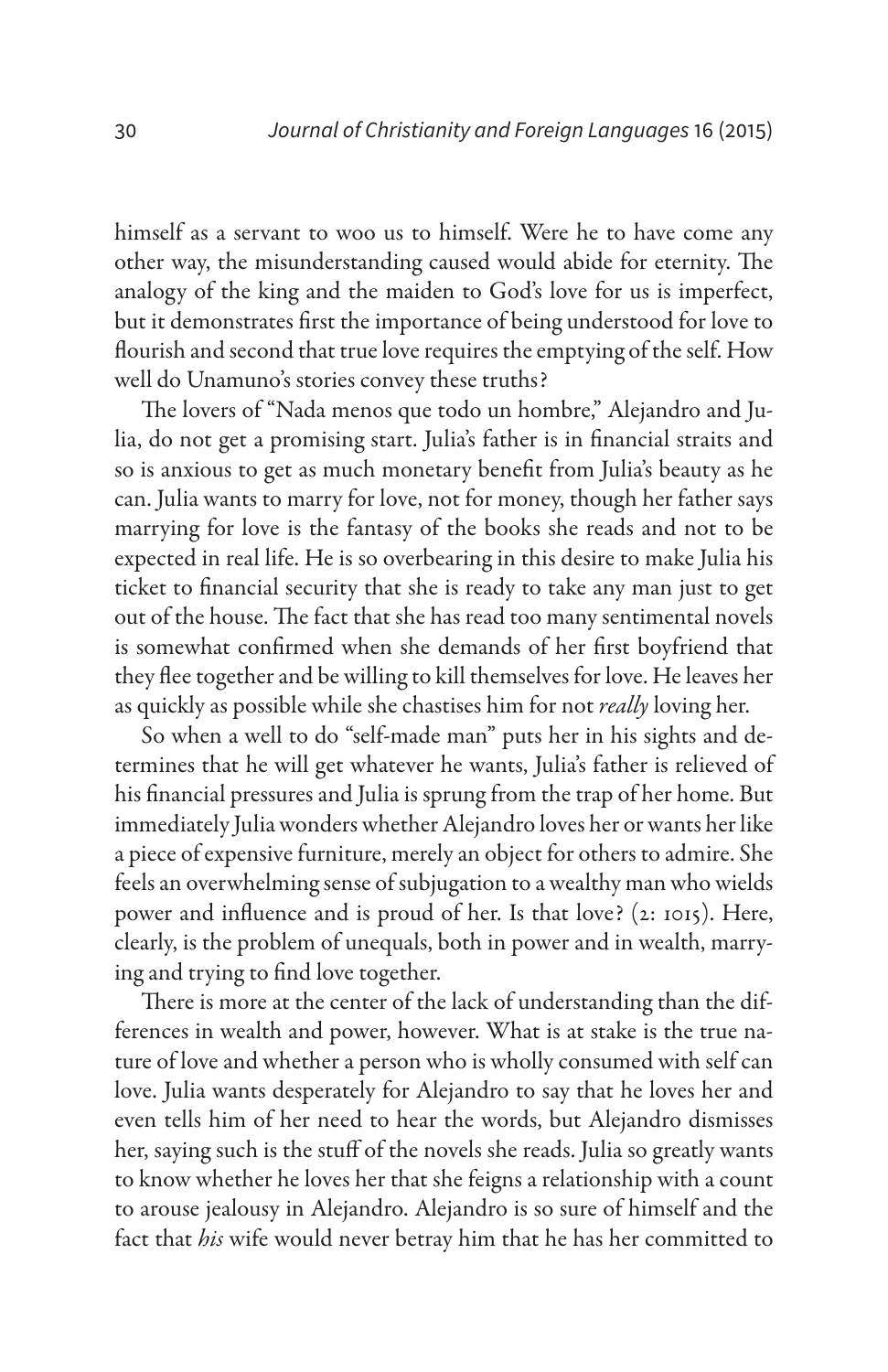an insane asylum for making such a claim. Julia is released only when she admits that her supposed affair with the count was a ruse to get a reaction from Alejandro. In the touching scene of reconciliation Julia urgently asks Alejandro again if he loves her, and this time Alejandro's carefully cultivated emotional guard is finally pierced: shedding two tears he says, "¡Pues no he de quererte, hija mía, pues no he de quererte! Con toda el alma, y con toda la sangre, y con todas las entrañas, más que a mí mismo! Al principio, cuando nos casamos, no, ¿Pero ahora? ¡Ahora, sí! Ciegamente, locamente. Soy tuyo más que tú mía" ("Do I love you, my child, do I love you! With all of my soul, with all of my blood, and with all that is within me, more than I love myself ! At first when we married? No. But now? Yes, now! Blindly, crazily. I am more yours than you are mine") (2:1030). However, within seconds the old Alejandro "awakens," his eyes, now cold, "swallow" the previous tears, and he retracts everything, telling Julia to forget what he said (2:1031).

Alejandro continues his manipulating ways as he invites the count back to their dinner table, requiring a verbal apology from Julia to the disgraced count. Having humiliated the count and exacted penance from Julia and showing his supreme confidence in his wife, Alejandro leaves them alone. The count makes still more advances to Julia, which she rejects conclusively. Nevertheless, Julia is broken by being torn from one emotional extreme to the other and becomes gravely ill. It is only at the point when Alejandro is convinced that he might actually lose Julia that he shows her how much he loves her by doing everything he can to save her. His desperation is so great that he actually appeals to God and admits, "Nunca pensé en El" ("I never thought about Him") (2:1034). Before she takes her final breath, Julia asks Alejandro who he is. In a final moment of self revelation, the man who had considered himself "nada menos que todo un hombre" ("nothing less than all man"), the ultimate self-made man answers, "¿Yo? ¡Nada más que tu hombre. . . ., el que tú me has hecho!" ("Me? Nothing less than your man. . ., the man that you have made me" $(2:1035)$ .

As Alejandro looks at his wife from whom all life has gone out, he sees his own life pass before his eyes. It is only then that the reader discovers details of the past of this man who held his own circumstances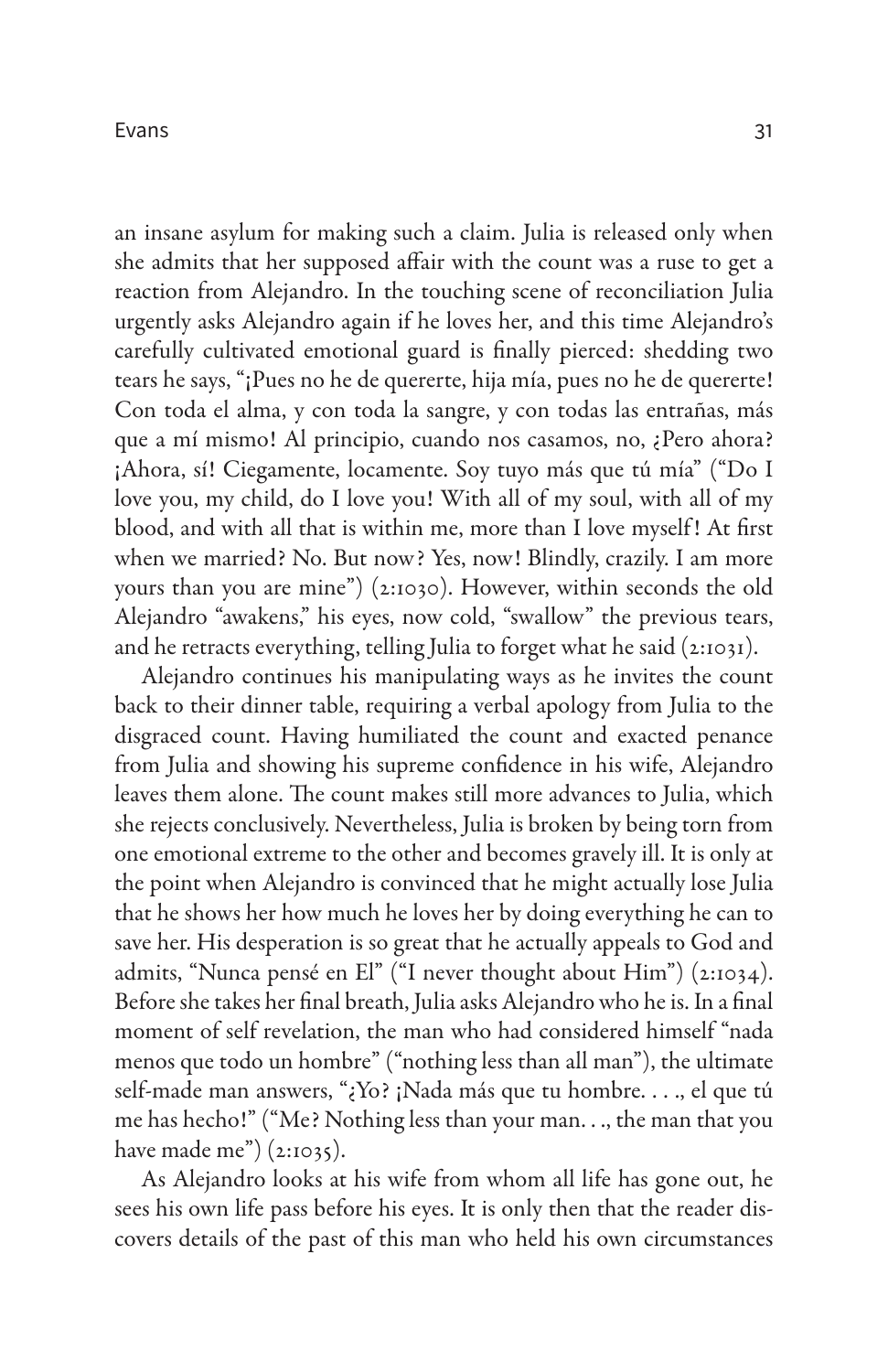hidden from everyone, even himself. He remembers his miserable childhood and the beatings that he took from whoever at the moment was acting as his father. He remembers cursing his father with a raised fist in front of a statue of Christ in the village church. Perhaps not wanting to repeat such errors with his own child, perhaps out of desperation for having lost Julia, Alejandro goes to the boy and asks forgiveness for what he's going to do. He then shuts himself up where his wife lies and enters into death with her.

Unamuno has given us a story of unhappy lovers whose tragic end is based on misunderstanding of each other and of the true nature of love. Julia's family life does not prepare her any better for real love than Alejandro's. The text records distasteful acrimony between Julia's father and her mother, and it intimates that Julia was also the victim of physical violence at the hand of her father. Julia's coping mechanism is to lose herself in the world of sentimental fiction. Such a world is roundly criticized and dismissed by Julia's father, her first boyfriend and Alejandro. However, the truth of the paucity of that unrealistic world is born out in her treating Alejandro as a prince charming who needs to slay dragons to prove his love to her. Alejandro is Julia's escape route out of her home, not a person who is loved. As such, he is just as much an object for her as she is for him.

Alejandro reacts to his childhood by overcoming the odds and gaining wealth by whatever means. No one knows anything about his "antecedentes." "Sabíase sólo que, siendo muy niño, había sido llevado por sus padres a Cuba, primero, y a Méjico, después, y que allí, ignorábase cómo, había fraguado una enorme fortuna, un fortuna fabulosa" ("The only thing that was known was that as a young child he had been taken by his parents first to Cuba and then after that to Mexico where, no one knew how, he had amassed an enormous fortune, a fabulous fortune") (2:1012). He most certainly is not part of the aristocracy and does not play by their rules. When accused of not being a "caballero" by people of wealth around him, he is not offended. He embraces the fact that he is a self-made man, playing by his own rules. He knows what he wants and he gets it. So Julia, with her famous beauty, is an object to be bought, just as she feared. Alejandro can do anything he wants with his money, even get his wife committed to an insane asylum by doctors who know that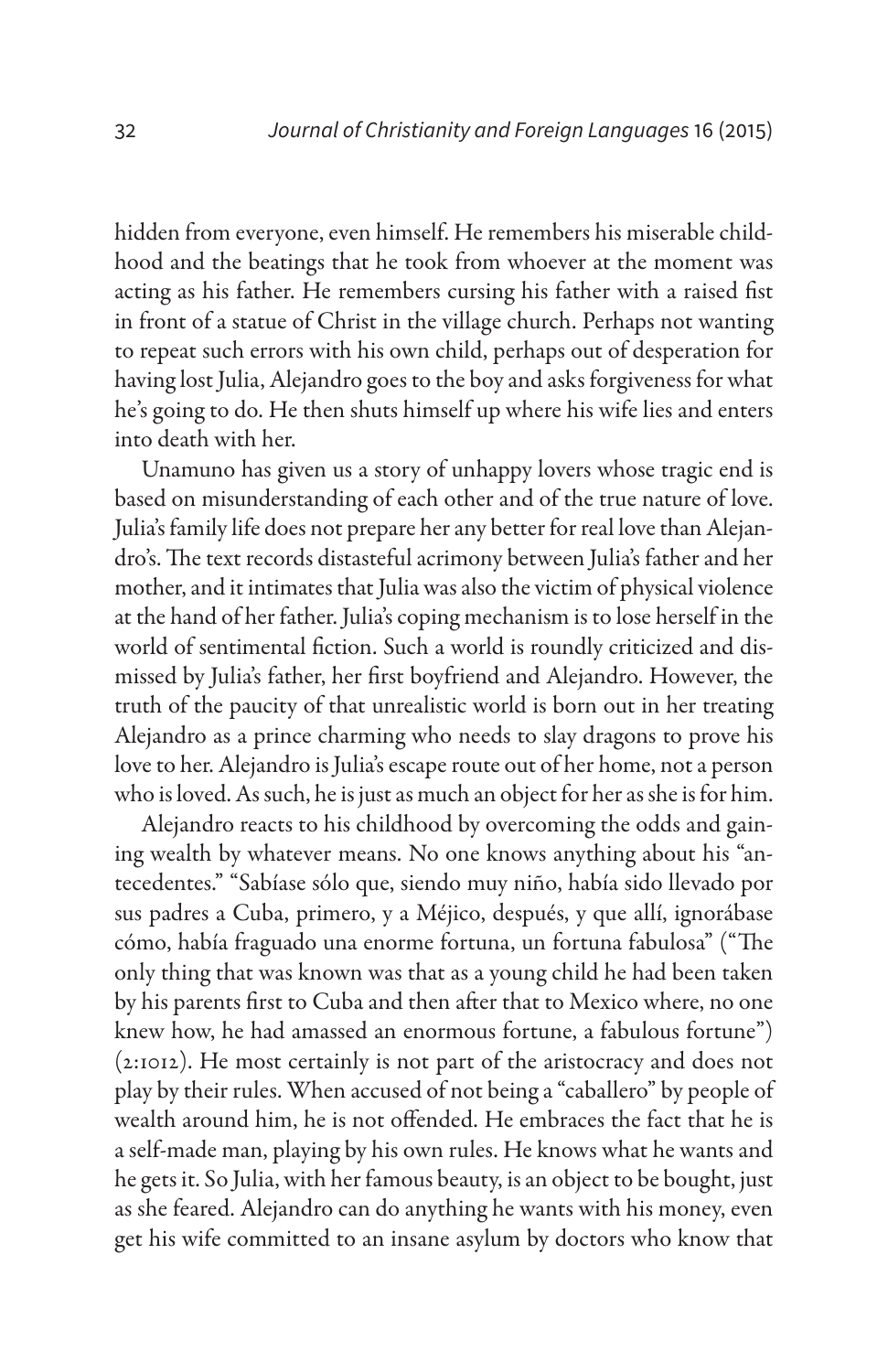she isn't insane. His sense of power and pride is limitless, until he realizes that he cannot have the one thing that he really and truly loves.

Unamuno makes an important point about the true nature of love in the last scene of final understanding between Alejandro and Julia: love cannot be summed up in a word and words are inadequate to describe what love is. Even as Julia is dying Alejandro cannot bring himself to say that he loves her because that word does not communicate what he feels toward her. He says that there is no word that encapsulates his love for her. Here Alejandro is not just reiterating simple criticism of sentimental novels where the word "love" is thrown about profligately. Alejandro knows that he feels deeply for Julia, but the nature of what he feels is ineffable. Here Unamuno reflects a Kierkegaardian view of love which he lays forth fully in *Works of Love*, where he says, "Something that in its total richness is *essentially* inexhaustible is also in it smallest work *essentially* indescribable just because *essentially* it is totally present everywhere and essentially cannot be described" (WL 3). Kierkegaard goes on to use the analogy of the tree bearing fruit to emphasize that works of love are the fruit that is visible, without which the invisible inner life of the plant would never be possible. He considers the biblical injunction from I John 3:18, "Little children, let us not love in word or speech but in deed and truth," to make a further analogy that words are like the leaves on a tree: "To what can we better compare this love in words and platitudes than to the leaves of the tree; words and phrases and the inventions of language may be a mark of love, but that is uncertain" (WL 11). Words may be a true witness of something great and they may just be leaves, floating in the breeze. Nevertheless, Kierkegaard says that though words of love are imperfect, they should not be withheld from the beloved, "because this can be the unloving committing of a wrong, just like withholding from someone what you owe him. Your friend, your beloved, your child, or whoever is an object of your love has a claim upon an expression of it also in words if it actually moves you inwardly" (WL 12).

Love is mysterious, and yet there is finally a felt need on the part of Julia and Alejandro to communicate that feeling in ways that the other can understand. Before this final moment, Alejandro saw no need to express in words what he felt for his wife. For Julia the words were more impor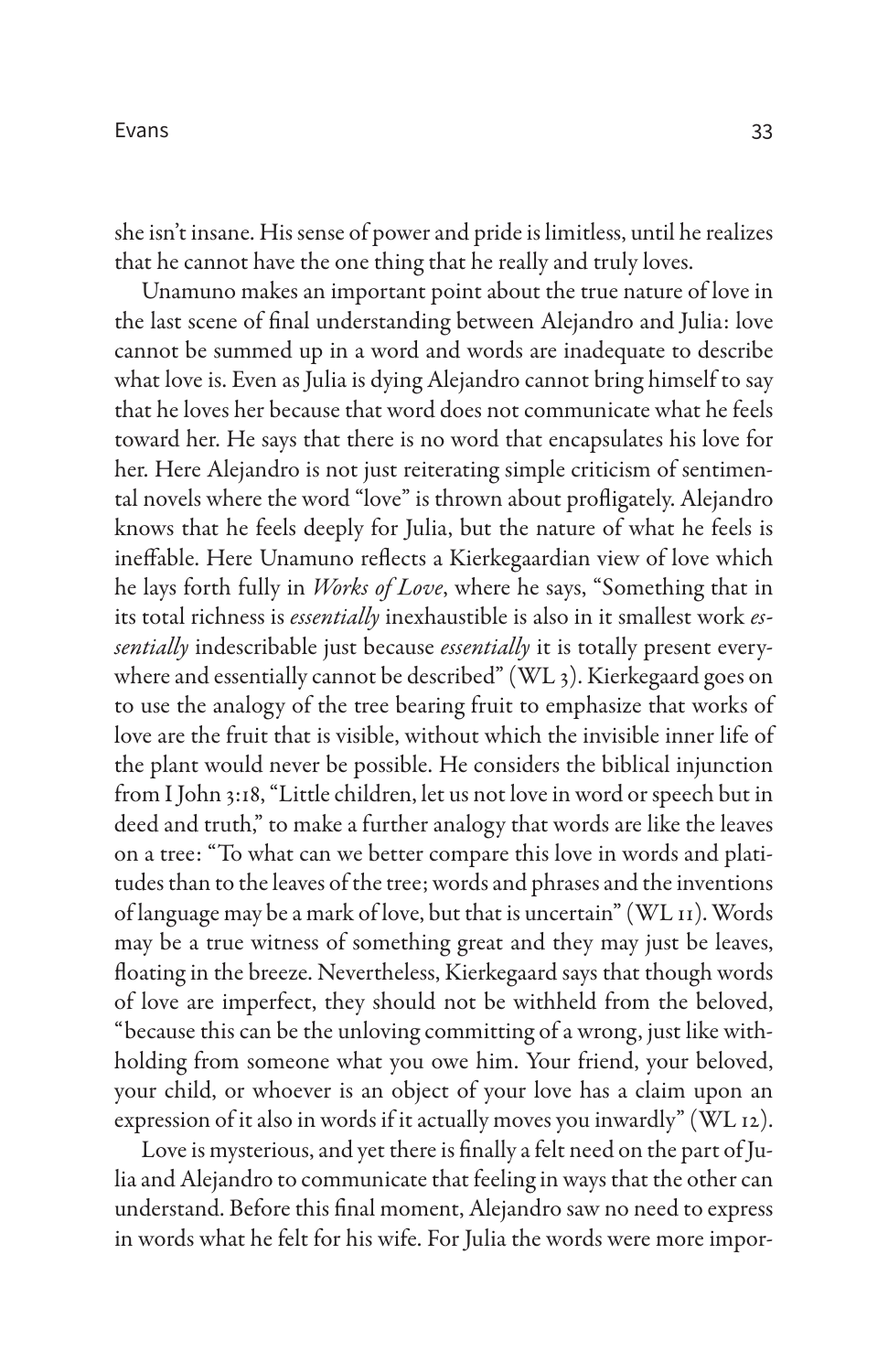tant than the evidence of acts of love she experienced. It seems there was real love between Alejandro and Julia, but they did not recognize it as they deeply misunderstood each other. They came from different worlds and each misconstrued the other. This is the first of the lessons to be learned from Kierkegaard's story of the king and the maiden: for love to flourish, mutual understanding must come to pass.

The second point about the true nature of love is the most important one, and that is the second of the lessons to be learned by Kierkegaard's story of the king and the maiden: true love requires the emptying of the self. When Alejandro is able to finally say, in answer to the question of who he is, that he is "¡Nada más que tu hombre. . ., el que tú me has hecho!" ("Nothing less than your man. . ., the man that you have made me") (2:1035), he has finally realized that he is not a self-made man. The emptying of the self is something that Alejandro has never been able to do. Why? Partly it is because he has never been shown that sort of love. Partly it is because of pride. The emptying of oneself includes the humble realization that we are dependent beings. Since Alejandro has been maltreated in human relationships, he resists any sense of dependence on anyone but himself. At the end Alejandro sees that what Julia has made of him, a person who can love, something he could not have achieved on his own. He is completely dependent on Julia for who he is. This is the metaphor that Kierkegaard was after in the story of the king and the maiden. That sort of love is a metaphor for understanding the love we can have for God when we realize our utter dependence on him for who we are. Does Unamuno share that vision?

In "Nada menos que todo un hombre" Unamuno beautifully demonstrates the Kierkegaardian view that true love must be communicated in meaningful ways and must be selfless. Unamuno also clearly shows that the human tendency toward pride thwarts Alejandro's ability to love and to express love to Julia. When Alejandro empties himself of his insistence on being a self-made man, when he realizes his dependence on Julia, he can love her fully and express that love. Might Unamuno also see this story of human love as a metaphor for our ability to love God? One must take as significant the fact that Alejandro both curses God in his pain and turns to him in his desperation. As a child he shakes his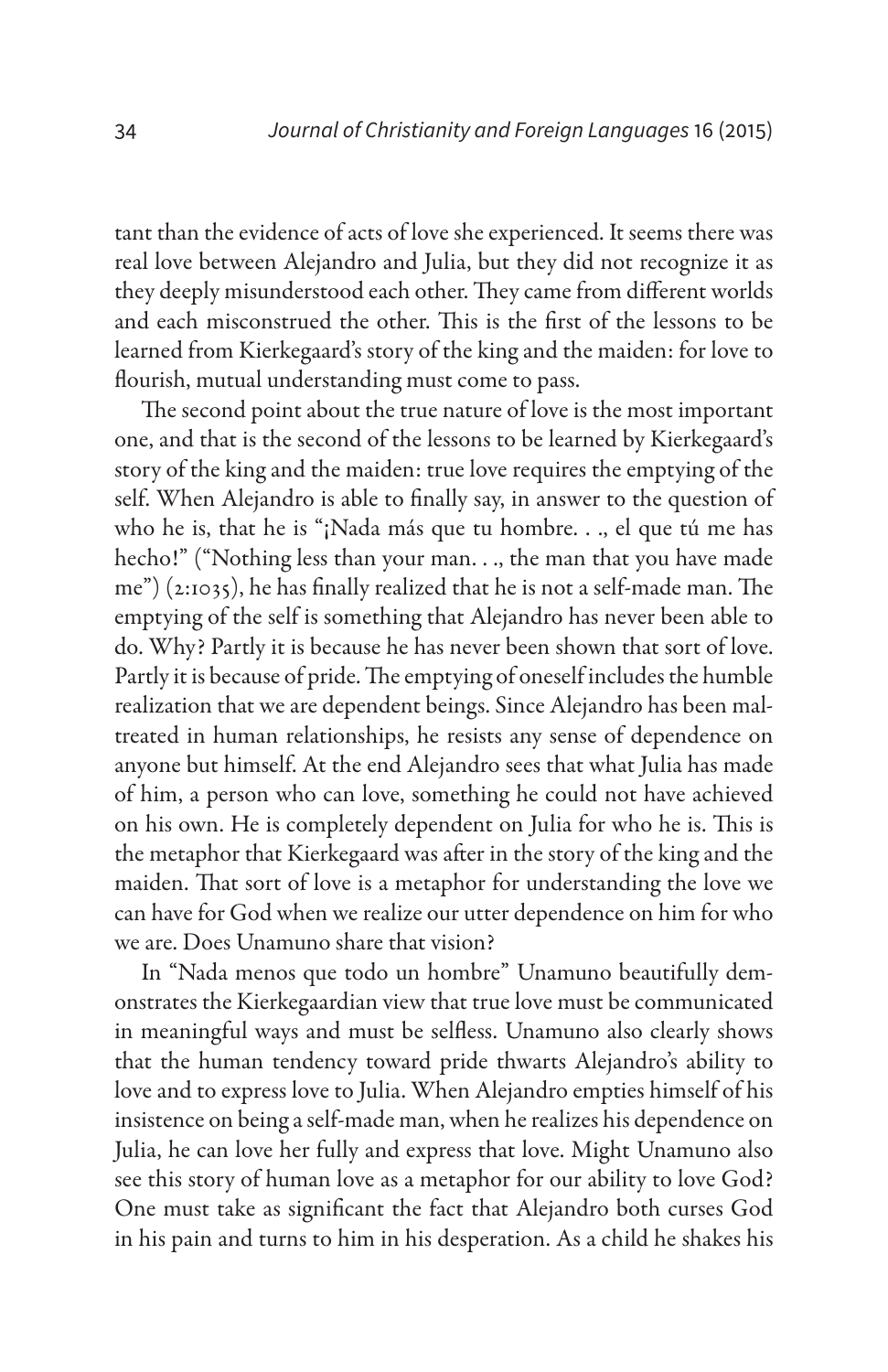fist at a crucifix reacting to abuse from his "father," but at the end of the story, when he has realized his dependence on Julia for who he is, for his ability to love, he also realizes his dependence on God.<sup>5</sup>

These two contradictory impulses can be seen throughout Unamuno's work. He rails against a god who does not make himself known in his poem "Oración del ateo," ("Prayer of the atheist")  $(7:181)$  but he fails to see God revealing himself in Jesus. Martín Gelabert says in "Dios, exigencia y pregunta del hombre según Unamuno" ("God, requirement and man's question, according to Unamuno"), "No hay sitio para la revelación en Unamuno" ("There is no place for revelation in Unamuno") (170). For Unamuno, God hides his face, just as he hid his face from Moses, and he is offended.<sup>6</sup> At the same time, Unamuno speaks of the need for God to understand consciousness and the reality of love in *Del sentimiento trágico de la vida*.

Lo único de veras es lo que siente, sufre, compadece, ama y anhela, es la consciencia; lo único sustancial es la conciencia. Y necesitamos a Dios para salvar la conciencia; no para pensar la existencia, sino para vivirla; no para saber por qué y cómo es, sino para sentir para qué es. El amor es un contrasentido si no hay Dios. (7:201)

(The only thing real is what one feels, suffers, pities, loves and longs for, which is the conscience. The only thing substantial is the conscience. And we need God in order to save conscience; not to think existence but to live it; not to know why and how it is, but rather to feel what existence is for. Love is a contradiction if there is no God.)

Unamuno wants to believe in God to preserve consciousness and love, but he stops short of saying that there is a transcendent God who exists

<sup>5.</sup> I owe this insight to Wheaton College professors Christine Kepner and Phyllis Mitchell. It was at their suggestion that I developed this point.

<sup>6.</sup> See an extended discussion of the problem of the hiddenness of God in "Unamuno, Kierkegaard and Pascal on the Role of Doubt in Faith," in my *Miguel de Unamuno's Quest for Faith*, Eugene, OR: Pickwick Publications, 2013, (65–82).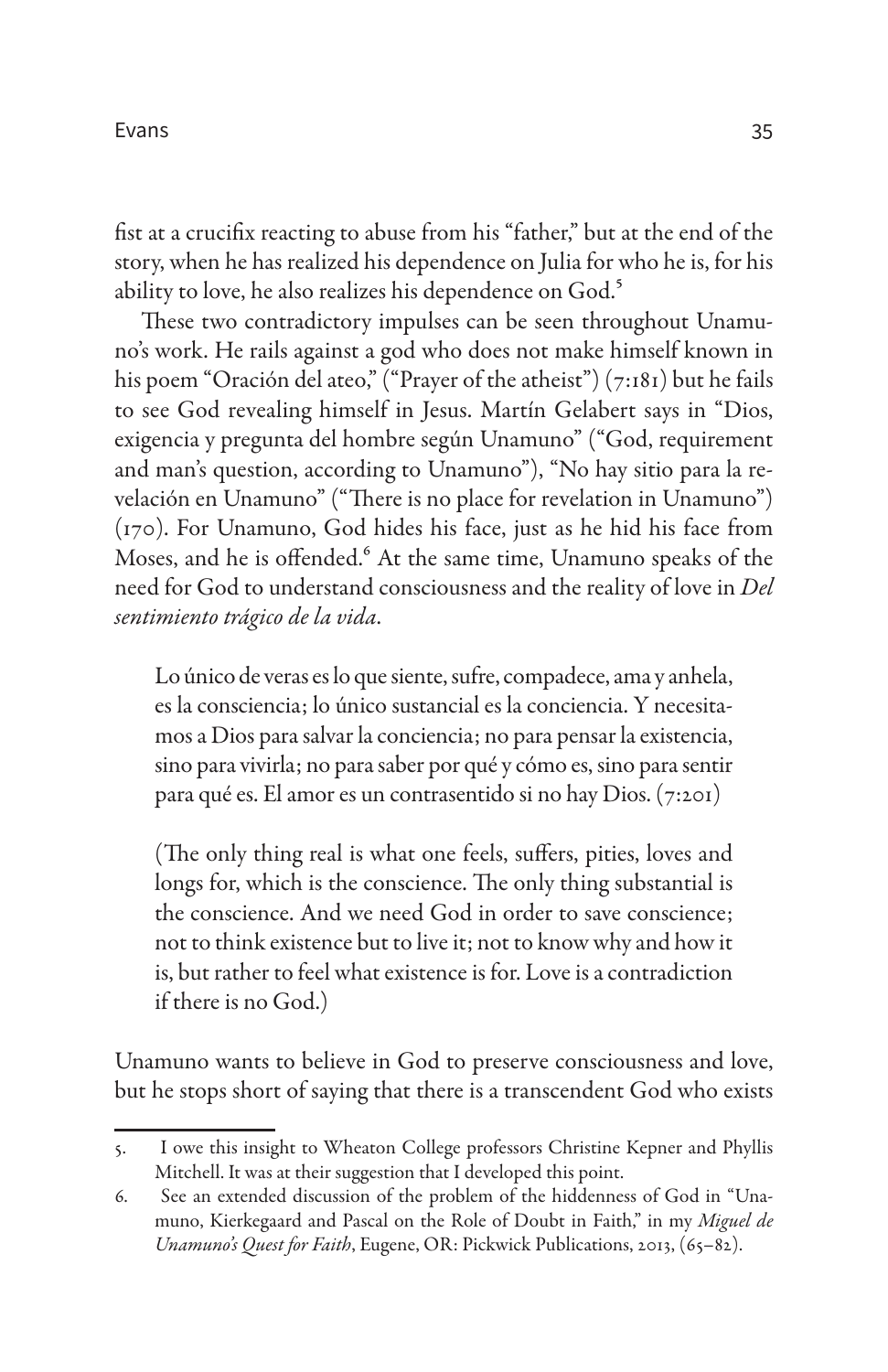beyond our desire for him. For Unamuno the needs of the heart and the demands of reason must always be kept in tension. As critic Cerezo Galán puts it, "Mas en Unamuno la paradoja no puede trascender el límite de la razón en el salto a la fe, y se queda en la tensión agónica misma" ("But in Unamuno the paradox cannot transcend the limit of reason in the leap of faith, and he remains in the same agonic tension")  $(431)$ .

Were Kierkegaard to confront Unamuno, he would affirm Unamuno's sense that love is one of the strongest indications of God's existence, but he would urge the Spanish philosopher to set aside the doubts, which can never be satisfied, and take the leap of faith. For Kierkegaard doubt and faith are "opposite passions." He says in *Philosophical Fragments*, the same text with which we began, "Belief is the opposite of doubt. Belief and doubt are not two kinds of knowledge that can be defined in continuity with each other, for neither of them is a cognitive act, and they are opposite passions" (PF: 84).

Unamuno's longing to know if God exists is never fulfilled, at least in his philosophical writings. Nevertheless, in this story we have "lived truth" of which Unamuno speaks in "Qué es verdad?" ("What is Truth?") "Verdad es lo que se cree de todo corazón y con toda el alma. ¿Y qué es creer algo de todo corazón y con toda el alma? Obrar conforme a ello" ("Truth is what one believes with all of one's heart and with all of one's soul. And what does it mean to believe something with all of one's heart and soul? To act in accordance with the belief") (3:864). Unamuno's characters experience true love when they are able to communicate their deeply felt emotions in ways each can understand and when they empty themselves of selfish pride, realizing their dependence on each other. In Alejandro's reversal from cursing God to calling out to him, we have an indication from Unamuno that a life without any recognition of God is one that is totally self-absorbed and one in which love is difficult to find.

#### **Works Cited**

Cerezo Galán, Pedro. *Las máscaras de lo trágico: Filosofía y tragedia en Miguel de Unamuno*. Madrid: Editorial Trotta, 1996.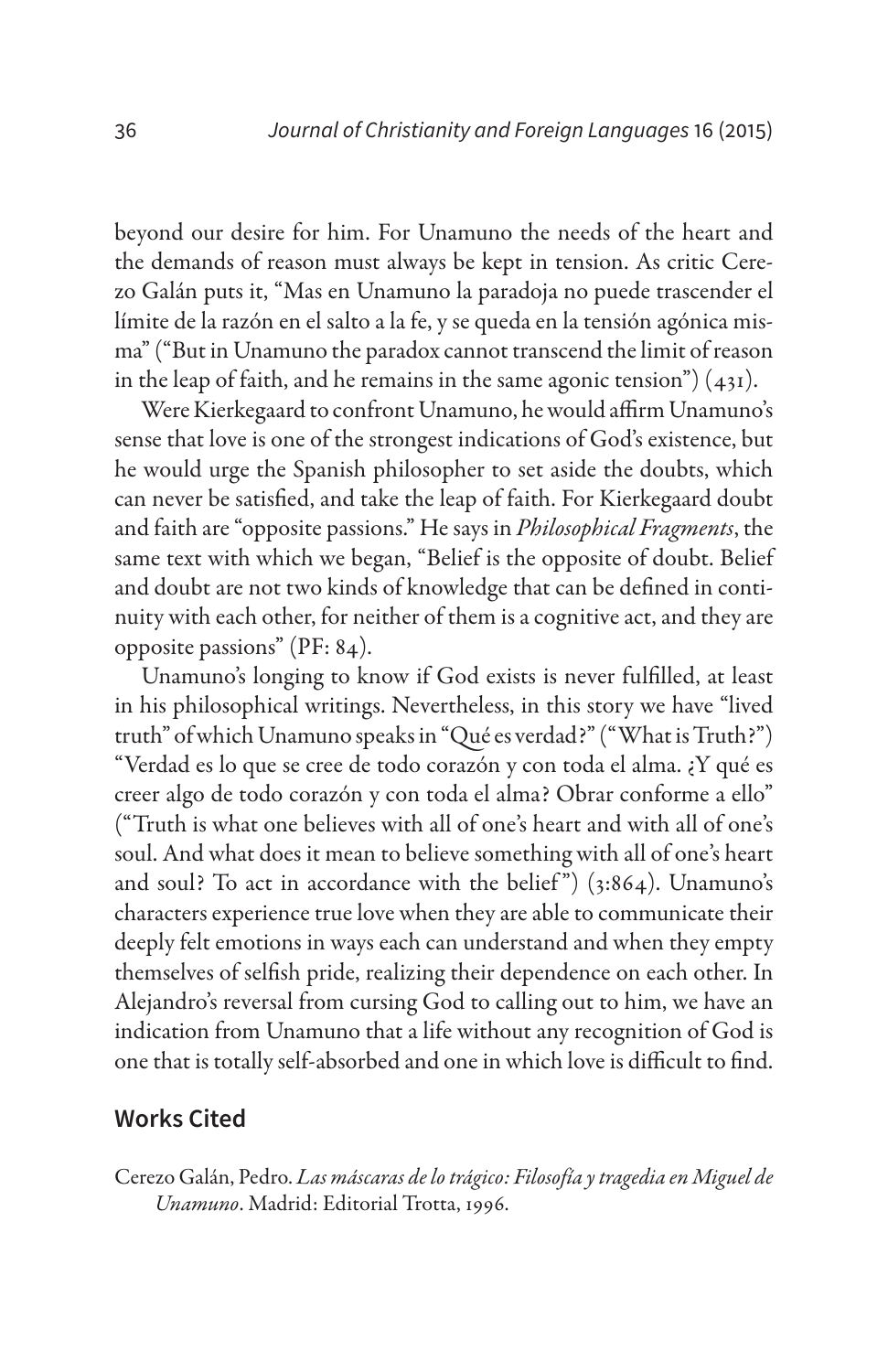- Collado, Jesús-Antonio. *Kierkegaard y Unamuno: La existencia religiosa*, Madrid: Editorial Gredos, 1962
- Evans, Jan E. *Unamuno and Kierkegaard: Paths to Selfhood in Fiction*, Lanham, MD: Lexington Books, 2005.
- \_\_. "Unamuno, Kierkegaard and Pascal on the Role of Doubt in Faith," in *Miguel de Unamuno's Quest for Faith: A Kierkegaardian Understanding of Unamuno's Struggle to Believe*, Eugene, OR: Pickwick Publications, 2013,  $(65-82)$ .
- Gelabert, Martín. "Dios, exigencia y pregunta del hombre según Unamuno." *Razón y fe*. 213 (1986): 210–39.
- Kierkegaard, Søren. *Concluding Unscientific Postscript to 'Philosophical Fragments'*. Vol. 1, Ed. and trans. Howard V. Hong and Edna H. Hong. Princeton: Princeton University Press, 1992.
- \_\_. *Philosophical Fragments and Johannes Climacus*. Ed. and trans. Howard V. Hong and Edna H. Hong. Princeton: Princeton University Press, 1985.
- \_\_. *Works of Love*. Ed. and trans. Howard V. Hong and Edna H. Hong. Princeton: Princeton University Press, 1995.
- Roberts, Gemma. *Unamuno: Afinidades y coincidencias kierkegaardianas*, Boulder: Society of Spanish and Spanish-American Studies, 1986.
- Sánchez Barbudo, Antonio, *Estudios sobre Unamuno y Machado*, Madrid: Ediciones Guardarrama, 1959.
- Unamuno, Miguel de. *Obras completas*. Ed. M. García Blanco. 9 Vols. Madrid: Escelicer, 1966–71.
- \_\_. *Del sentimiento trágico de la vida en los hombres y en los pueblos*. 1913 *Obras completas* VII, 1967. 106–302.
- \_\_. "Ibsen y Kierkegaard," 1907 *Obras completas* III, 1968. 289–93.
- \_\_. "Nada menos que todo un hombre," 1916 *Obras completas* II, 1967. 1008–36.
- \_\_. "¿Qué es verdad?" 1906 *Obras completas* III, 1968. 854–64.
- Valdés, Mario J., and María Elena de Valdés. *An Unamuno Source Book*. Introduction by Mario Valdés. Toronto: University of Toronto Press, 1973.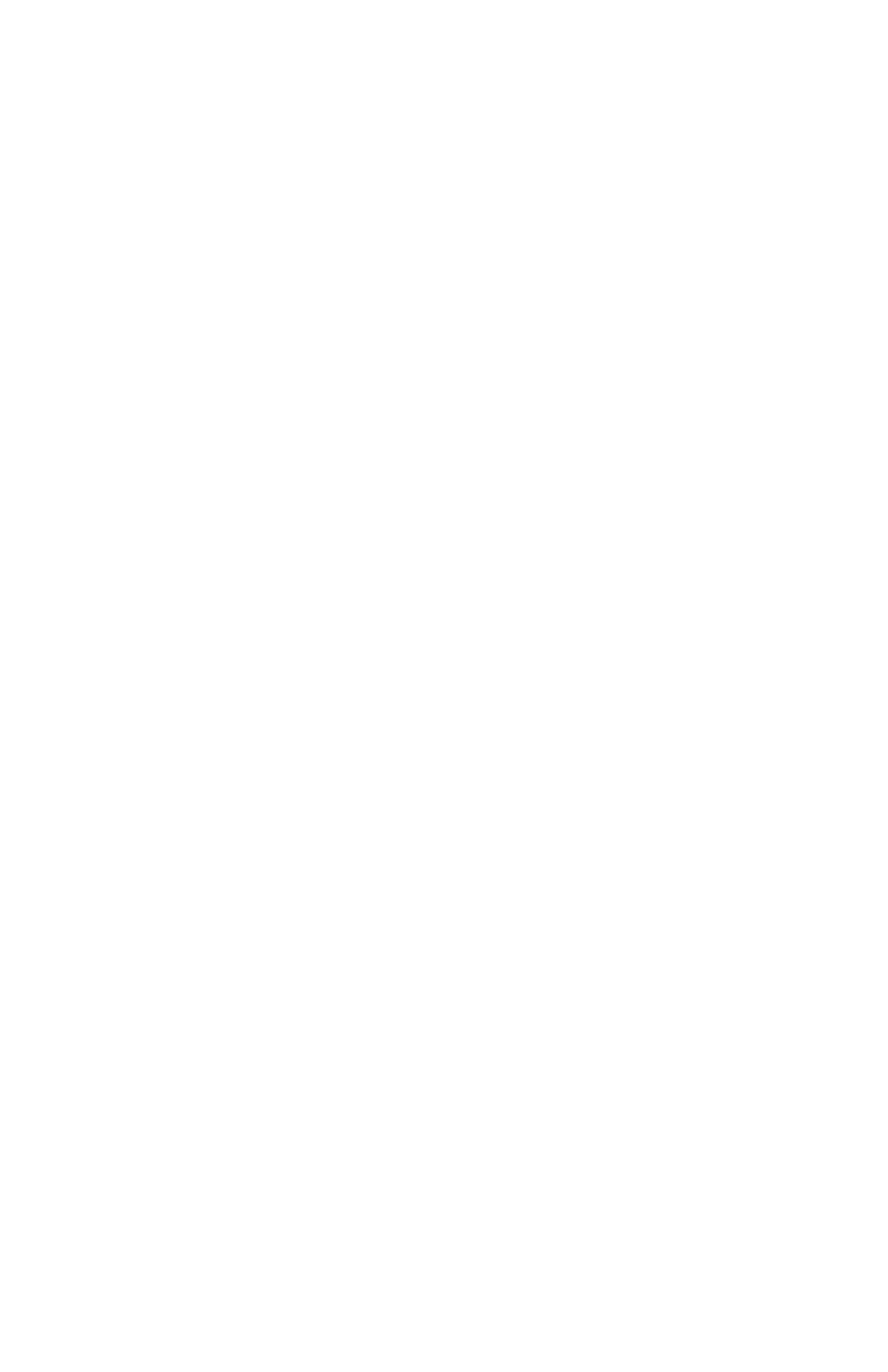# **Nostalgia and Retrospective Teleology in Soledad Puértolas's** *Queda la noche***<sup>1</sup>**

**Tamara L. Townsend Wheaton College Wheaton, IL**

*This article discusses nostalgia and personal memory in the context of contemporary Western society. Retrospective teleology refers to an approach to the past in which events are artificially selected and reconstructed as if causally related and leading to the present. Spanish author Soledad Puértolas's 1989 novel* Queda la noche *explores the protagonist's impulse toward nostalgia and retrospective teleology and reveals a view of reality in which events refuse to fit the pattern. Counter to this worldview that ultimately finds no meaning in the flow from past to present and future, this article proposes a biblical perspective of retrospective teleology, inviting believers to conceive of their life stories as part of the divine narrative of redemption.*

Memory is central to human experience, at least in contemporary Western culture, where individuals seek to develop their inner life and a sense of self. In the words of one researcher, "we are what we remember" (Rupp 10), implying both that our identity is made up of our memories, and that we remember that which best conforms to our self-perception. Rather than a static, objective archive of past experience, memory is a

<sup>1.</sup> Parts of this argument were previously explored in Tamara L. Townsend, *Memory and Identity in the Narratives of Soledad Puértolas: Constructing the Past and the Self* (Lanham, MD: Lexington Books, 2014).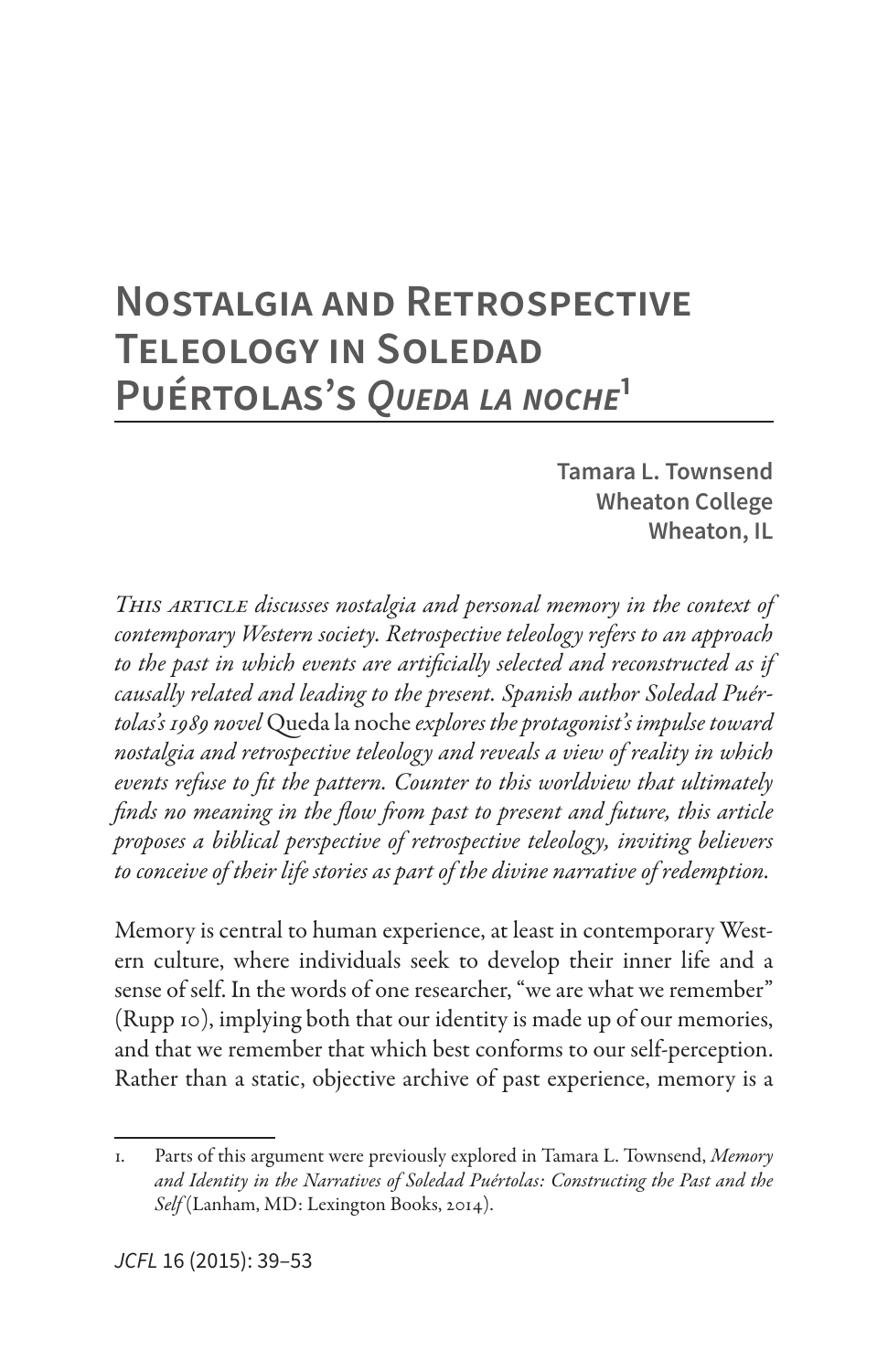dynamic tool, enabling a cohesive life narrative that explains the past in terms of the present. What matters most about the past is not precisely what happened then but what it means now. Jens Brockmeier uses the term "retrospective teleology" to explain how life stories are shaped in the retelling  $(252)$ . As memory becomes story, it assumes a dramatic shape: "In the process of being narrated the flux of life seems to be transformed into a flux of necessity" (Brockmeier 253). To create a meaningful narrative, one does not simply recall the past but must edit details so that the life story fits a recognizable pattern. If one takes for granted, as perhaps Brockmeier does, that "the flux of life" is random with no inherent direction, narrated memories would serve above all to assuage an individual's anxious desire for a sense of purpose, a purpose that either does not exist or is only manufactured as a function of a subjective life narrative.

The attraction of retrospective teleology may indicate that Western individuals seek a secure feeling of continuity that inevitably eludes them. The inescapable discontinuity in life may have various causes, including major social changes, whether violent events like war or developments like advances in technology. Such changes disrupt communal and individual ability to integrate events into a unified narrative. The resulting instability, loss and lostness can trigger nostalgia, whereby disoriented people may find refuge from a chaotic present by turning back to a more stable past, inventing this past as necessary. Svetlana Boym in *The Future of Nostalgia* indicates that "nostalgia inevitably reappears as a defense mechanism in a time of accelerated rhythms of life and historical upheavals" (xiv). By Boym's definition, "nostalgia (from *nostos*—return home, and *algia*—longing) is a longing for a home that no longer exists or that has never existed. Nostalgia is a sentiment of loss and displacement, but it is also a romance with one's own fantasy. Nostalgic love can only survive in a long-distance relationship" (xiii). While once understood as a physiological ailment—literal homesickness—and treated with opium, leeches and vacations in the Alps, nostalgia is now "the incurable modern condition" (Boym xiv).

The anxious impulse among Western individuals to grab hold of the past, to validate their identity by narrating a cohesive life story, may co-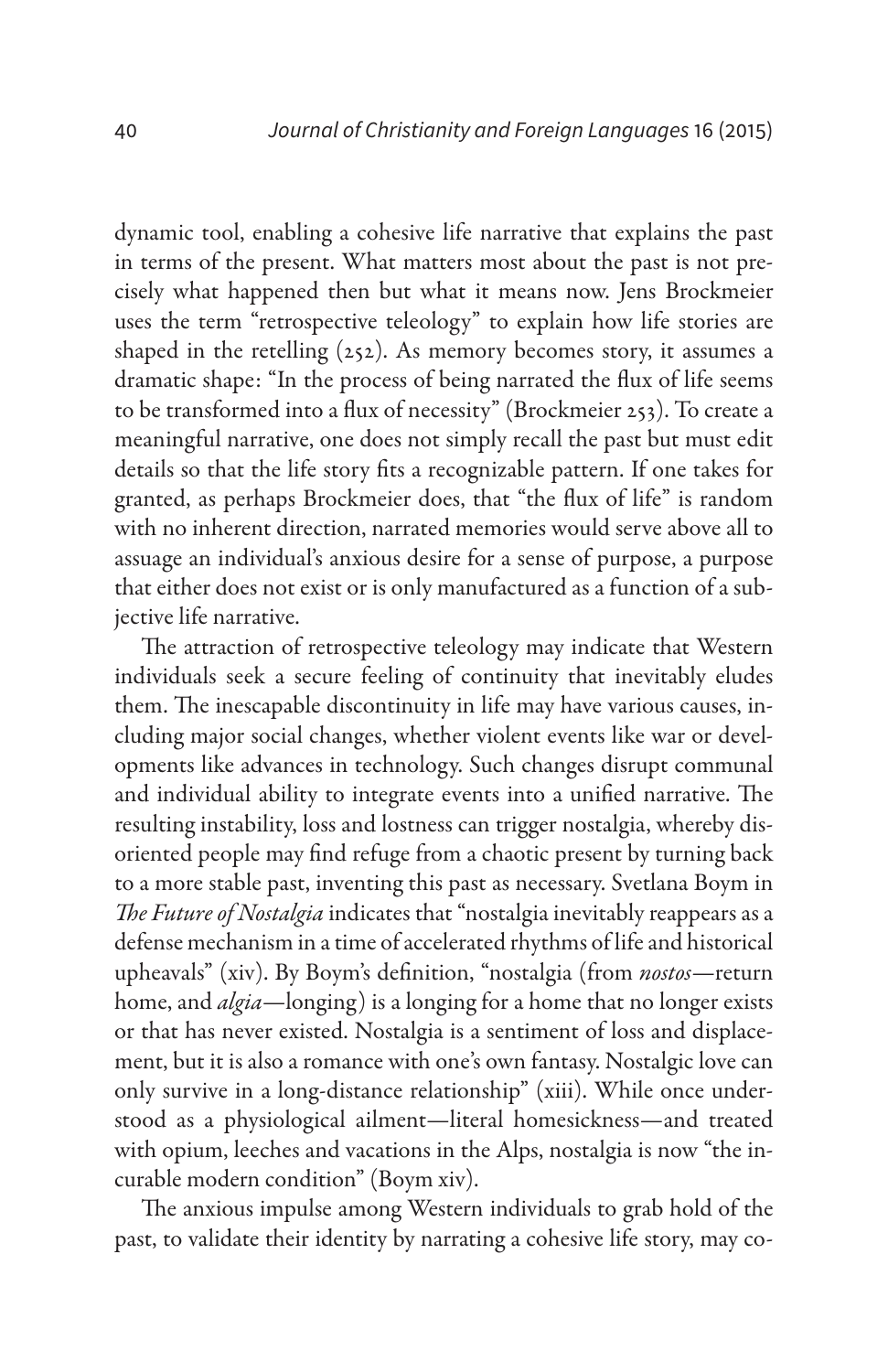#### Townsend 41

incide with the emergence of secular autobiography in the post-Enlightenment era. However, it may be observed that retelling the past coherently has always been important for believers, who read Scripture as a teleological narrative linking past, present and future. While one should acknowledge the danger of the hubristic claim to fully understand God's purposes in history, or of fatalistically overstating the role of providence in everyday events, nevertheless believers can affirm by faith that God is the author of the story. Even though we humans do not fully understand the "flux of necessity" (Brockmeier 253) of God's ultimate will and cannot prove the existence of his divine purposes, there may be, in fact, a right way to tell our stories. In the remaining pages of this article I will examine divergent approaches to memory, first in the 1989 novel *Queda la noche* (*Night Remains*) by Spanish author Soledad Puértolas (1947– ), which portrays a quest for significance in the past while presuming the unknowability or nonexistence of such meaning. I will compare Puértolas's vision with a biblical perspective of divine teleology, a worldview that situates subjective memory within God's revealed redemption narrative and directs human longing to a faith and hope grounded in God's promises.

### **Spiritual Context of Soledad Puértolas's Writing**

In Spain, the "accelerated rhythms" and "historical upheavals" as referenced by Boym (xiv) stand as the legacy of the turbulent twentieth century, including civil war, Francisco Franco's repressive dictatorship, and then a rather abrupt transition to democracy. Moreover, widespread disillusionment and distrust of the Catholic church characterizes Spain's spiritual climate, owing in part to the institutional church's privileged status in the Franco regime, following a centuries-old reputation for corruption and hypocrisy.

This context of disillusionment stands as the tacit backdrop for the narrative writings of Soledad Puértolas. Author of collected short stories, memoirs, essays, and a dozen novels published from 1979 to the present, Puértolas is a leader among contemporary writers in Spain. As she was inducted as a member of the Spanish Royal Academy (Real Academia Española) in 2010, fellow writer José María Merino, in his public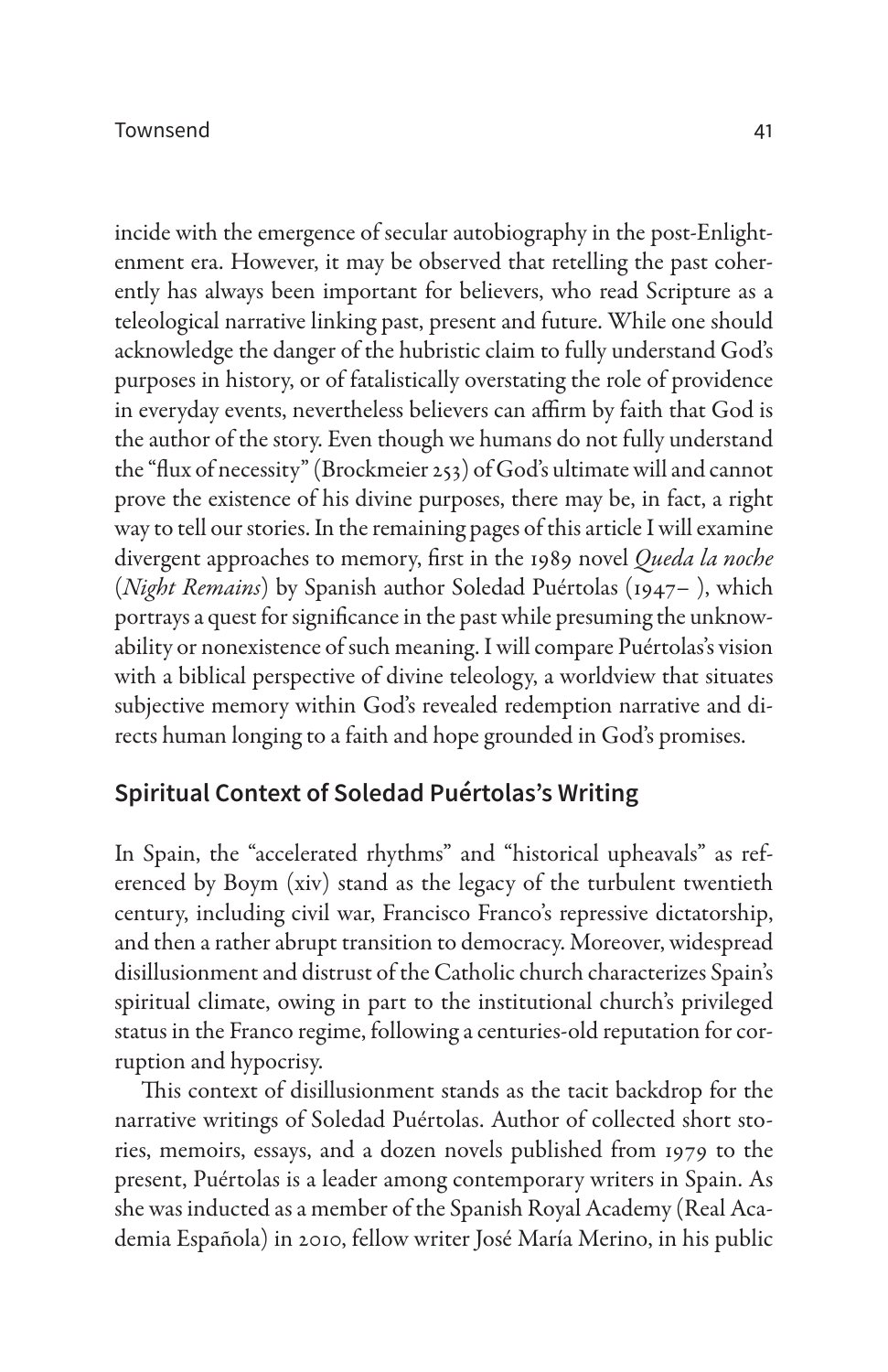response to Puértolas's acceptance speech, identified her writing as taking a uniquely intimate approach to realism (49). Merino also praised her style, writing "en la opacidad y en la extrañeza de lo cotidiano" ("in the opaqueness and in the strangeness of the everyday," 49).

*Queda la noche* exemplifies these traits signaled by Merino, as this novel presents the inner life of the narrator-protagonist, Aurora, in verisimilar detail, typical of the realist tradition, and using language that is at once accessible and evasive. Aurora is a thirty-something professional who lives with her parents in Madrid, and she narrates experiences of a year of her life. As she omits certain details, such as everything related to her professional life, the memories she selects to retell all relate to her trip to New Delhi and back, a voyage that in retrospect seems increasingly significant as the year progresses. Estelle Irizarry has written that *Queda la noche* marks a definitive new phase in Spanish literature, which she calls "aventura y apertura" ("adventure and opening"), in her article by that title. At a time when Spain was entering the European Community, Aurora left her parents, symbols of outdated tradition, for adventures overseas (Irizarry 59, 62–64). At the same time, the meaning of Aurora's explorations is unclear and elusive, and the narrative concludes by leaving many loose ends, a deliberate strategy by Puértolas to reflect life's ambiguity.

Typical of all of Puértolas's introspective protagonists, the events that stand out in Aurora's memory are notably personal as opposed to collective. Almost none of Puértolas's characters reminisce explicitly about the political changes through which they have certainly lived, but one can assume that the social backdrop of the democratic transition nonetheless shapes their consciousness, perhaps creating a need for memory as a "defense mechanism" as noted by Boym (xiv). Along with Spaniards of her generation who were raised in a milieu of censorship and repression, Puértolas would have been socialized into silence about politics, which may account for this omission. Aurora also remains silent about faith and apparently does not anchor her life story to any kind of universal meaning or spiritual narrative.<sup>2</sup>

<sup>2.</sup> Silence on spiritual matters is typical of Puértolas's characters, with the notable exception of the protagonist of the 2008 novel *Cielo nocturno* (*Night Sky*). Em-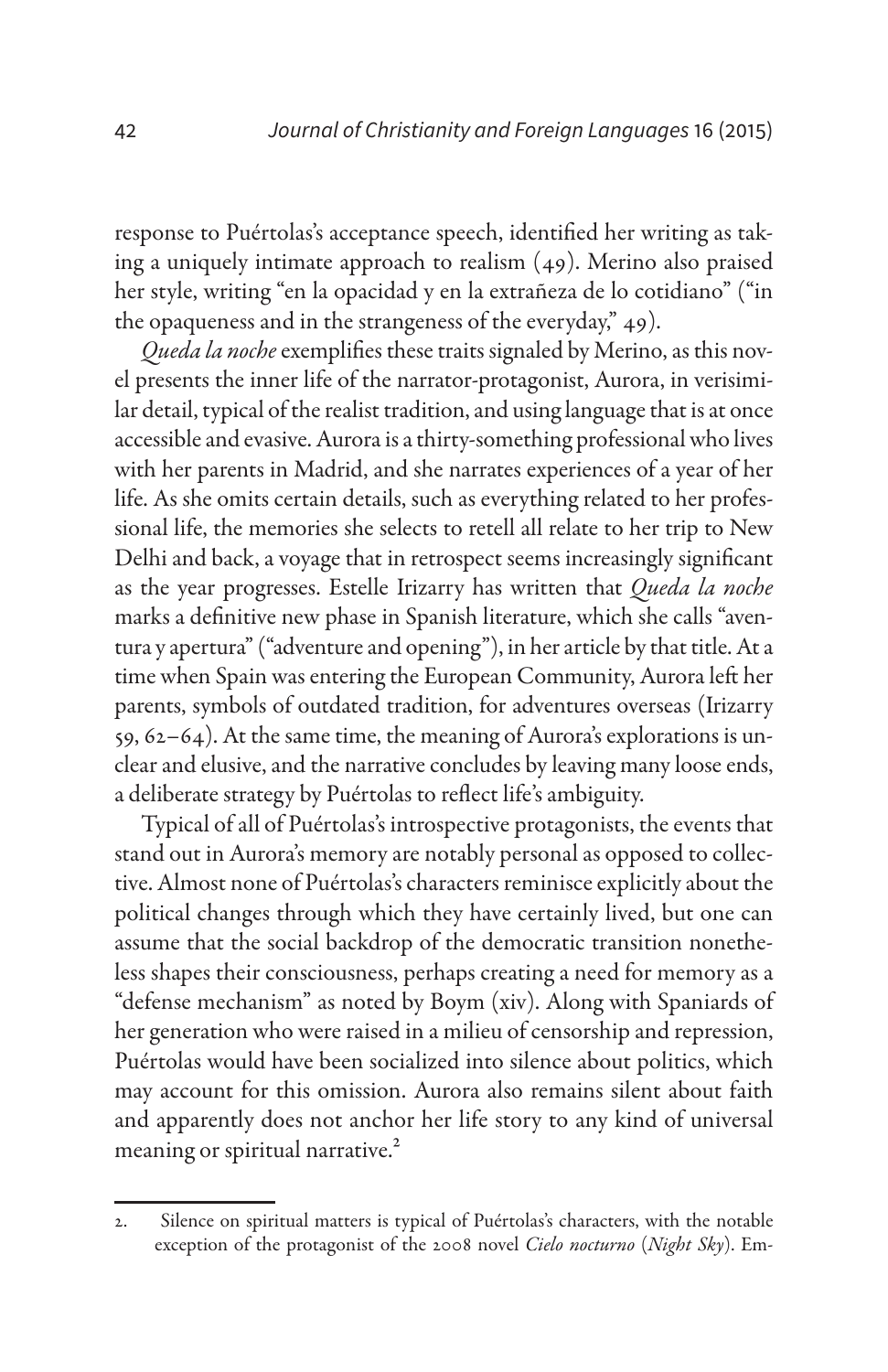Even as Aurora examines her memories, she perceives the impossibility of restoring the lost things of the past, and this very impossibility enhances memory's attraction.<sup>3</sup> Mary Warnock theorizes that the past is fascinating and enticing simply because it is past; time as unidirectional and irreversible may inspire an anxious sense of "paradise lost" (77). Memory is the only way to reverse course and approximate a return to the paradise of the past. Warnock writes, "Memory then comes as a saviour. Like a Messiah, it is to save us from the otherwise inevitable destruction brought by death and time" (141).

Warnock's metaphoric use of Christian terminology is appropriate here, as unfulfillable longings hearken back to humanity's exile from Eden. Indeed, Christianity affirms Jesus Christ as the ultimate answer to all longings, as we long for him to return and bring us to our true home, but in the post-Christian West, nostalgic fancy may be the only Messiah imaginable.<sup>4</sup> Interest directed toward the past may signal an absence of eschatological grounding, futile longing for paradise lost standing in for pious hope for the paradise to be regained beyond the grave. Puértolas, as a nonreligious person, never names her protagonists' discontentment as a spiritual longing or a loss of Christian hope, but their nostalgia reveals their desire for fulfillment, even as they concede their inability to truly find wholeness through memory.

## **Nostalgic Longing in** *Queda la noche*

Before discussing memory and nostalgia in *Queda la noche*, I will highlight a moment from Puértolas's memoirs that also illuminates this

blematic of Puértolas's generation, she rejects her childhood Catholic education as simplistic and irrelevant.

<sup>3.</sup> As Linda Hutcheon explains, "Nostalgia, in fact, may depend precisely on the *irrecoverable* nature of the past for its emotional impact and appeal. It is the very pastness of the past, its inaccessibility, that likely accounts for a large part of nostalgia's power" (195, original emphasis).

<sup>4.</sup> Malcolm Chase and Christopher Shaw point out that nostalgic anxiety most fully expresses itself in secular societies, where death is taken for granted as a biological finality  $(5)$ .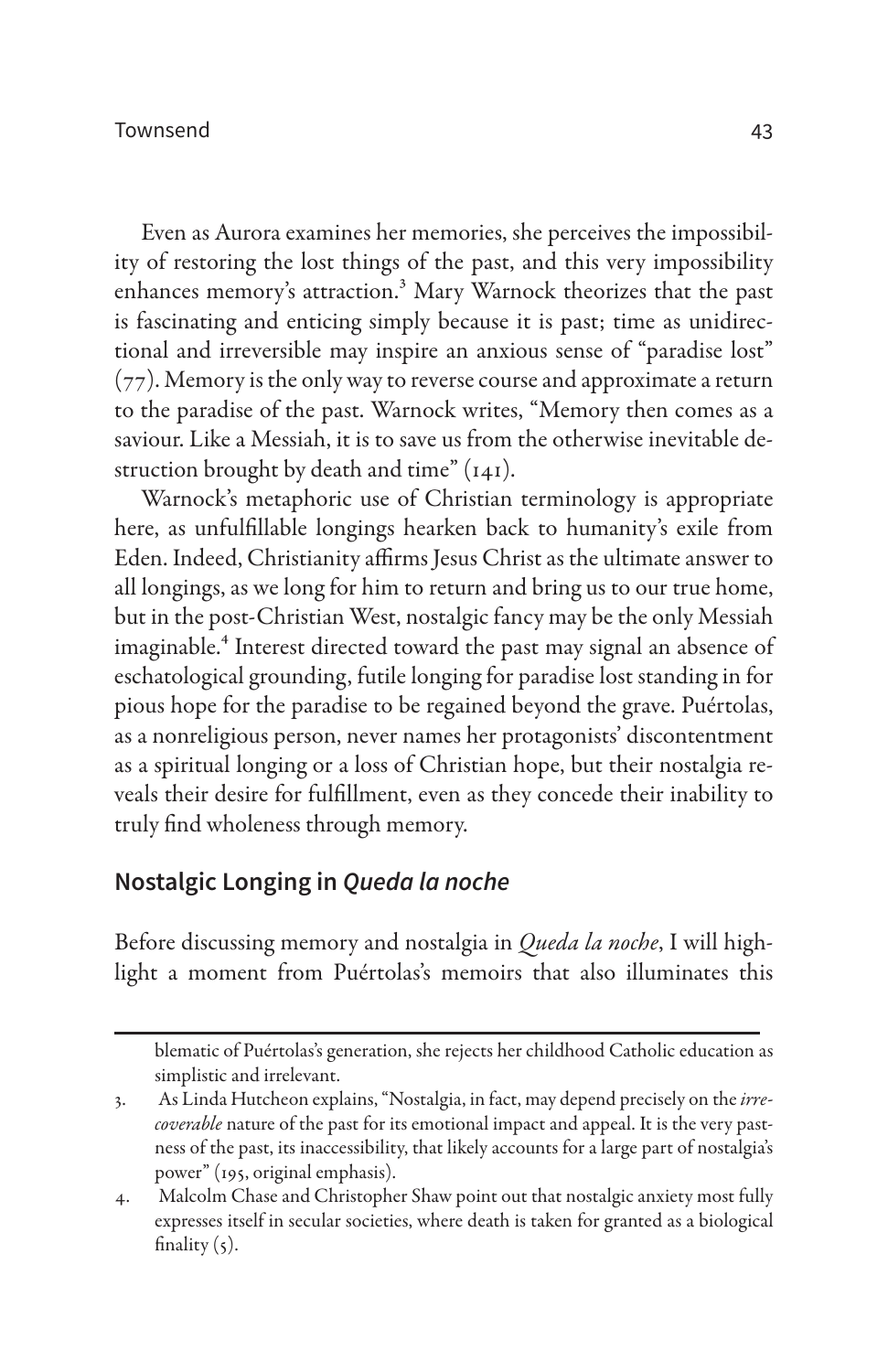novel's approach to the past. In "Casas a medio hacer" ("Half-Built Houses") from the collection *Recuerdos de otra persona* (*Someone Else's Memories*), Puértolas recalls her childhood fascination with a particular construction site, the same fascination behind memories of the past and of childhood: "Puede que lo que se está haciendo nos pertenezca más que lo hecho y terminado. Está más lleno de posibilidades y sueños. Lo terminado lleva en su seno la renuncia y la frustración." ("It may be that something still being made belongs to us more than what is finished and done. It is more full of possibilities and dreams. Something finished carries rejection and frustration within it,"  $64$ ).<sup>5</sup> The construction metaphor aptly illustrates the irreversible transformations caused by the passage of time. Only through memory can one unbuild what has been completed, reverse the frustrations and failures of life and return to a time before these disappointments, when the life one has since built was still a construction zone.

In a similar vein, *Queda la noche* presents Aurora as discontented with the present and nostalgic for a realm of indeterminate possibilities. The past is one possible object of this wistful longing, though Aurora also directs her desire toward the future, a foreign country, and the house next door. Boym agrees that nostalgia need not be limited to memory, but sometimes looks forwards toward the future or even "sideways," a vague yearning for "St. Elsewhere, another time, a better life" (xiv). <sup>6</sup> No matter where Aurora's longings lead her, they persist unfulfilled.

Aurora's wanderings first lead her on an exotic tour of the Far East. As Aurora recounts her trip through Asia, she self-consciously imposes a narrative shape to its teleology. She describes arrangements leading up to the trip, as well as her first destinations, Kyoto and Hong Kong. However, she now states that the voyage really began in New Delhi, and the moments leading up to her first night in that city were just "el preámbulo de algo" ("the preamble to something," 23). That first night in her New

<sup>5.</sup> All English translations mine.

<sup>6.</sup> Linda Hutcheon agrees that the nostalgic and the utopian, her term for a longing for the future, are similar in that they "share a common rejection of the here and  $now''(204).$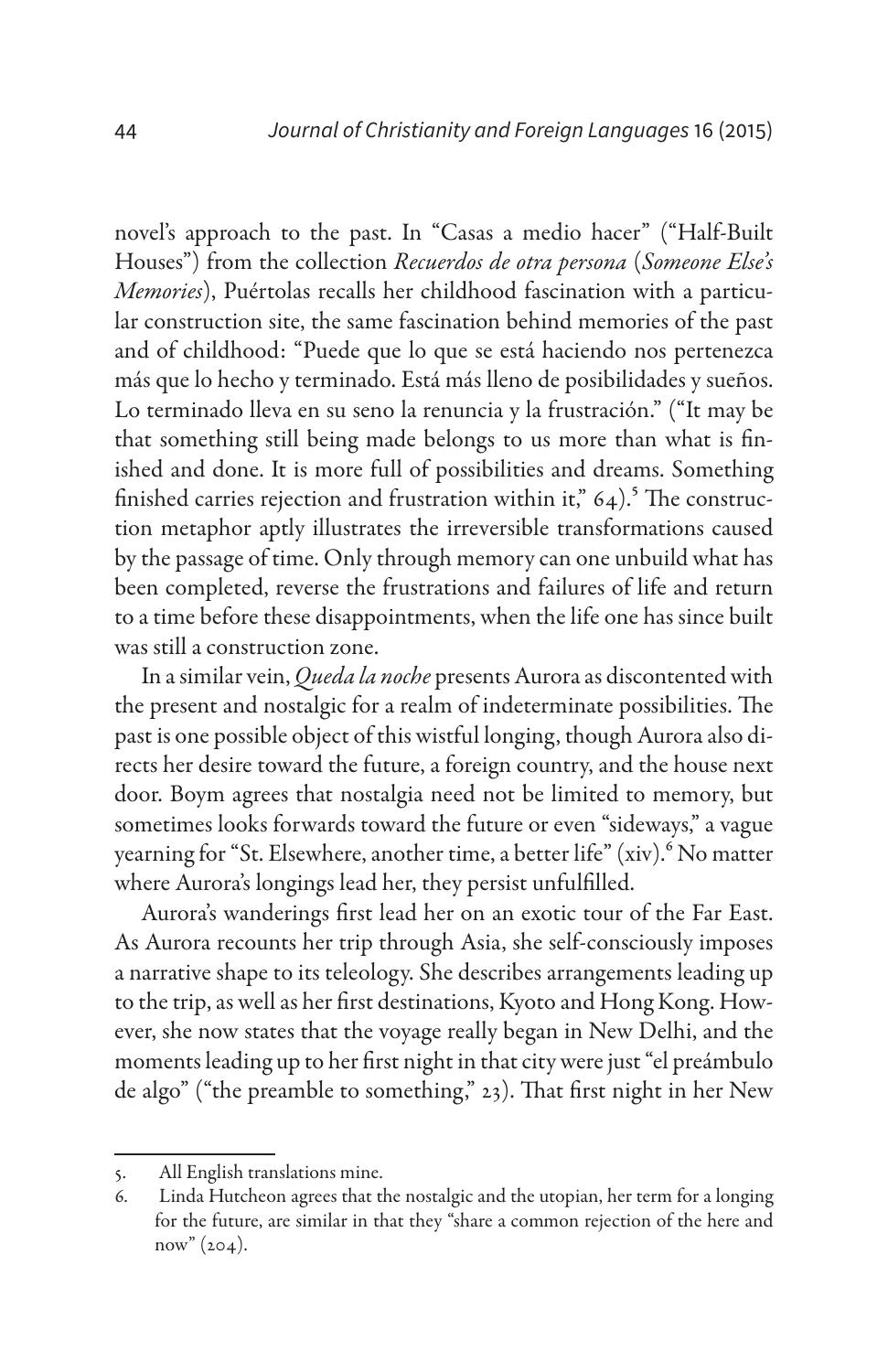Delhi hotel, Aurora gets acquainted with several fellow travelers who have converged by chance, including the exotically attractive Ishwar. In the midst of a crowded holiday celebration in the city, that night Ishwar takes Aurora to a religious festival.

Here the preamble of Aurora's story yields to the next phase, initiated ceremonially as the couple receives a priestly blessing in a ritual, language and religion foreign to Aurora. Aurora's commentary on this episode might be taken as exemplary of her hermeneutic of memory. She notes: "Habíamos asistido juntos a un rito, todo lo desordenado y rápido que se quiera, pero un rito que debía tener un sentido del que nos podíamos apropiar a nuestra manera y eso era lo que habíamos hecho." ("We had attended a ritual together, as disorderly and fast as you can imagine, but a ritual that ought to have a meaning that we could appropriate however we wanted, and that is what we did," 38). The personal story of Aurora and Ishwar's nascent relationship precedes and precludes any other transcendental, spiritual meaning or communal significance of the religious act, and they interpret the priest's blessing how they will. Ishwar had explained to Aurora that anyone is welcome to these religious ceremonies at no charge, and he extends an invitation: "No viene mal ser purificado, ¿no crees?" ("It's not a bad thing to be purified, don't you think?", 36). Washed like a clean slate, Aurora's narrative remains silent on any spiritual perspective she brings to, or gains from, the encounter.<sup>7</sup>

Following this open-ended nocturnal initiation in this strange city of chance encounters, intoxicating substances and fleeting love, two subsequent images during an excursion to the Taj Mahal represent Aurora's perpetual search for the new and exciting. First, from the taxi window she sees a woman working on a road crew wearing, incongruously, a brightly colored sari and bracelets. This exotic woman and her construction work appeal to Aurora's fascination with the unknown and incomplete. Later, outside the Taj Mahal, she sees a muddy, stagnant river with

<sup>7.</sup> At the religious ceremony in New Delhi, Aurora maintains a detachment she had also shown earlier, in Kyoto, while her travel companion meditated in a Zen temple garden. Her passive stance on both occasions suggests a view of worship essentially as a quaint or amusing item for a travel itinerary.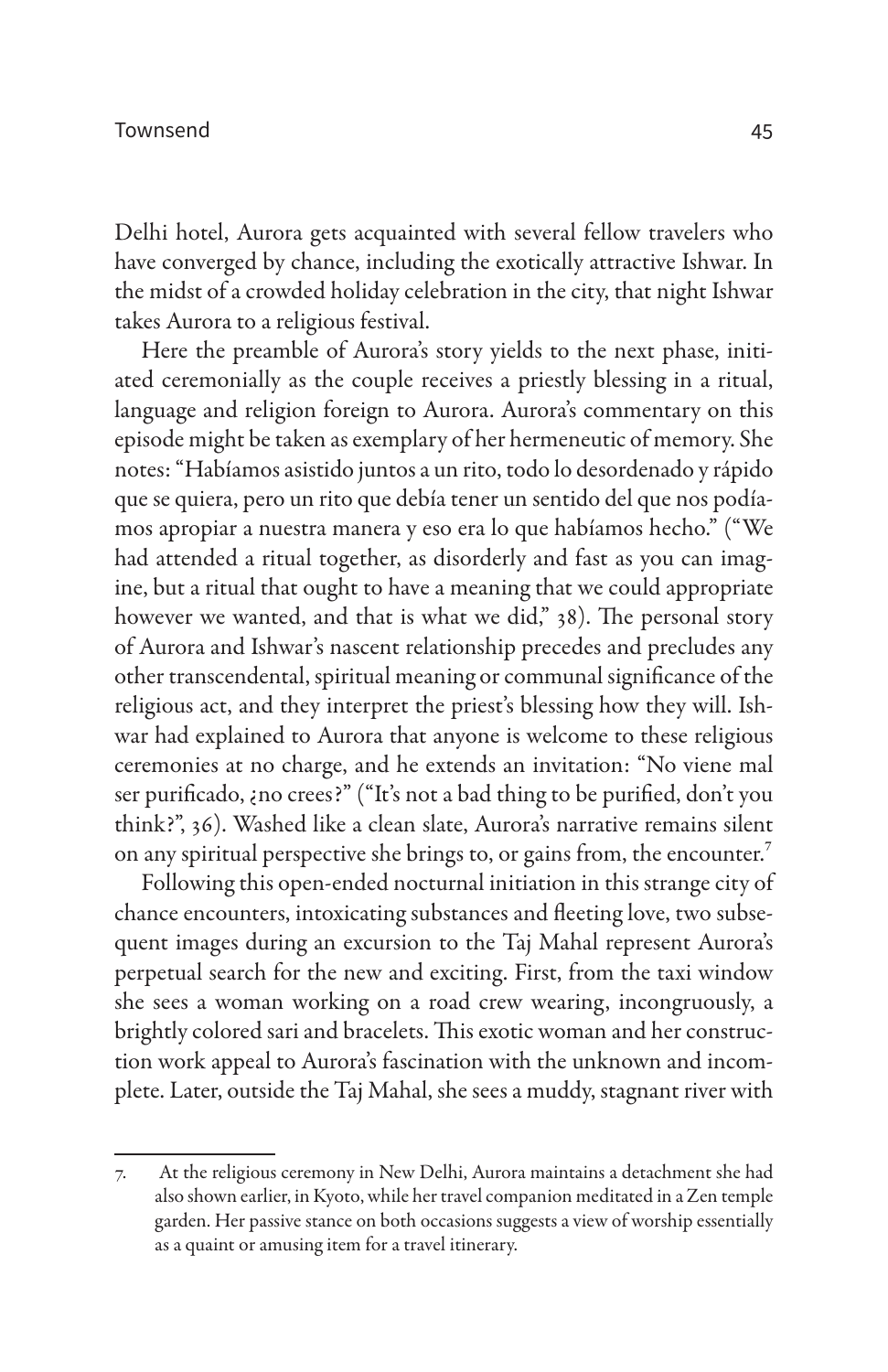expansive yellow fields on the other side, an image that resurfaces as a recurring memory throughout the rest of the novel. Like the river, Aurora's life feels dull and stagnant, and she fantasizes about the unexplored opposite shore; "... sentí una gran simpatía por él, casi identificación" ("I felt a great sympathy for it, almost identification"). Like a cliché, she observes that "lo mejor siempre está en la otra orilla" ("the best is always on the other shore"). (51). The vivid, emotionally significant recurring mental image of the muddy Indian river becomes a self-defining memory for Aurora, symbolic of her unresolved (and irresolvable) yearnings.<sup>8</sup> Aurora mentally returns to this muddy river with nostalgia, not in the usual sense of clinging to the good days of her past, but as an emblem of her search for something better.

On Aurora's flight back home to Madrid, she feels strongly nostalgic for what she must leave behind. She does not wish to stay in India nor does she lament the end of her affair with Ishwar, because she realizes that the most interesting part, the moments of anticipation and seduction, cannot be recovered. Rather she vaguely wishes for something unattainable. This illustrates Boym's claim that "nostalgia is a sentiment of loss and displacement, but it is also a romance with one's own fantasy" (xiii). Aurora does not exactly mourn a loss; more precisely, India has awakened her fantasies of another kind of life, beyond her reach.

Halfway through, the novel shifts abruptly back to Madrid, where India seems to Aurora as distant as a dream. However, as she returns to her life and routine in Spain, memories, photographs, conversations and people from her trip resurface and intertwine in unexpected ways. When Aurora learns that a fellow tourist has died under suspicious circumstances, she then finds herself in an improbable case of international espionage. Unable to shake the feeling that her mundane story is not just meandering at random, she observes, "Era el azar, pero parecía un complot" ("It was all chance, but it felt like a conspiracy," 111).

<sup>8.</sup> Jefferson A. Singer and Peter Salovey identify what they call *self-defining memories* by these five traits: "affective intensity," "vividness" (clarity of details), "repetitiveness," "linkage to other similar memories" and "focus on enduring concerns or unresolved conflicts" (12).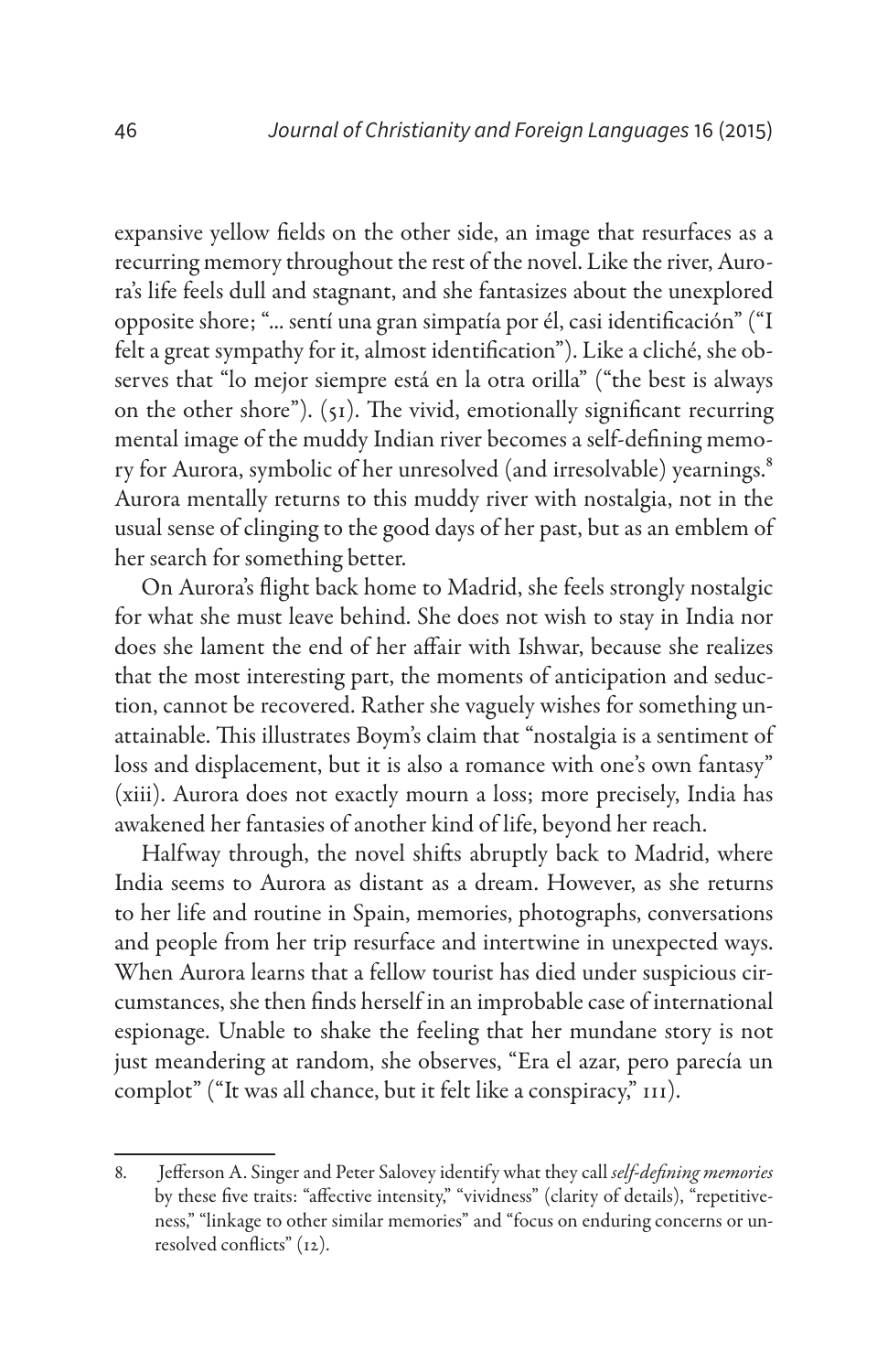Aurora recounts her memories of the trip to India and her subsequent experiences, which she repeatedly calls "una cadena de casualidades" ("a chain of coincidences") (89, 110, 146), in an unsuccessful attempt to fit them into a logical narrative. Aurora tries to assemble the disparate clues of the police investigation like puzzle pieces, and her boyfriend teasingly praises her detective abilities. Despite the presence of spies, interrogations and speculations about double agents, however, *Queda la noche* defies the genre conventions of the spy novel, as the death turns out to have been—probably—accidental. The puzzle refuses to come together, and the loose ends remain untied, implying that reality is too chaotic for an artificially imposed teleology. Aurora's present is impossibly incongruous with last summer's memories, like her souvenirs that look so meager when dumped out on her bedspread at home, or like "Nuestro retiro," an Indian-styled mansion she visits, situated awkwardly in the middle of the Spanish countryside.

These inescapable reminders of her trip stir Aurora's longing because Asia represents something other than what she knows in Spain—like the elusive opposite shore which, when compared to the dismal, muddy river, seems full of promise. Aurora again expresses her wish for a different life in the final chapter of the novel as she looks at the people in the windows across the street from her family's apartment. Their lives, probably just as dull as her own, hold the attraction of unfamiliarity. This mirrors Puértolas's stated fascination for the building under construction in "Casas a medio hacer": what is unfinished and unknown seems more attractive, because "lo terminado lleva en su seno la renuncia y la frustración" ("something finished carries rejection and frustration within it,"  $64$ ).

The novel's title *Queda la noche* echoes Aurora's nostalgic desire for a new beginning, just as Aurora's name also evokes dawn, travel, awakenings and new beginnings, as Estelle Irizarry has noted (66–67). Life is a dim, fading twilight, but at least night remains; nightfall promises something new (if not necessarily better). The other shore of the river, the Indian woman on the road crew, and the neighbors across the street are, like night, the realms of the new and unknown. Aurora's Asia vacation was initially attractive in its offer of a new start, a respite from her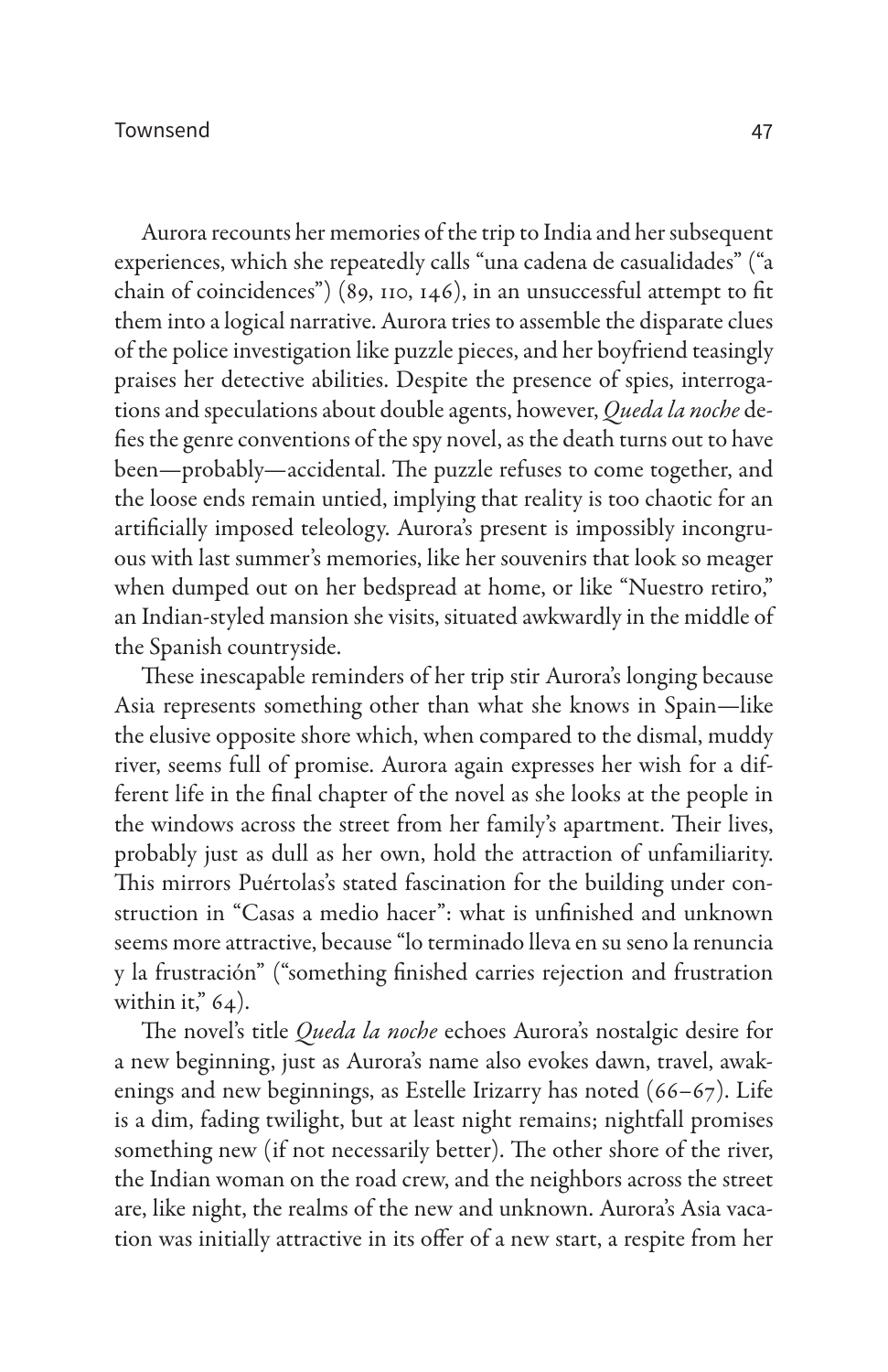aging parents with their perpetual complaints and a clean break from a bad relationship, now that the interesting phase had played itself out. As Aurora later reflects on her affair with Ishwar in New Delhi, she decides that the most exciting moments in any encounter are "los preámbulos, la preparación, a distancia, todavía, de esa hipotética culminación o satisfacción" ("the preambles, the preparation, still at a distance, for that hypothetical culmination or satisfaction," 70). These tenuous beginnings become poignant in hindsight, as "lo que hace que la aproximación quede en nuestro recuerdo como la mejor y más rica etapa de las relaciones es, precisamente, la llegada a la meta" ("what makes us remember the approach as the best and richest phase of relationships is, precisely, reaching the goal," 70).

Because Aurora and Ishwar have arrived at the goal, so to speak, during their brief intrigue, she explains, "podíamos despedirnos con satisfacción, aunque con dolor, con pena, con nostalgia" ("we could part ways with satisfaction, even though with pain, with regret, with nostalgia," 70). The nostalgic disappointment in their parting stems more from regret that the moments of initiation and anticipation are past than from a thwarted desire for deeper intimacy. This is again consistent with Puértolas's observation from "Casas a medio hacer," that something incomplete "está más lleno de posibilidades y sueños" ("is more full of possibilities and dreams," *Recuerdos* 64). Aurora's memory of Ishwar and the beginnings of love that they had shared is revived when Gudrun, a German tourist from the New Delhi hotel, stops in Madrid to bring her a bracelet from Ishwar. However, as proof that a promising beginning will not play out as one hopes, the bracelet is later revealed to be a stolen historical relic—evidence in the spy investigation—and not a gift from Ishwar but, to Aurora's dismay, a token of homosexual admiration from Gudrun herself.

Aurora knows that she cannot sustain the novelty of her travel experiences, yet she tries to hold onto that feeling of newness by returning in her memory to exotic India with its muddy river. Despite the absence of explicit self-referential or metafictional elements, the fact that Aurora appears to be writing or retelling these memories must fuel this longing while perpetually keeping its fulfillment out of reach. The more Aurora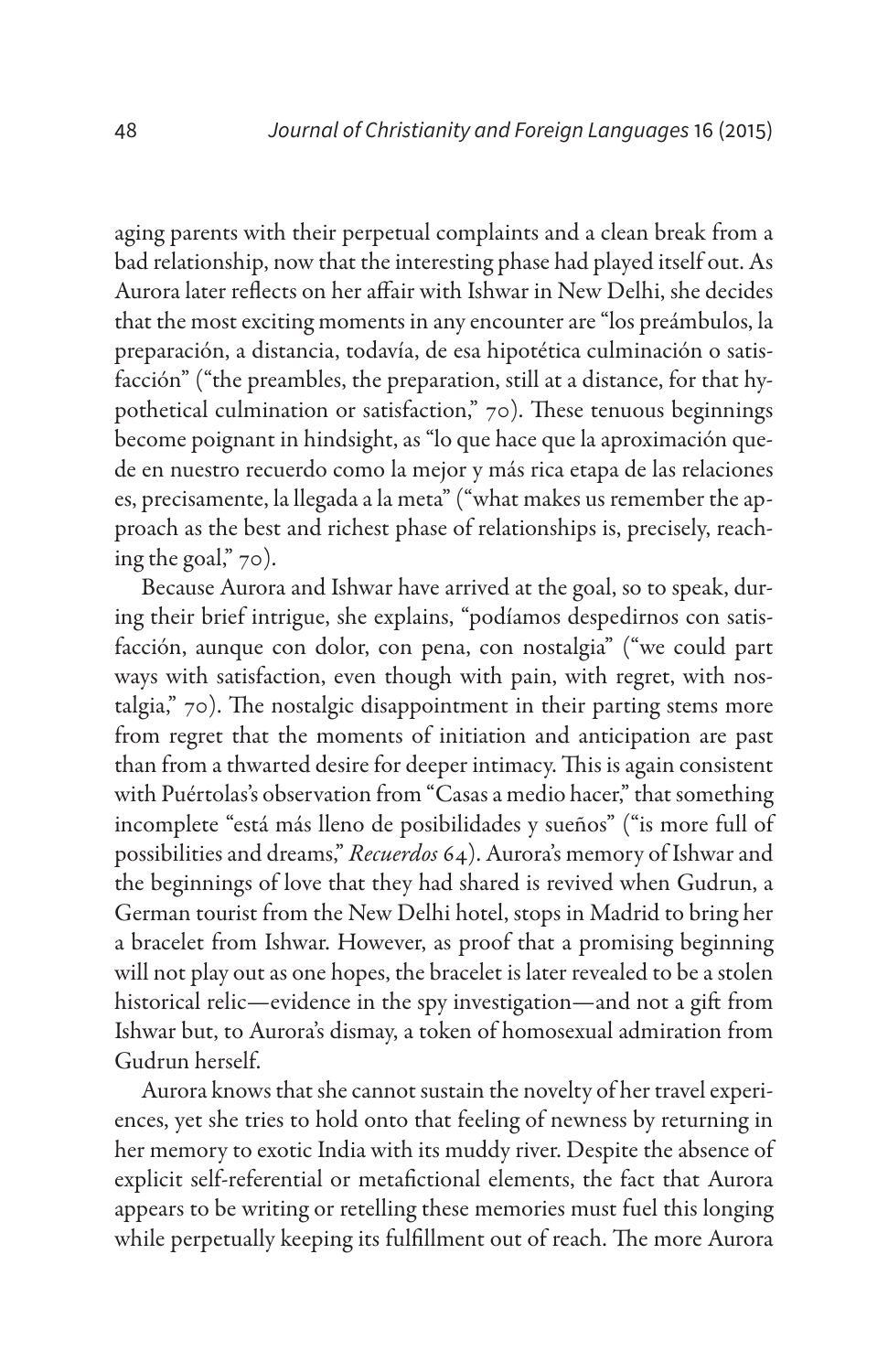recalls the image of the stagnant river, for example, the more she is aware of its distance, her inability to conjure its existence or to cross over it. Susan Stewart in *On Longing* identifies language itself as a cause for what she terms "the social disease of nostalgia" (ix). For Stewart, nostalgia is essentially the desire for unmediated, authentic lived experience as in a prelapsarian paradise. In her view, the major obstacle to this is language, the gap between words and reality. "The inability of the sign to 'capture' its signified, of narrative to be one with its object, and of the genres of mechanical reproduction to approximate the time of face-to-face communication leads to a generalized desire for origin, for nature, and for unmediated experience that is at work in nostalgic longing" (Stewart 23–24). Even if Aurora does not explicitly name the shortcoming of words to meet the intended goal of the narrative, her story's lack of resolution suggests the inadequacy of verbalized memories to ease her insatiable longing.

Because language perpetuates rather than satiates the desire for the lost experience, Stewart writes aptly that "...nostalgia is the desire for desire" (23). In Aurora's case, the longing is compounded even further; perhaps we might call it *meta-nostalgia*, since the lost moments she yearns for and attempts to create through language are themselves moments of longing, whether for fleeting love or for another life altogether. This pervasive, though understated, dissatisfaction with life is a spiritual longing for which the novel suggests no means of fulfillment.

### **Memory in the Teleology of Scripture**

What Aurora wants (but is resigned never to find) is a teleological frame to make her story meaningful: beginnings that truly culminate in an ending, an intriguing unknown that can be known, plenitude that is not only evoked inexactly through words but fully realized. A Christian response is to concur with Stewart that indeed some kind of "unmediated experience" is the end of longing, specifically relationship with God through Jesus Christ. Even though believers know that our longings are fulfilled in Christ, hope will not be fully realized until the end of time. Meanwhile, we say with the apostle Paul, "For now we see in a mirror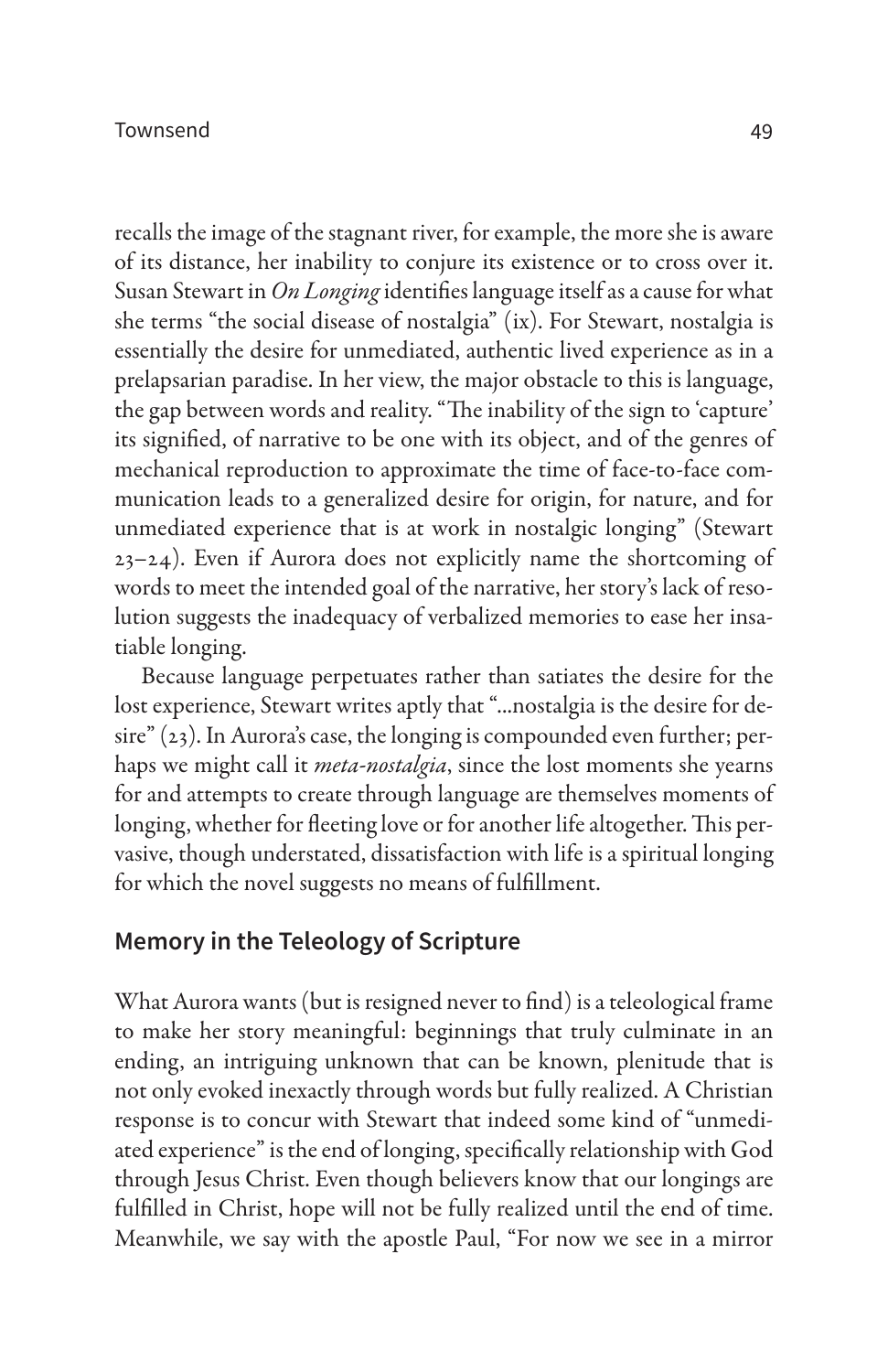dimly, but then face to face. Now I know in part; then I shall know fully, even as I have been fully known." (1 Cor. 13:12). <sup>9</sup> Paul expresses both a present longing and a confident expectation of a future fulfillment. In *Queda la noche* Aurora reflects on the memory of her journey presumably with the goal of discerning the shape of her life's teleology and, ultimately, understanding herself more fully, a self-knowledge that evades her. In contrast, Paul affirms by faith that one day his knowledge will be complete, and that even now he is "fully known."

Implicit in future-oriented biblical hope is a clear view of the past; to fully appreciate the end of the story requires right interpretation of the beginning and middle as well. Memory is at the heart of Scripture, and the Bible imparts spiritual significance to what and how believers remember. From the beginning, God's people are shaped by God's faithful deliverance, and not just the acts themselves as the community experiences them, but also their retelling and commemoration. Admittedly, memory sometimes behaves as an unconscious mental faculty, morally neutral, with no clear reason why one remembers something accurately, incompletely, or not at all, such as the muddy river that periodically resurfaces in Aurora's conscious mind. Yet both Old and New Testaments are filled with commands to "remember," which indicates that people do and ought to direct memory. God himself determines to remember his own promises and to forget his people's transgressions, thereby demonstrating memory as an act of the will. For believers, faithful remembrance is a worshipful act. In addition, visible monuments or acts of commemoration stand as testimony to others, both to the surrounding unbelieving nations and to succeeding generations. Through memory, believers also bear witness to themselves. God's past faithfulness means he is trustworthy in an uncertain present and future as well.

Most often, memory appears in Scripture in a collective or covenantal context, in contrast to the personal reminiscences and apparently spurious mental wanderings that Aurora recounts in *Queda la noche*. Nostalgia as a psychological defense or means to self-awareness is largely a modern-day phenomenon, as is the very concept of the *self*. However,

<sup>9.</sup> All biblical quotations taken from the English Standard Version (ESV).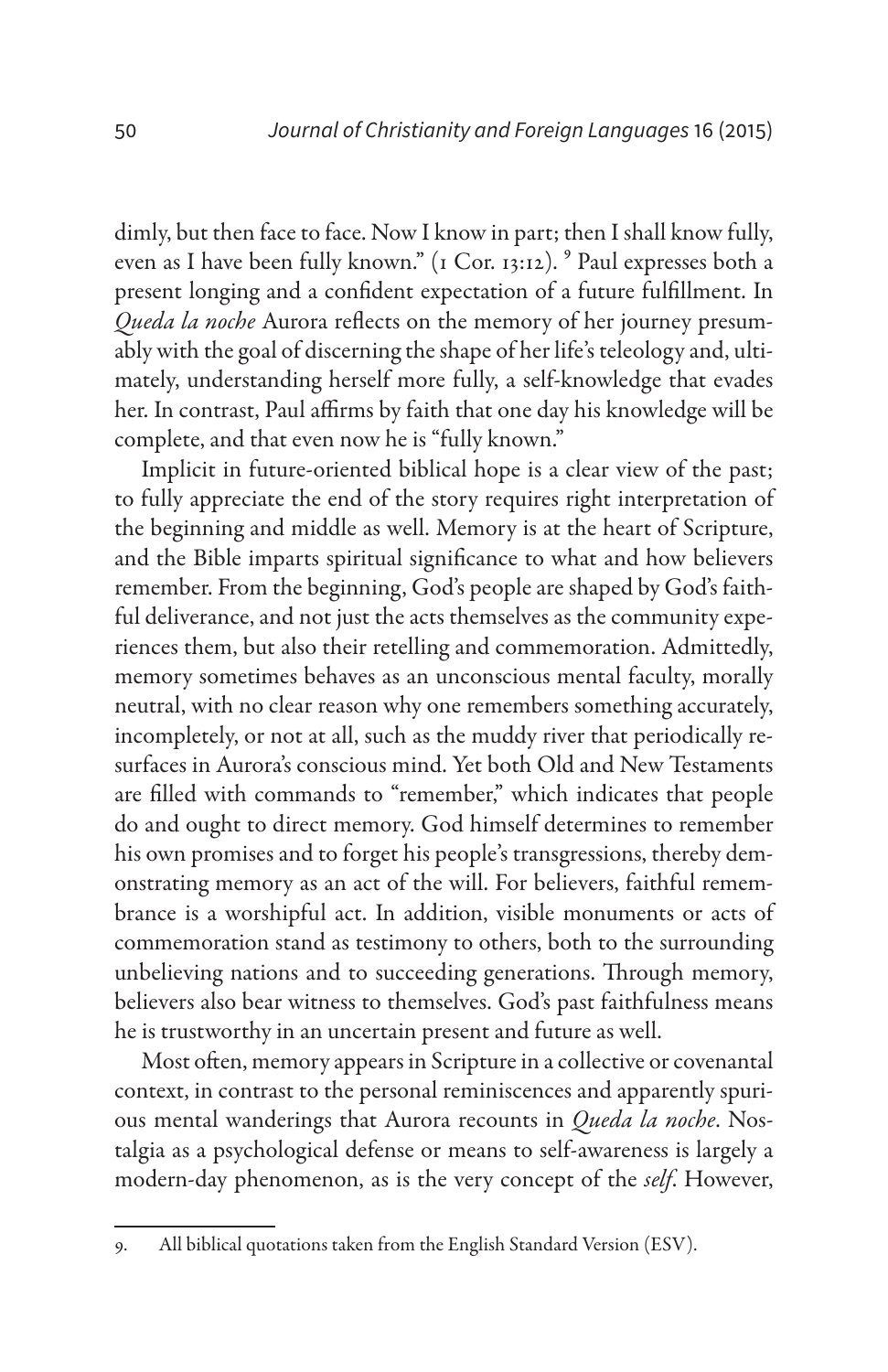#### Townsend 51

Scripture does record examples of what might be considered nostalgia. Consider, for instance, the Israelites complaining about their manna, recorded in Numbers 11:4–6: "Now the rabble that was among them had a strong craving. And the people of Israel also wept again and said, 'Oh that we had meat to eat! We remember the fish we ate in Egypt that cost nothing, the cucumbers, the melons, the leeks, the onions, and the garlic. But now our strength is dried up, and there is nothing at all but this manna to look at.'" The context of this nostalgia corresponds with what Boym has observed, that it tends to emerge in times of instability (xiv). Certainly the Israelites feel uneasy wandering in the wilderness and express their longings aloud. However, nostalgia for their life in Egypt is condemned as a misuse of memory, a moral failure. Instead of choosing to remember God's faithful provision and hoping in his promise to lead them to a new homeland, they complain, and God punishes them with a plague.

The Israelites' talk of the "good old days" in Egypt (over something as trivial as food preferences) is not only an offense against God, but it also grotesquely misrepresents how things really were. As ridiculous as it seems to remember their captivity fondly, psychologists observe that people do commonly look back on a painful past with nostalgia. Linda Hutcheon theorizes thus: "Nostalgic distancing sanitizes as it selects, making the past feel complete, stable, coherent, safe from the unexpected and the untoward, from accident or betrayal—in other words, making it so very unlike the present" (195). Now that the Israelites are safe from their captors, they allow themselves to imagine that their current distress is greater than the perils of slavery. Instead of enduring their uncertain circumstances with assurance, they retreat to the apparent safety offered by memory. What the Israelites lose sight of, however, is that, as is always the case with nostalgia, they cannot go back. Were a physical return possible, they could not simply resume their previous life, just as in *Queda la noche* Aurora knows she must leave India in every sense.

It is notable as well that the Israelites' complaint is incited by "the rabble that was among them," outsiders or foreigners who are understandably tired of eating manna, but who lack the memory of the Exodus to inspire them to patiently hope rather than to grumble. The Numbers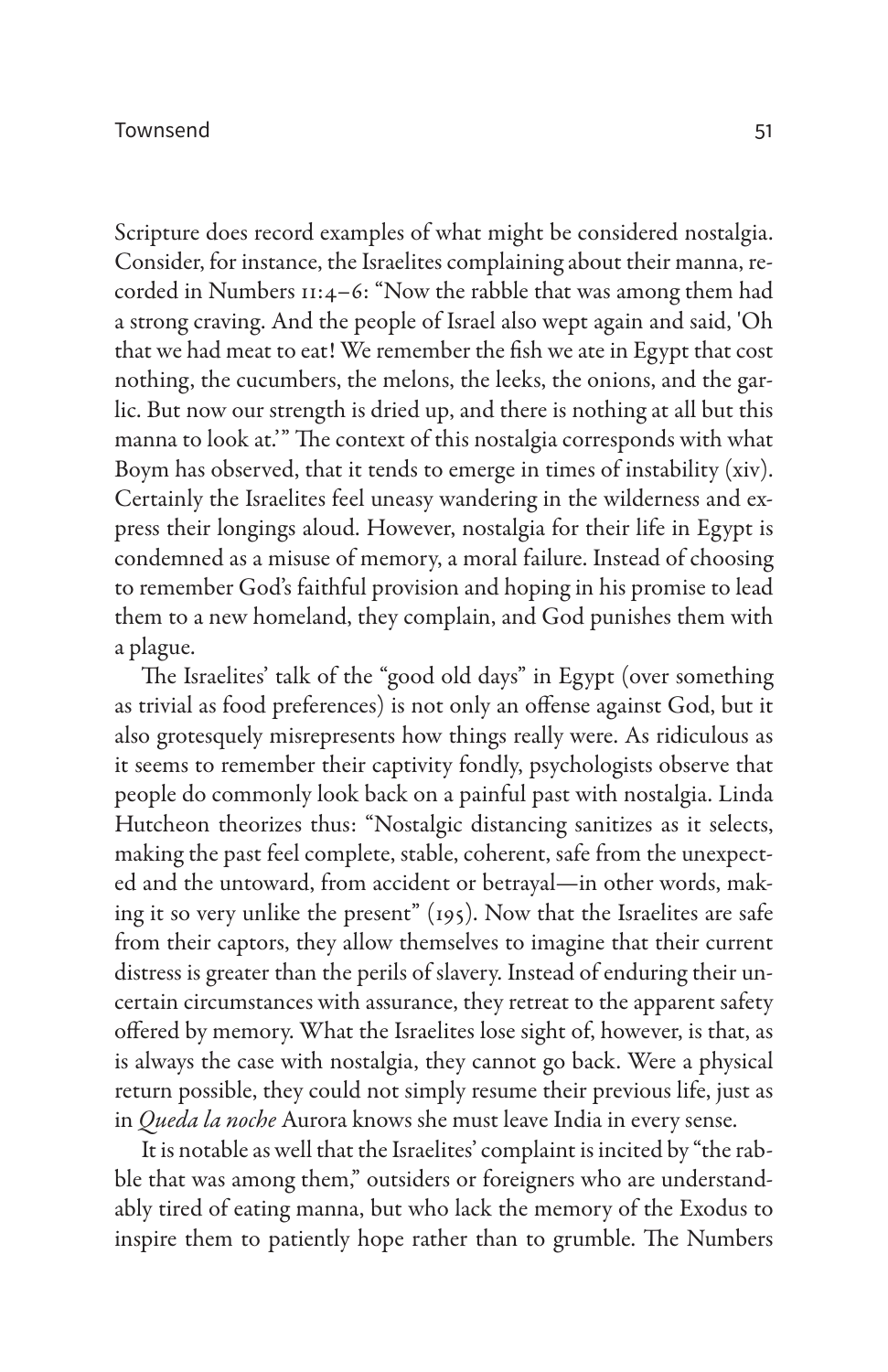passage indicates that responding to present trouble with futile nostalgia for an inaccessible past is a mark of those without faith. In contrast, the Israelites in the desert, and in all succeeding generations, should be inspired by their commemoration of the Exodus. In the flight from Egypt, God has spared the Hebrew firstborn and parted the Red Sea, and he commands Israel to retell those miracles in the Passover celebration.

A distinctive feature of the Exodus, when seen as a key historical moment which explains Israel's national origin, is that it highlights not Israel's prowess but God's sovereignty above all, his unmerited kindness and his people's dependence on him. Furthermore, the escape from Egypt only begins a journey that has yet to reach its glorious destination. Later Jesus includes himself in the Exodus commemoration; as the disciples celebrate the Passover meal, Jesus commands them to "do this in remembrance of me" (Luke 22:19). In the Lord's Supper, looking back enables believers to look forward with hope, trusting in a faithful God to bring the story to its proper end. In the Communion meal, indeed "we are what we remember" (Rupp 10), as this divinely revealed master narrative provides a context in which to integrate our own life stories, even if our vision is imperfect and our understanding incomplete (I Cor. 13:12).

Aurora may be emblematic both of the new democratic Spain as well as the universal human condition, with her figurative longing for nightfall as a sort of nostalgia for the future and no reason to suppose that anything will satisfy her yearnings. Perhaps human nature inevitably entails dissatisfaction, longing for something "other" than one's present experience, whether fondness for a remembered past or hope for a new beginning. Scripture exhorts believers to look at these inevitable longings with faith; that is, instead of mere wishful thinking, "the assurance of things hoped for, the conviction of things not seen" (Heb. 11:1). The writer of Hebrews indicates that one of the marks of the men and women of faith he catalogues in chapter eleven is that they saw themselves as aliens in this life, "seeking a homeland... a better country, that is, a heavenly one" (Heb. 11:14, 16). Recalling nostalgia's etymological origin, *homesickness* is indeed an appropriate response to a present dissatisfaction. Aurora's impulse to travel and her desire for the metaphorical fields on the other side of the stagnant river perhaps give evidence of this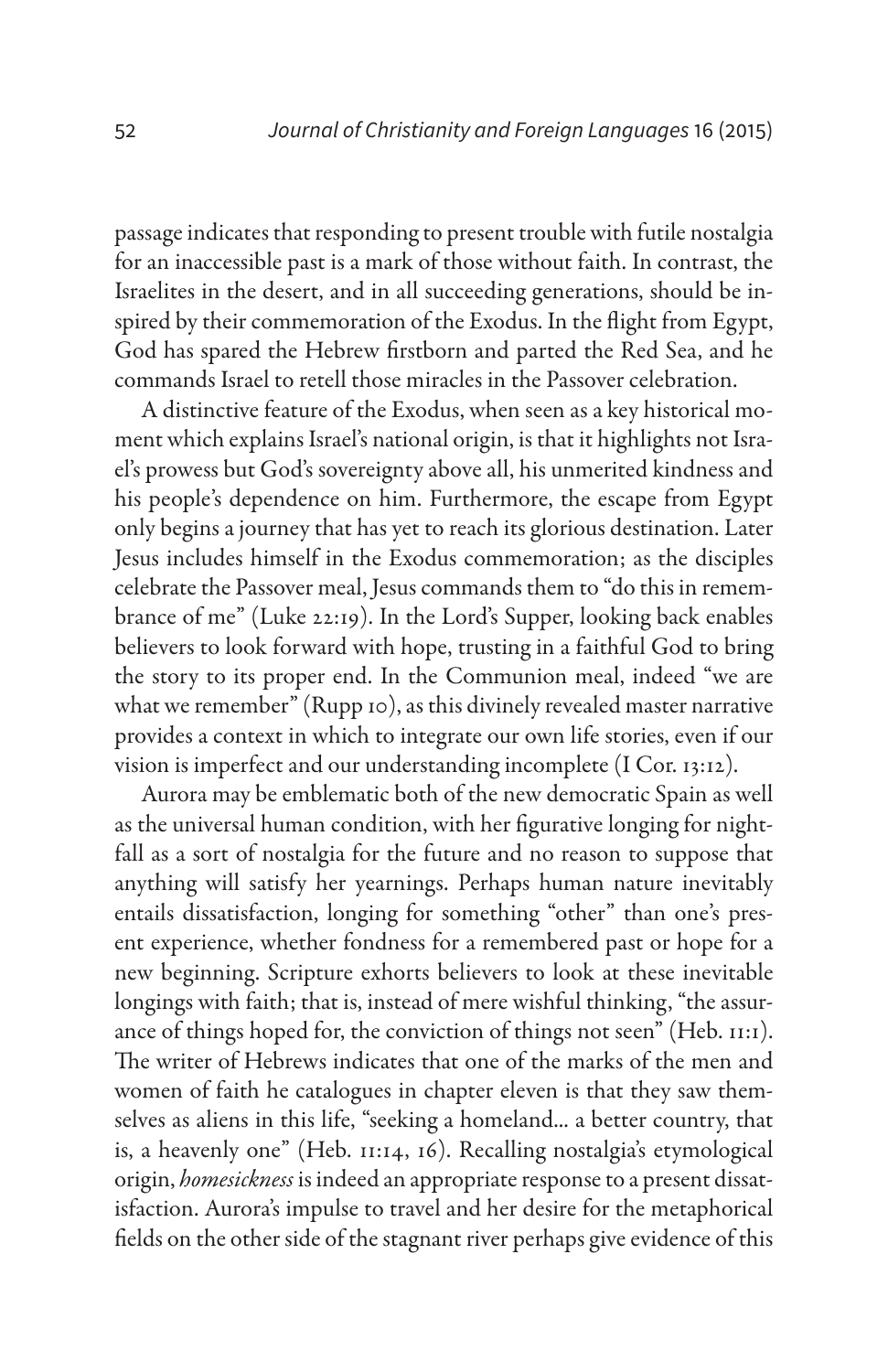innate longing for a true heavenly country. However, Aurora knows no way to find her true home, and the best she can hope for is the start of another interesting night.

#### **Works Cited**

Boym, Svetlana. *The Future of Nostalgia*. New York: Basic, 2001. Print.

- Brockmeier, Jens. "From the End to the Beginning: Retrospective Teleology in Autobiography." *Narrative and Identity: Studies in Autobiography, Self and Culture*. Ed. Jens Brockmeier and Donal Carbaugh. Studies in Narrative 1. Amsterdam: Benjamins, 2001. 247–80. Print.
- Chase, Malcolm and Christopher Shaw. "The Dimensions of Nostalgia." *The Imagined Past: History and Nostalgia*. Ed. Christopher Shaw and Malcolm Chase. Manchester: Manchester UP, 1989. 1–17. Print.
- Hutcheon, Linda. "Irony, Nostalgia, and the Postmodern." *Methods for the Study of Literature as Cultural Memory*. Ed. Raymond Vervliet and Annemarie Estor. Amsterdam: Rodopi, 2000. 187–207. Print.
- Irizarry, Estelle. "Aventura y apertura en la nueva novela española: *Queda la noche* de Soledad Puértolas." *Studies in Honor of Donald W. Bleznick*. Ed. Delia V. Galván, Anita K. Stoll and Philippa Brown Yin. Homenajes 11. Newark, DE: Hispanic Monographs-Cuesta, 1995. 59–74. Print.
- Merino, José María. Response to "Aliados: Los personajes secundarios del *Quijote*," by Soledad Puértolas. Real Academia Española, Madrid. 21 Nov. 2010. Address. *Real Academia Española*. Web. 8 Jan. 2015.
- Puértolas, Soledad. *Cielo nocturno*. Barcelona: Anagrama, 2008. Print.
- —. *Queda la noche*. 1989. Barcelona: Planeta, 1990. Print.
- —. *Recuerdos de otra persona*. Barcelona: Anagrama, 1996. Print.
- Singer, Jefferson A. and Peter Salovey. *The Remembered Self: Emotion and Memory in Personality*. New York: Free Press, 1993. Print.
- Stewart, Susan. *On Longing: Narratives of the Miniature, the Gigantic, the Souvenir, the Collection*. Baltimore: Johns Hopkins UP, 1984. Print.
- Warnock, Mary. *Memory*. London: Faber and Faber, 1987. Print.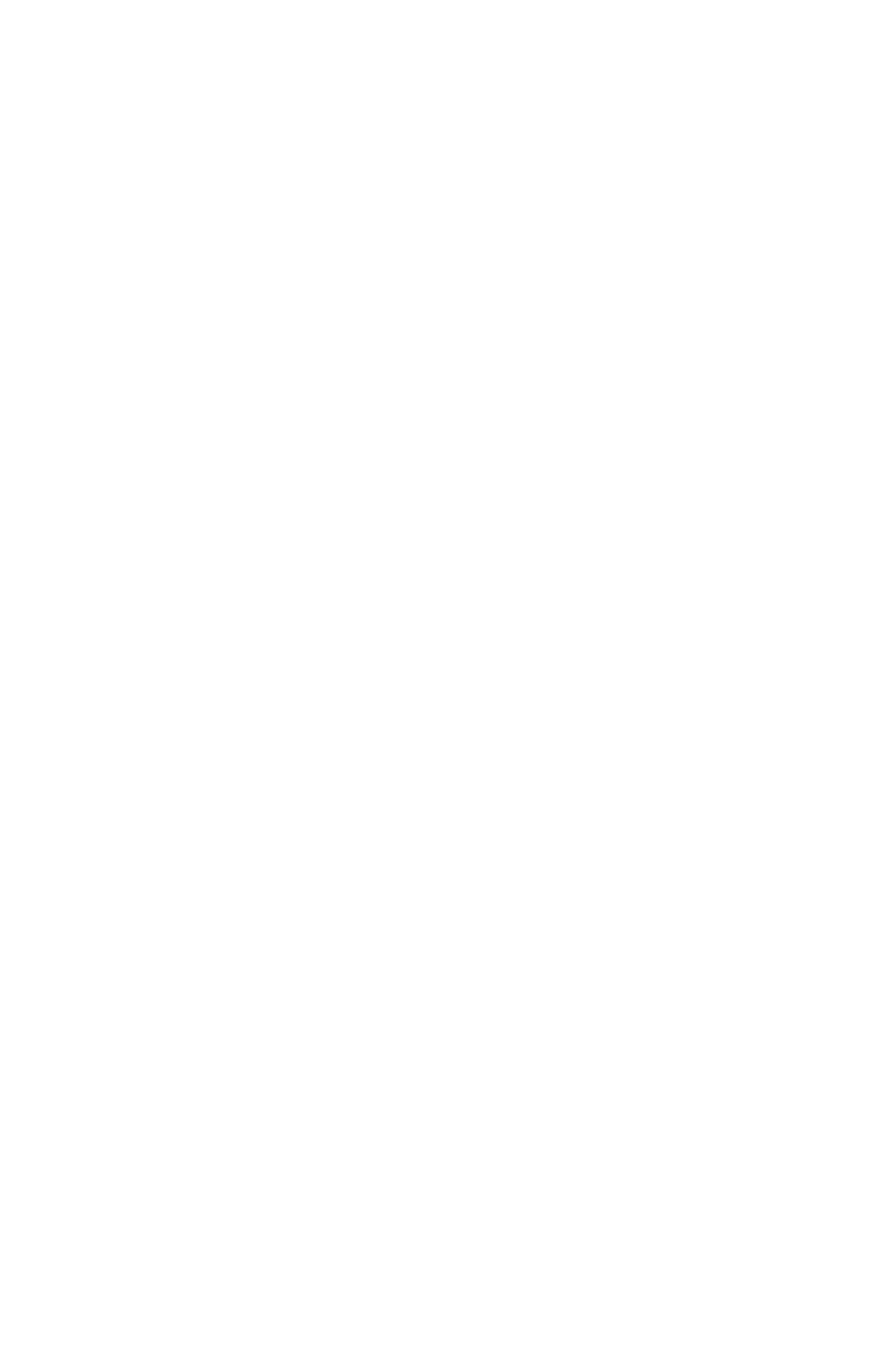# **Forum**

*The Forum is intended to promote dialogue by providing space for shorter pieces of writing, including opinions and suggestions, brief responses to papers, reports of research in progress, meditations, and descriptions of pedagogical strategies.*

# **Language Education When Fluency Is Elusive: A Metaphor of Sanctification**

**Audrey Johnson Baylor University Waco, TX**

*This essay reflects on the benefits university students receive through studying a second language. Specifically, it focuses on the Christian virtues that grow even in students who do not reach the level of fluency. Furthermore, it examines the process of studying a foreign langue without achieving fluency as a metaphor for Christian sanctification.*

At times, I become discouraged as a lower-level language teacher. All the courses I have taught in my short career have been beginner or intermediate foreign language (or L2) classes that are required by lots of universities for undergraduate degrees. Thus, many of my students are in my classes more or less against their will. Each semester there has been a gratifying handful who enter my class on the first day with enthusiasm and a few more who pick up the passion as we go. However, the majority of my students would not study Spanish (or any L2) if they could

*JCFL* 16 (2015): 55–59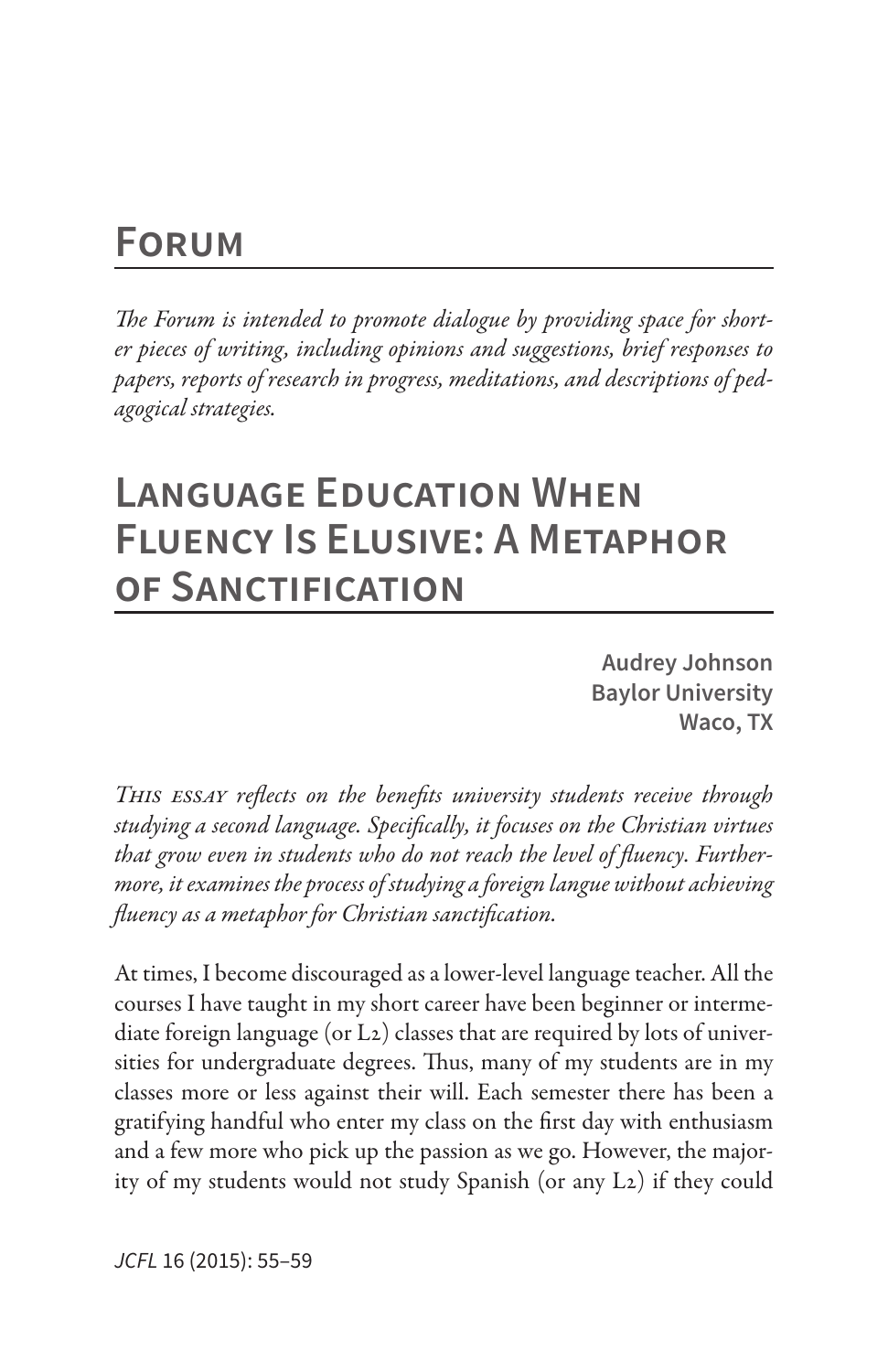graduate without it. Many of them may pass the required classes, touch the threshold of interpersonal communication with fluency in sight, and forget almost everything they learn within six months. Many will never read a novel in Spanish under their own steam or strike up a conversation of their own volition. So are those students wasting their time and mine in my classroom? If I believed that, I might not keep teaching. Thank goodness I am convinced that L2 study is certainly worthwhile for all my students—both for that precious handful who will truly reach bilingualism and for the monolingual majority.

Most of my confidence in the value of language learning comes from my belief that L2 study is a way in which God shapes us. As Christians our L2 instruction needs to look very different in its goals and motivations from those of other teachers. There are many benefits to L2 study. Too often, however, the implicit goals of language text books and classrooms are centered on selfish or at least materialistic ends. When the focus of L2 study is to equip our students for arguing themselves into the best seat on the bus, bargaining more skillfully, or taking advantage of a business partner, L2 seems to support a consumerist culture. In such a setting, L2 study treats the target culture as little more than a commodity.

Coming to understand another culture as we study its language should lead us, as Christians, to love its members more and seek their good. Smith and Carvill put it well in their book *The Gift of the Stranger: Faith, Hospitality, and Foreign Language Learning*; the aim of our L2 study should be "to build hospitable and kind relationships and good human connections through which people enrich and bless each other, having the well-being and flourishing of each other at heart" (99). Thus, loving one another should be our utmost priority as we consider inter-lingual or intercultural interaction. We as Christians are called to approach language study as not just beneficial to the one who studies, but also to the one who is studied. As language teachers, we attempt to equip students with more than just a mastery of verb tenses and restaurant vocabulary, but also with the moral fortitude to embrace that which is foreign to them.

As I ponder all these lofty goals I am often discouraged by my own shortcomings as a Spanish speaker. I am an adult learner of Spanish—I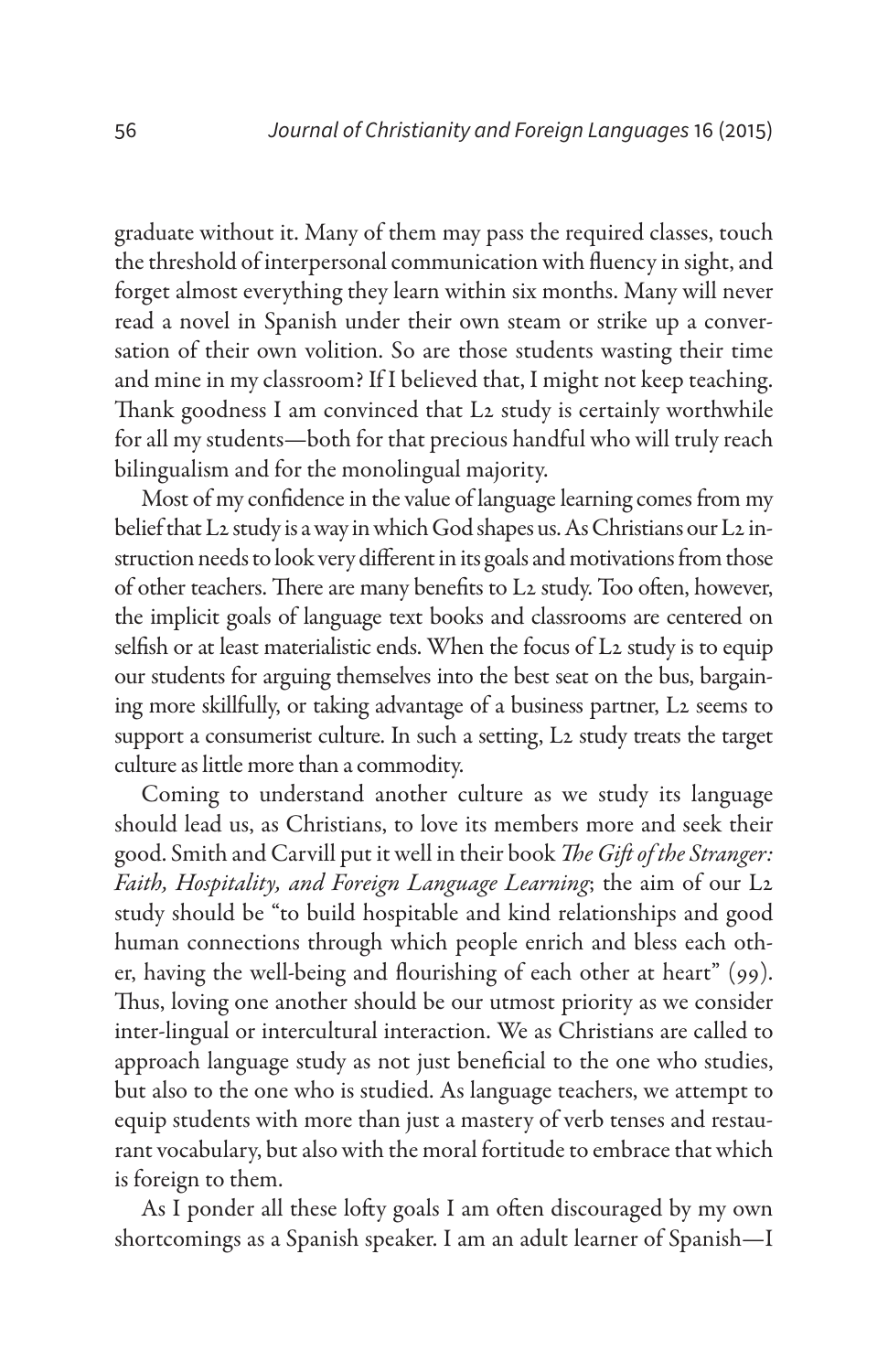#### Forum

started studying in earnest as a freshman in college, and will never be a perfect Spanish speaker. My accent will always sounds distinctly English, and I will always make errors. My Spanish will always only be *near* native. Nevertheless, I benefit from the many advantages of being a Spanish speaker. And I certainly embrace all of the benefits available even to my students who never become fluent. The fact that speaking Spanish imperfectly does not disbar us from its benefits reminds me of our journey as Christians toward holiness—that is, the process of sanctification.

According to Omanson in the *Mercer Dictionary of the Bible,* literally translated (along with English words like "holiness" and "consecration") the word "sanctified" refers to something dedicated for a specific purpose or set aside for a distinct use. Furthermore, in the New Testament sanctification is not always discussed as a finished act. What is more, we do not sanctify ourselves, rather we are sanctified by God. We strive for sanctification, and mysteriously, God strives for it in us.

I take great delight in the small glimpses of the sanctification process that brighten my L2 classroom as my students grow in the Christian virtues of empathy, compassion, hospitality, and love. One of my favorite parts of teaching Spanish at a Christian university is the opportunity to make my faith-related goals explicit. In fact I think it is important enough that I devote precious class-time to discussing such goals. I present quotes from Smith and Carvill's book to all my classes along with the syllabus, and we talk about the intertwining of faith and L2 study off and on throughout the semester. For example, when we discuss direct object pronouns in my beginner course, I also introduce the verb *perdonar* (to forgive) and ask my students to describe someone they have forgiven. They may choose how much personal information to share, but they gain the ability to say, "Te perdono," and the opportunity to contemplate its use. I also seek to make compassion for one another part of our everyday classroom practices. During my students' group and pair interactions I discourage expressions of derision and encourage cooperative efforts. As the semester progresses, and my beginner class transitions into a Spanish-only zone, I like to brainstorm together about strategies and vocabulary they need in the target language to respect and help their partner as they study.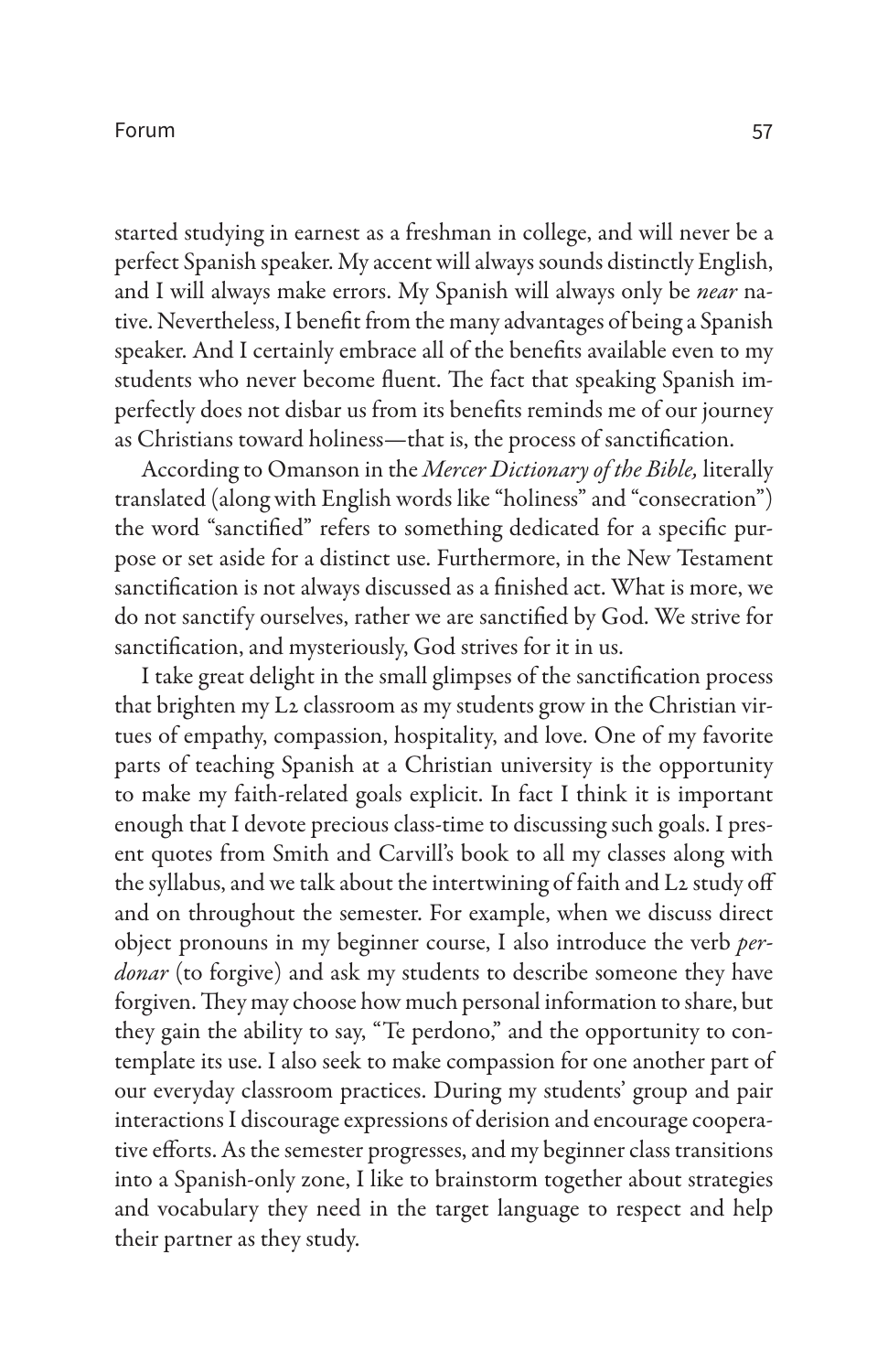In all my courses, we discuss Smith's and Carvill's idea that L2 study can be a metaphor for Christian hospitality, and occasionally a student responds in a way that heartens me. One described a step on her journey to empathy for L2 learners of English. At a gas station near campus, the attendant speaks very little English, and my student used to quickly grow impatient with him. After experiencing in our classroom the difficulty and frustration of language learning and reflecting on our goals of hospitality, her reaction to the attendant now is to pause and listen to him, have a short English conversation, and think as he speaks, "You take your time. You gather your thoughts." That student has become more empathetic, though when she shared this insight with me she was far from any definition of fluency.

The steps toward an explicit discussion of faith and L2 learning do not require much classroom time, but the goals we seek are essential. I feel the beginning of 1 Corinthians 13 is a call to language enthusiasts: "If I speak in the tongues of men or of angels, but do not have love, I am only a resounding gong or a clanging cymbal" (*New International Version*, 1 Cor. 13:1). If our language study lacks love at its core, it is only noise. Learning a foreign language can and should directly motivate us to love others better. It should contribute to the many ways God is growing holiness in us.

But I am convinced that we will always be human and frail—that I will never reach my goal of being truly holy. So why strive for an impossible goal? Because, by grace, reaching the goal is unnecessary for receiving benefit. Because there is beauty and value in the journey. In the same way that my students, even the ones who will never be fluent, grow in compassion, humility, hospitality and love, I grow in godliness and love for God through sanctification even though I will never reach perfection. Because perhaps I was never meant to arrive, but only to strive and learn both the lessons I strive to learn and the lessons that striving itself teaches. The elusive aspect of perfect fluency teaches me humility and undercuts my self-reliance. It underscores the mystery of God working in me and overcomes my pride.

While L2 study as a mirror of Christian sanctification is not a perfect metaphor, as I meditate on holiness and my goals as a language teacher, I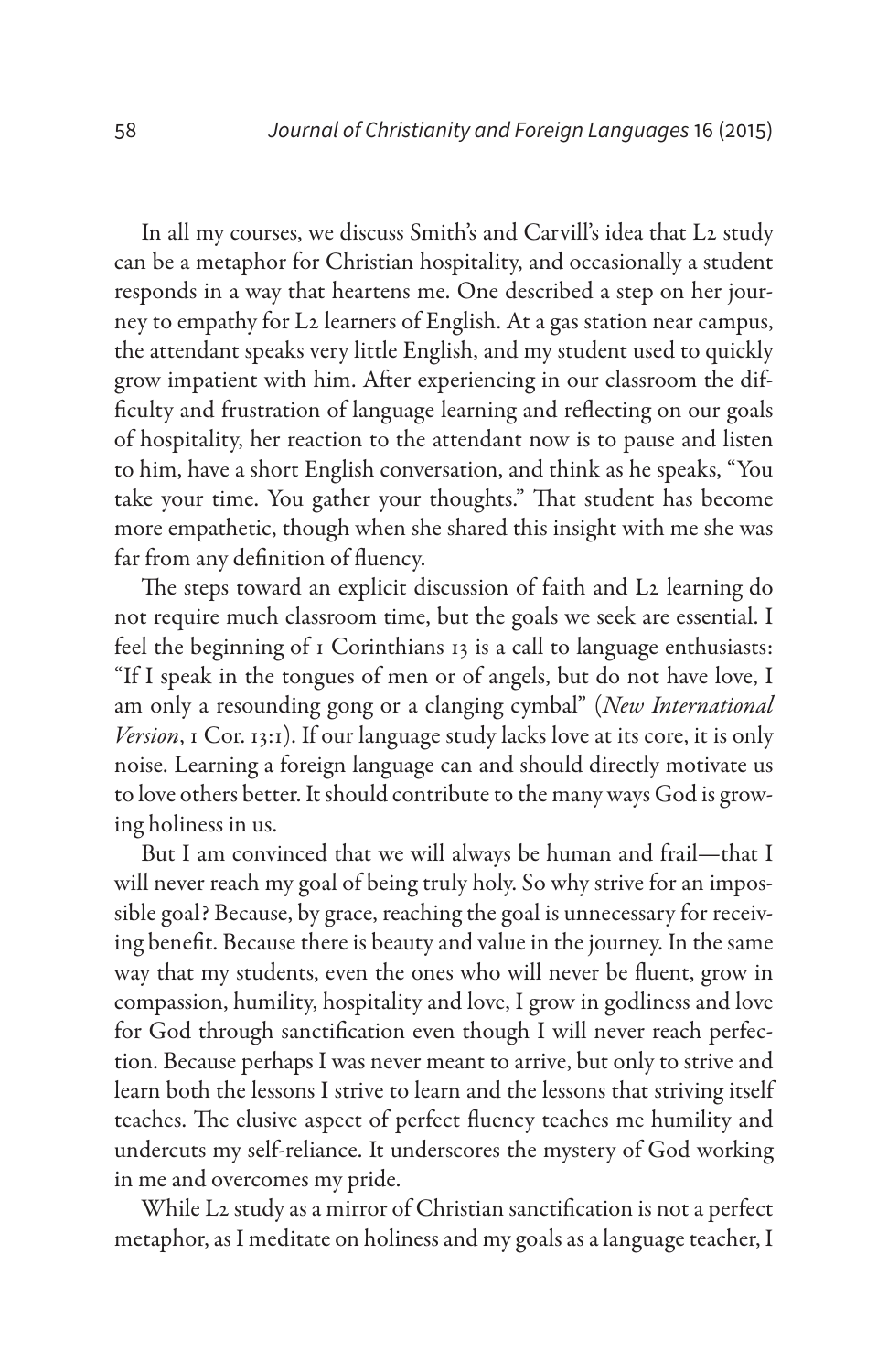#### Forum

cannot help seeing the ways that salvation is echoed in that aspect of my life. And recognizing the parallels between sanctification and language learning inspires me to teach with more enthusiasm and dedication because I see that I am practicing and implementing the idea of sanctification. So I can add that to the list of ways studying a foreign language benefits Christian learners. I will never reach perfection in my Spanish speaking, and many of my students may never become fluent, but studying fosters humility, compassion, and hospitality, and points us to God by illustrating the sanctification He is crafting in us.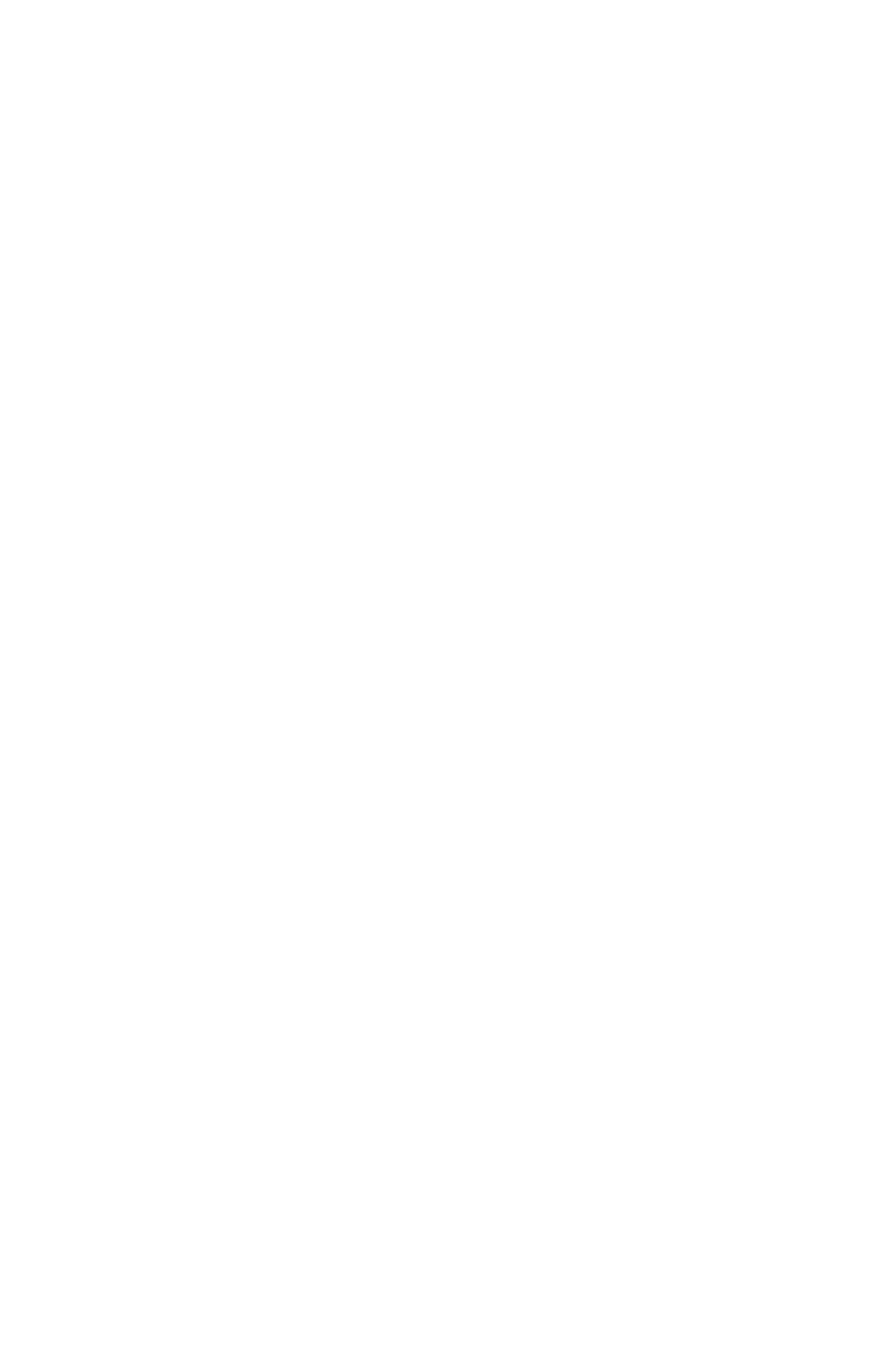## **Review**

Wong, Mary Shepard, Carolyn Kristjánsson, and Zoltán Dörnyei, eds. *Christian Faith and English Language Teaching and Learning: Research on the Interrelationship of Religion and ELT*. New York/ London: Routledge, 2013, 279 pp. ISBN 978-0-415-89895-9

> **Scott Lamanna Calvin College Grand Rapids, MI**

In this recently published volume, editors Mary Shepard Wong, Carolyn Kristjánsson, and Zoltán Dörnyei have made an outstanding contribution to an ongoing debate in the field of TESOL (Teaching English to Speakers of Other Languages) concerning the nature and appropriateness of the influence of Christian faith on English language teaching (ELT) and learning. The introduction by the editors offers a concise summary of recent polemics surrounding this issue, providing useful background information for understanding and interpreting the research studies informed by Christian faith included in subsequent chapters. The book's foreword by A. Suresh Canagarajah challenges the common misconception of many scholars that religious faith and academic research are mutually exclusive by invoking a post-positivist perspective, which allows for open examination of the role of values in molding (and indeed, often enhancing and illuminating) intellectual endeavors. The book has much to offer not only to TESOL practitioners (for whom its relevance is obvious), but also to anyone interested in the relationship between faith and language teaching in general (including foreign language instructors, teacher educators, and applied linguists, particularly those doing research on the factors that influence second language acquisition [SLA]).

*JCFL* 16 (2015): 61–64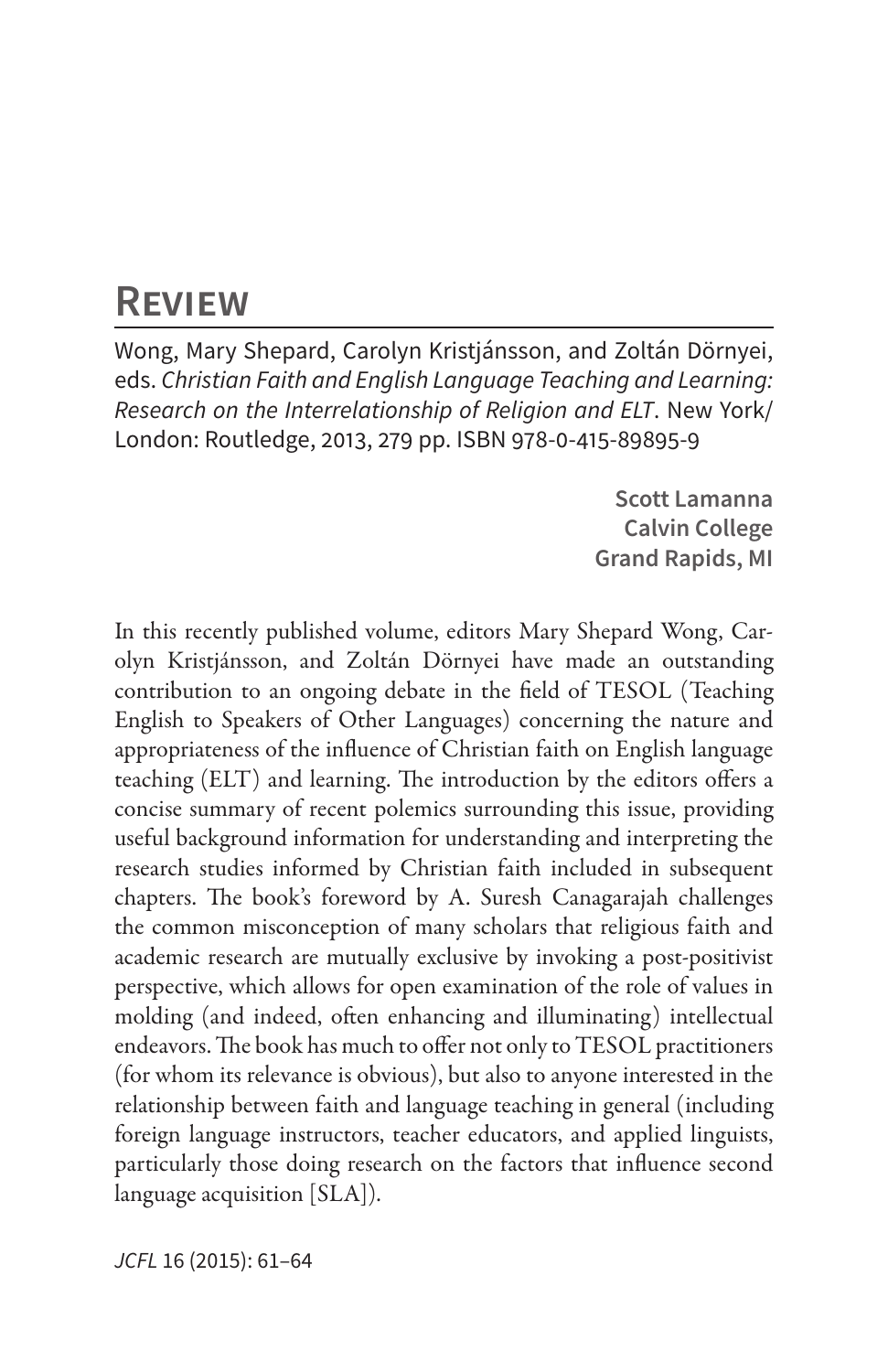Recent critiques by secular scholars of the involvement of (particularly evangelical) Christians in teaching English, while raising valid points such as the frequent link between Christian missionary work and imperialism and the need to be vigilant against inappropriate uses of power in the classroom, have not always relied on empirical evidence to substantiate their claims, nor have they necessarily recognized the often multifaceted and nuanced relationship between Christian faith and ELT. The empirical data provided by the current volume address this gap in the literature by shedding light on a number of specific ways that Christian faith can and does influence the teaching and learning of English. The ten mainly qualitative studies included, organized around three broad themes (specified below), were conducted by researchers from different continents and varied cultural backgrounds, and together constitute a convincing case for the validity and relevance of "faith and SLA" as a specific area of inquiry within the field of applied linguistics.

The first four studies in the book examine the often complex interrelationship between Christian faith and language teacher identity, and in so doing address the paucity of previous research on religious/ spiritual aspects of teacher identity in ELT. Mary Shepard Wong's longitudinal study of English language instructors from the U.S. residing in China demonstrates how their faith has influenced their professional identity and pedagogy in multiple ways that vary across individuals. Shu-Chuan Wang-McGrath's examination of issues of power and faith in a team-teaching situation involving native and non-native English language instructors in Taiwan also finds variation, in this case in the types of team-teaching patterns identified and in the specific role of Christian faith in influencing those relationships. Michael Pasquale uses folk SLA, the "discovery of what nonlinguists…believe about the second language acquisition process" (p. 48), to investigate how both pre-service and experienced evangelical Christian language teachers understand the interrelationship of faith with L2 teaching and learning and with their identity as L2 practitioners. Finally, Shuang Frances Wu and Mary Shepard Wong examine the role of study abroad in the professional identity formation of TESOL students (including their global competence development,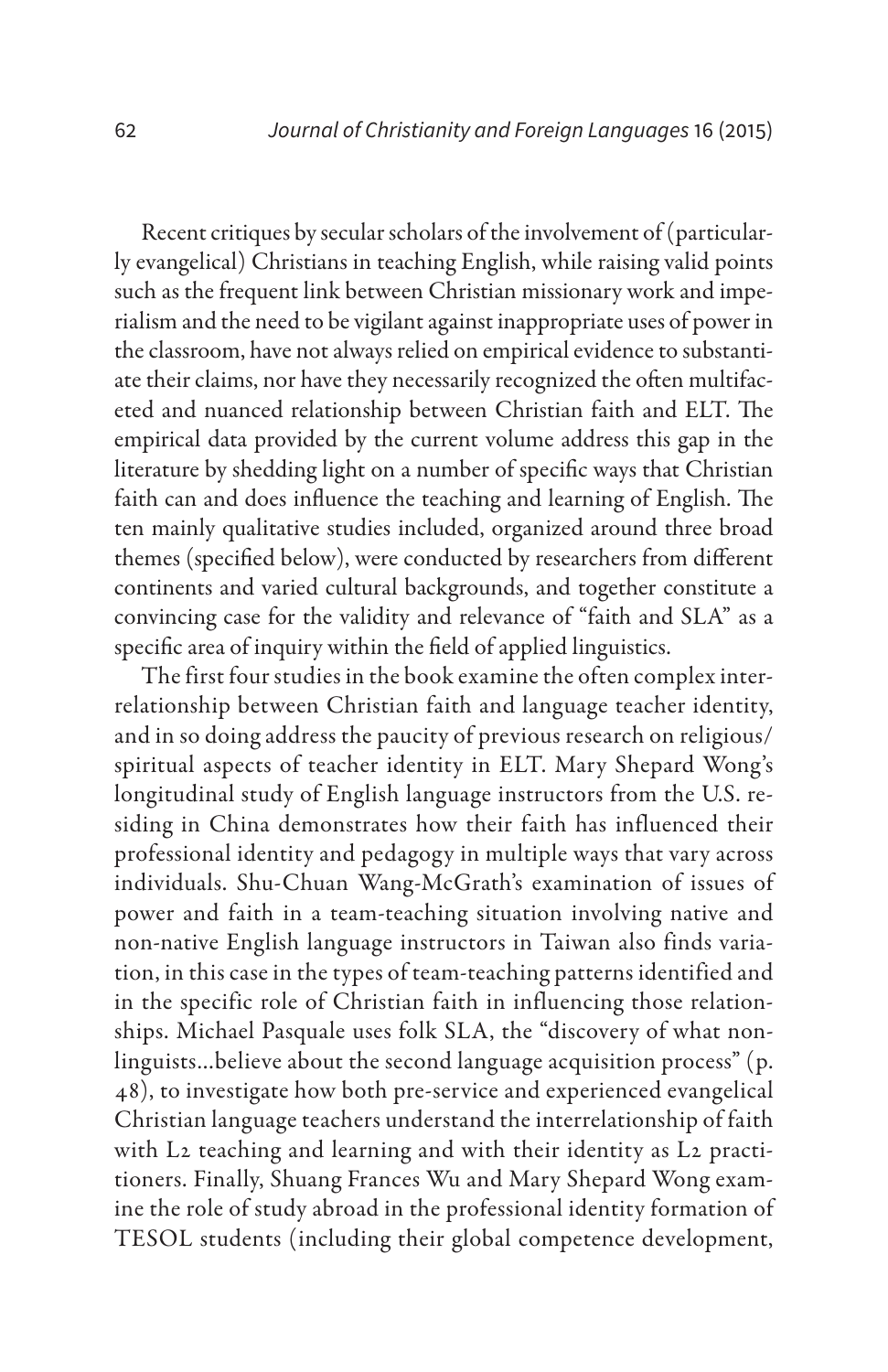spiritual formation, and the interaction between the two), and report a variety of indicators of growth among participants.

The second group of studies deals with the relationship between Christian faith and the specific context(s) in which English language learning takes place, and the temporal, geographical, and cultural variety considered contributes to the comprehensive scope of the book. Chapters include Don Snow's historical investigation of the relationship between globalization and use of English in China's Christian colleges in the early 20th century, Michael Lessard-Clouston's comparative study of faith and learning integration in English language instruction at Christian universities in the United States and Indonesia, and Bradley Baurain's research on the practical expression of Christian beliefs in a church-run adult ESOL (English for Speakers of Other Languages) ministry in the Midwestern U.S.

The third collection of articles deals with interactions among Christian faith, motivation, and the L2 learning process, and constitutes a fascinating read. Elfrieda Lepp-Kaethler and Zoltán Dörnyei report the results of a study of seven Christian adults who exhibit extraordinarily high motivation to learn a L2 that is connected in some way to their view(s) of the Bible. Peng Ding's chapter addresses the role of modernity and cosmopolitanism as motivating factors in conversion to Christianity among Chinese university students, and examines the relationship between their Christian faith and learning of English. Finally, the third chapter by Letty Chan investigates the degree to which Christian Language Professionals have achieved integration between their Christian and Language Professional selves.

A very useful aspect of this volume is the inclusion of a response chapter at the end of each section, written by a leading scholar in the specific area of inquiry represented by the studies in that section. These chapters provide thoughtful critiques of the research on Christian faith and ELT reported in the preceding chapters. They are helpful summaries that allow readers to make connections among the studies and notice weaknesses they may not perceive on their own, and the authors maintain an objective stance throughout without abandoning their own convictions. There is also a set of thoughtful discussion questions for each section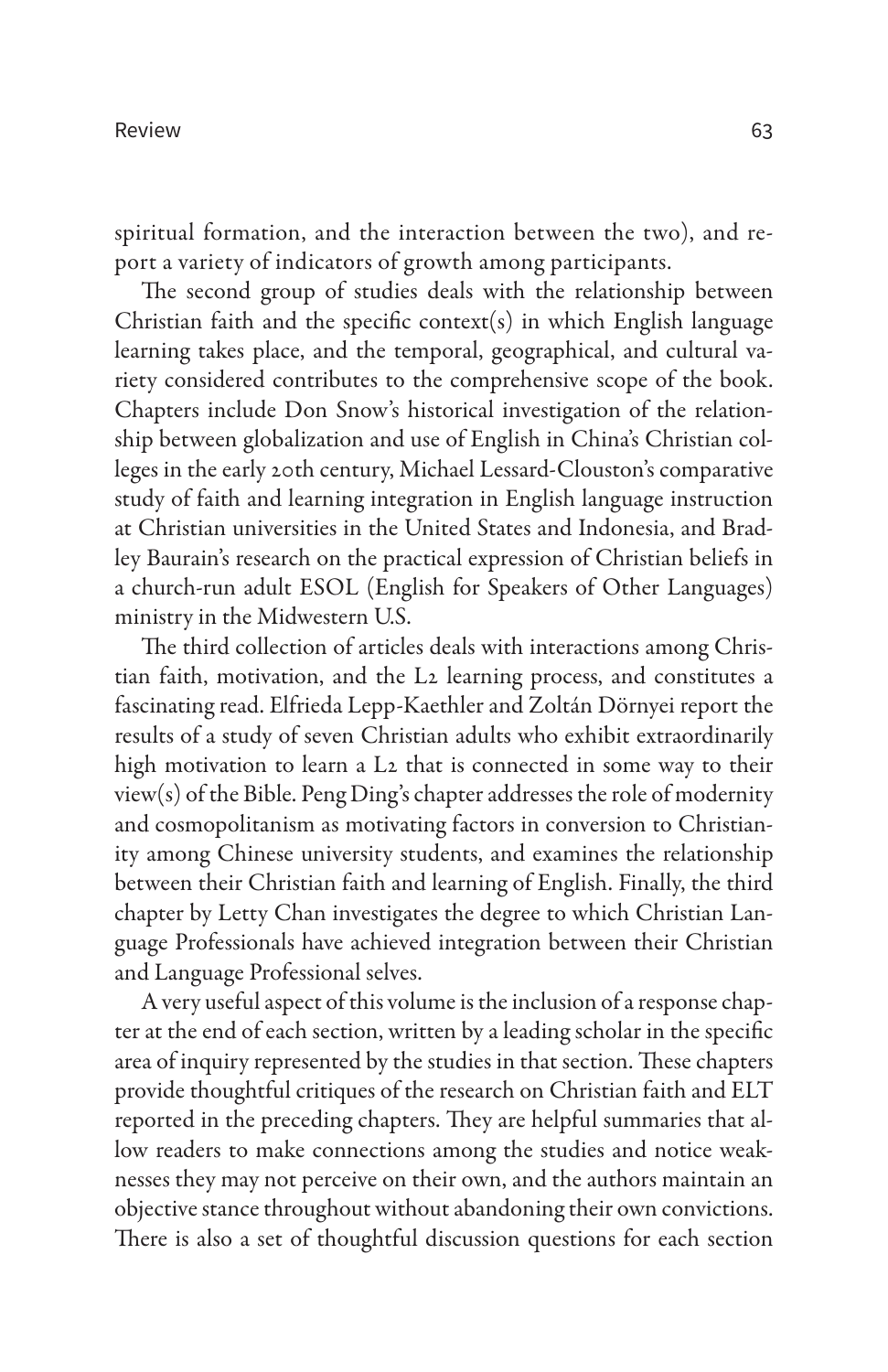that refer back to the various studies as well as to the summary chapter, and which are intended to encourage deeper reflection on the topics addressed.

Perhaps the most noteworthy feature of the book is the thorough and well-organized working bibliography of resources related to faith and language teaching (and a number of other related areas) that appears right before the conclusion. It serves as a very helpful starting point for scholars, educators, and researchers interested in learning more about the topic. The bibliography includes introductory comments from its compilers, three scholars in the field who argue convincingly for the usefulness of considering relevant scholarly discussions not only within but also outside of one's specific research focus (in this case, the intersection of faith and ELT), and who offer the list of resources as a way of facilitating such a broader perspective. Although these scholars claim that it is representative rather than comprehensive, one could perhaps argue from the length (fourteen categories of resources spanning twenty-eight pages) that it at least approaches comprehensiveness.

In summary, this volume is a unique and worthwhile resource for both Christians and non-Christians in the fields of applied linguistics and second language pedagogy, as it can not only broaden the reader's understanding of the relationship between Christian faith and second language learning but also serve as a springboard for future research in this area.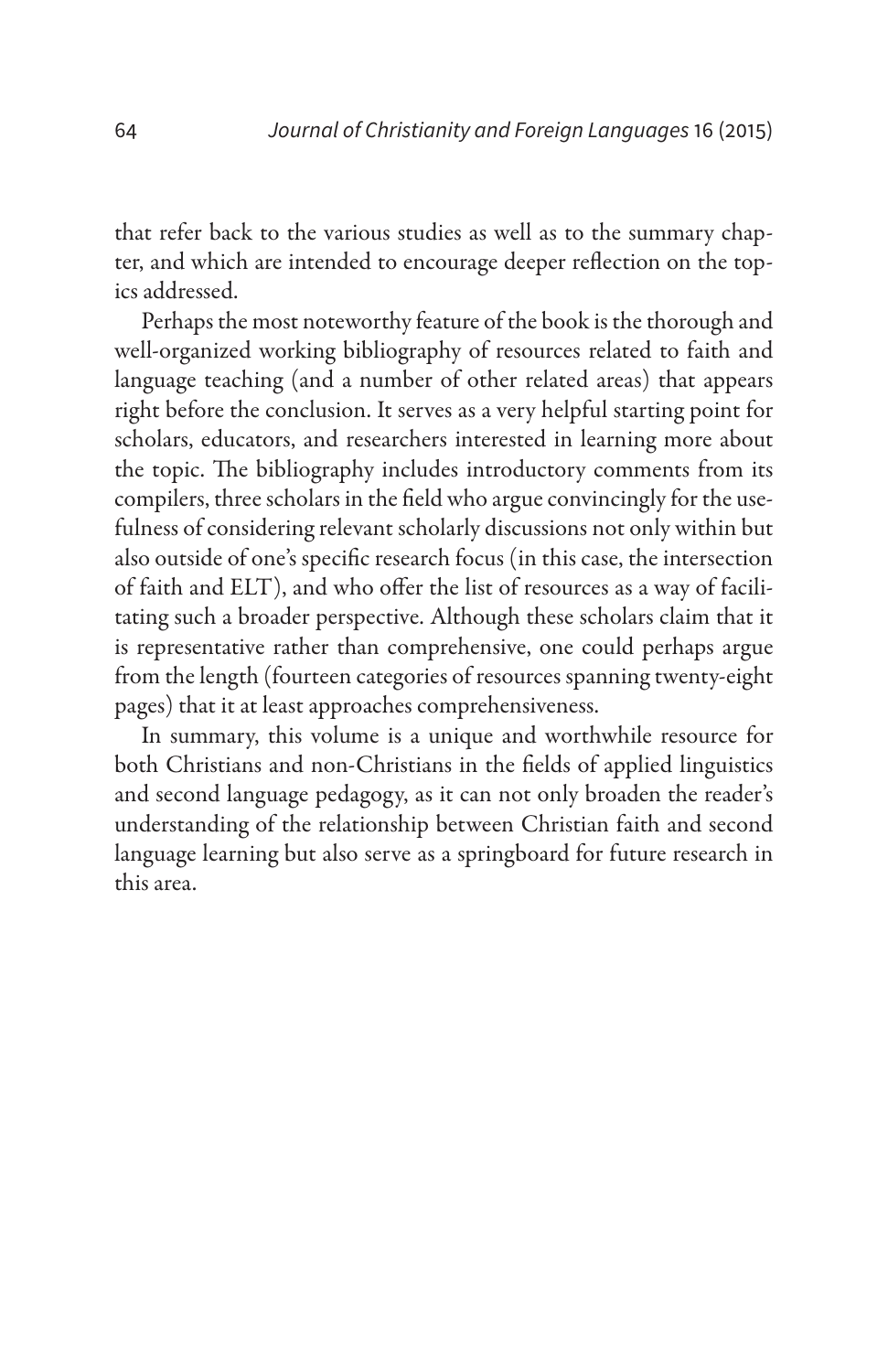# **Guidelines for Contributors**

Published once yearly, the *Journal of Christianity and Foreign Languages* was founded to provide a forum for educators who wish to publish research undertaken from a Christian perspective. It welcomes highquality articles and reviews dealing with scholarly and pedagogical issues in modern foreign languages, literatures, and cultures. While it is preferable that manuscripts be written in English so as to reach the broadest readership, some manuscripts in other languages may be accepted.

### **Manuscripts**

Only manuscripts that have not been published elsewhere may be submitted. *JCFL* discourages simultaneous submission of a manuscript to other publications. The manuscript should be submitted to the editor by e-mail at Jan\_Evans@baylor.edu in an MS Word–compatible format. An abstract of 50–80 words and a cover letter, including the title of the article as well as the author's name, address, and e-mail address, should accompany the manuscript. The author retains republication rights, but by agreeing to publication gives permission, unless exception is explicitly agreed, for the article to be provided at a later date as part of the journal's online archive of published articles. *JCFL* will include as broad a variety of articles and authors as possible, but quality of presentation will be the overriding criterion. Preference will be given to authors previously unpublished in *JCFL*. Authors will be responsible for accuracy and for proofreading their own material. All submitted articles are double-blind peer reviewed to determine suitability for publication; final decisions regarding publication rest with the editors.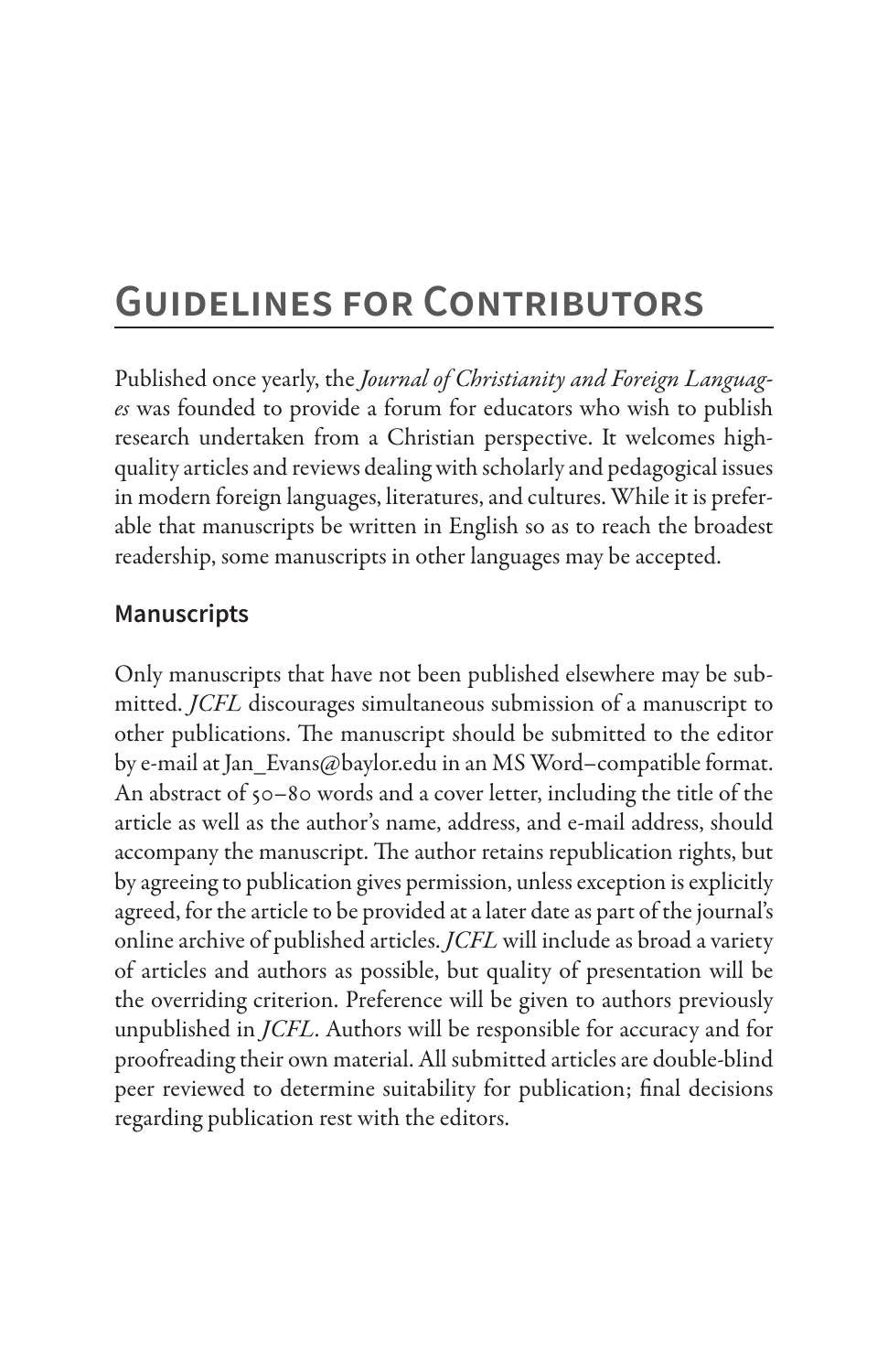#### **Criteria**

Length: for articles, typically 2,500–4,000 words; for *Forum* contributions, 1,000–1,500 words; for reviews of textbooks or scholarly works, 750–1,000 words. Articles should be written to fit the purpose statement of *JCFL* (above) and should be fully referenced. Unrevised lectures, chapel talks, or other oral presentations are not acceptable. Graduate, but not undergraduate, papers may be accepted. *Forum* contributions may be less formal but should still retain an academic focus and be clearly relevant to the concerns of the journal. The *Forum* is intended to promote dialogue by providing space for shorter pieces of writing including opinions and suggestions, brief responses to papers, reports of research in progress, meditations, and descriptions of pedagogical strategies. Authors are asked to make a particular effort to communicate across linguistic lines. A study based on original material in another language may include quotations in that language followed by a translation in the text of the paper. Submissions should address challenges and problems in the field from a Christian perspective. However, articles not clearly reflecting a Christian perspective, but of general interest to the Christian community or of such a character as to promote communication between Christians and non-Christians, may be considered as well.

### **Style**

The *APA Publication Manual*, *Chicago Manual of Style*, or *MLA Style Manual* should be followed in preparing the manuscript. If an otherwise acceptable manuscript needs considerable correction to make it conform to the style manual, the editor may return it to the author for correction. Please use footnotes, and include a bibliography and abstract. Please consult the most current guidelines at http://www.nacfla.net/ pJournals.aspx before submitting work. Since *JCFL* is an evolving publication, certain guidelines may be changed without notice.

Quotations from Scripture should indicate the translation used.